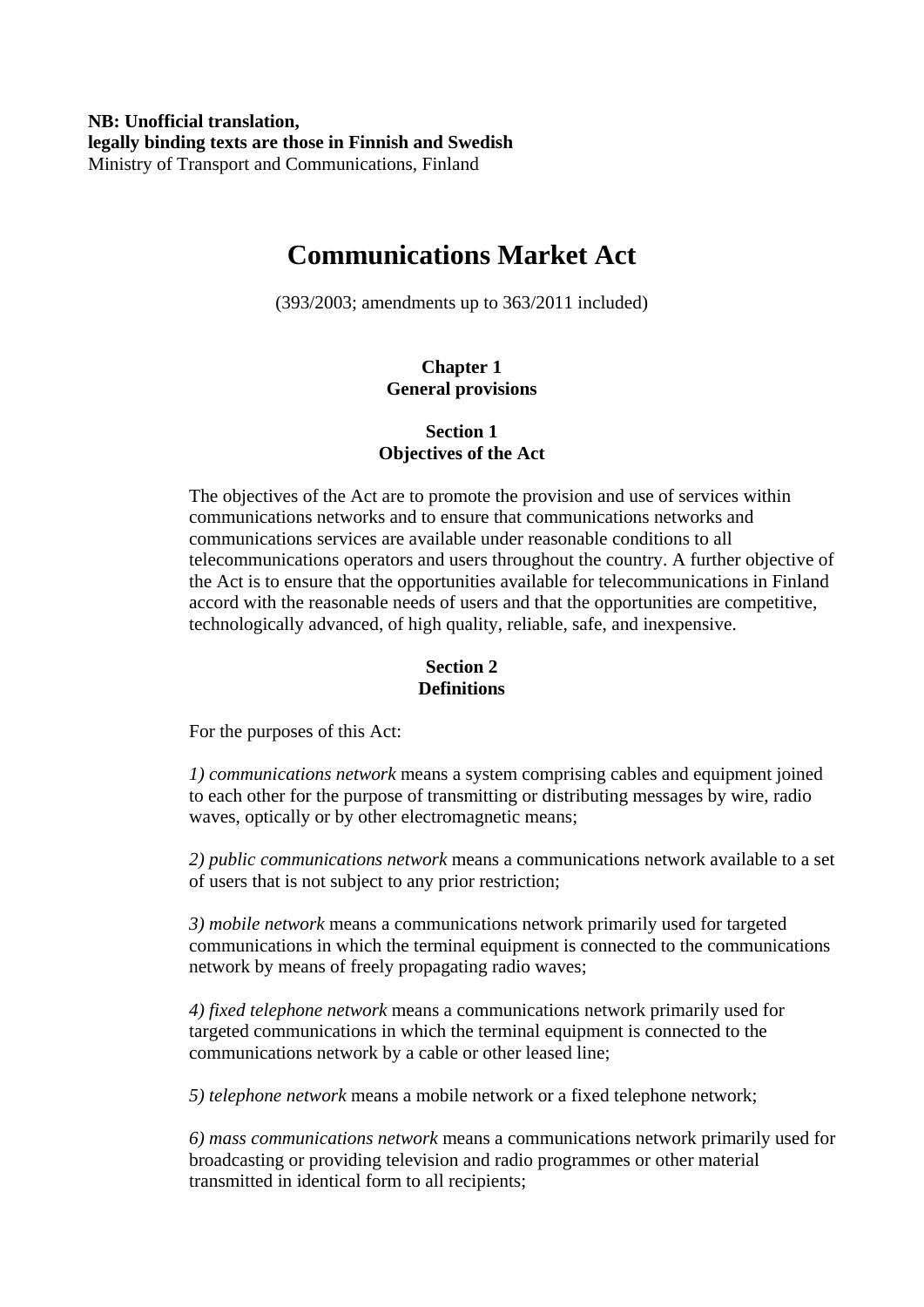*7) terrestrial mass communications network* means a mass communications network that functions by means of freely propagating radio waves;

*8) cable television network* means a mass communications network that functions using cables or other leased lines;

*9) public authority network* means a communications network built for the needs of public order and security, rescue activities or civil defence, whose subscriber connections can be made available not only to public authorities but also to other user groups essential to the discharging of the duties referred to above;

*10) local loop* means the part of a fixed telephone network that lies between the user's subscriber connection and the equipment used to route the messages;

*11) leased line* means a service that provides a defined transmission capacity between termination points in a communications network but does not include the routing of messages;

*12) cable duct* means a protective structure used in constructing a public communications network for the purpose of accommodating telecommunications cables;

*13) interconnection* means the physical and functional connecting of different communications networks and communications services to ensure that users can access communications networks and communications services of other telecommunications operators;

*14) international telecommunications service* means a communications service that transmits telecommunications between subscriber connections located in Finland and abroad;

*15) long-distance telecommunications service* means a communications service that transmits telecommunications between subscriber connections located in different telecommunications areas;

*16) local telecommunications service* means a communications service that transmits telecommunications between subscriber connections located in the same telecommunications area;

*17) network operator* means an operator that provides a communications network in its ownership or for other reasons in its possession for the purposes of transmitting, distributing or providing messages;

*18) network service* means a service provided by a network operator;

*19) service operator* means an operator that transmits messages over a communications network in its possession or obtained for use from a network operator or distributes or provides messages in a mass communications network;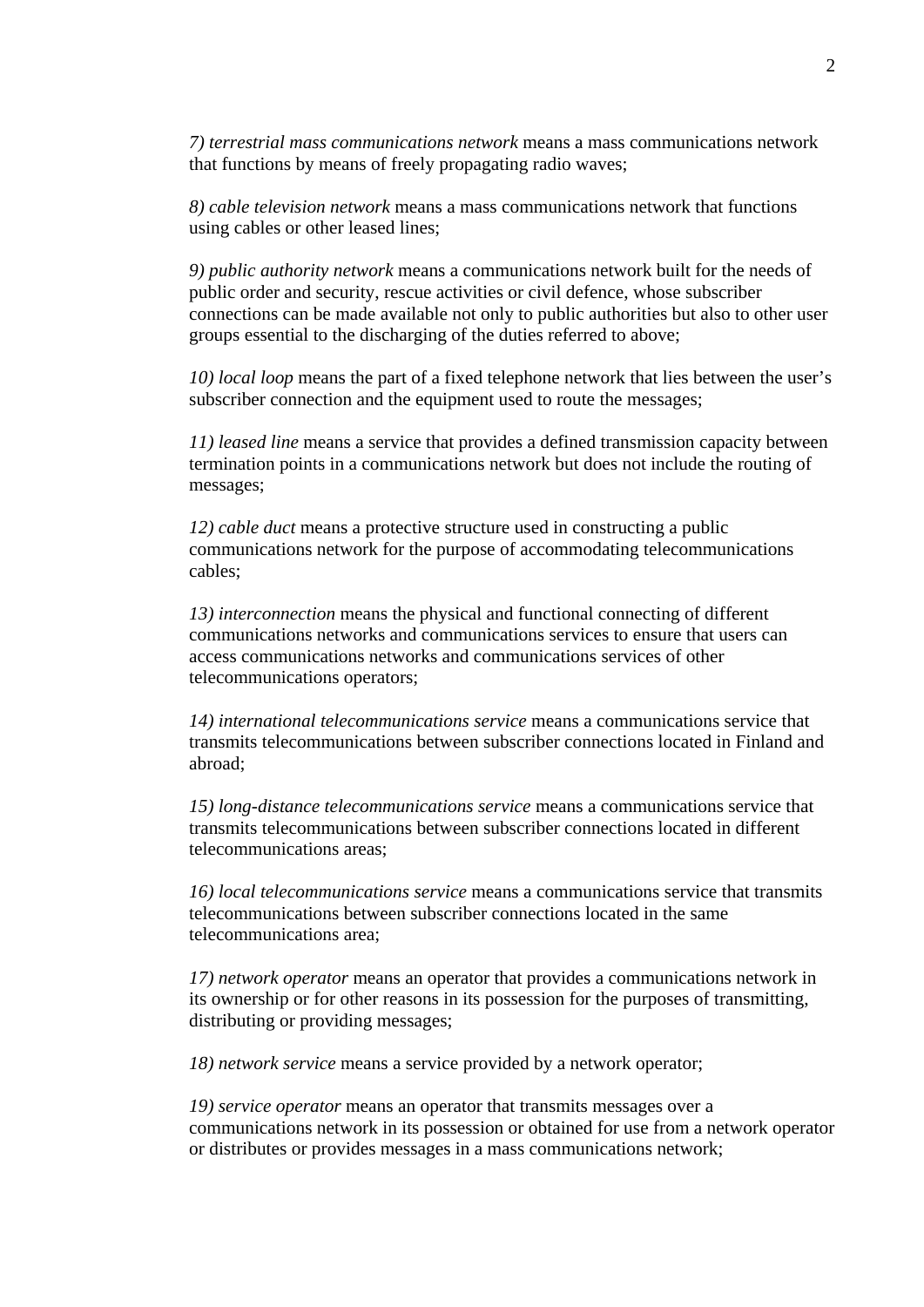*20) communications service* means a service provided by a service operator;

*21) telecommunications operator* means a network operator or a service operator;

*22) telecommunications* means a network service or communications service;

*23) public telecommunications* means the provision of a network service or a communications service to a set of users that is not subject to any prior restriction;

*24) user* means a person who uses services provided by a telecommunications operator for purposes other than telecommunications;

*25) roaming* means mobile network access rights provided by one network operator to another network operator in a geographical area in which both network operators have a licence;

*26) international roaming* means mobile network access rights provided by one network operator to another network operator in a geographical area in which only the network operator providing the roaming has a licence;

*27) consumer* means a natural person who uses services primarily for nonoccupational purposes. (70/2007)

28) *universal service* means provision of universal telephone services in a fixed location and provision of directory enquiry services and directories. (70/2007)

## **Section 3 Scope of application of the Act**

- (1) This Act applies to communications markets unless otherwise provided below. Communications markets mean markets of network services, communications services and related services.
- (2) This Act does not apply to the content of messages transmitted in a communications network.

## **Chapter 2 Operating in telecommunications**

## **Section 4 Telecommunications subject to licence**

- (1) A licence is required to provide a network service that uses radio frequencies in a digital terrestrial mass communications network or in a mobile network practising public telecommunications.
- (2) The provisions of subsection 1 also apply to a mobile network functioning as a public authority network and operating in more than one municipality.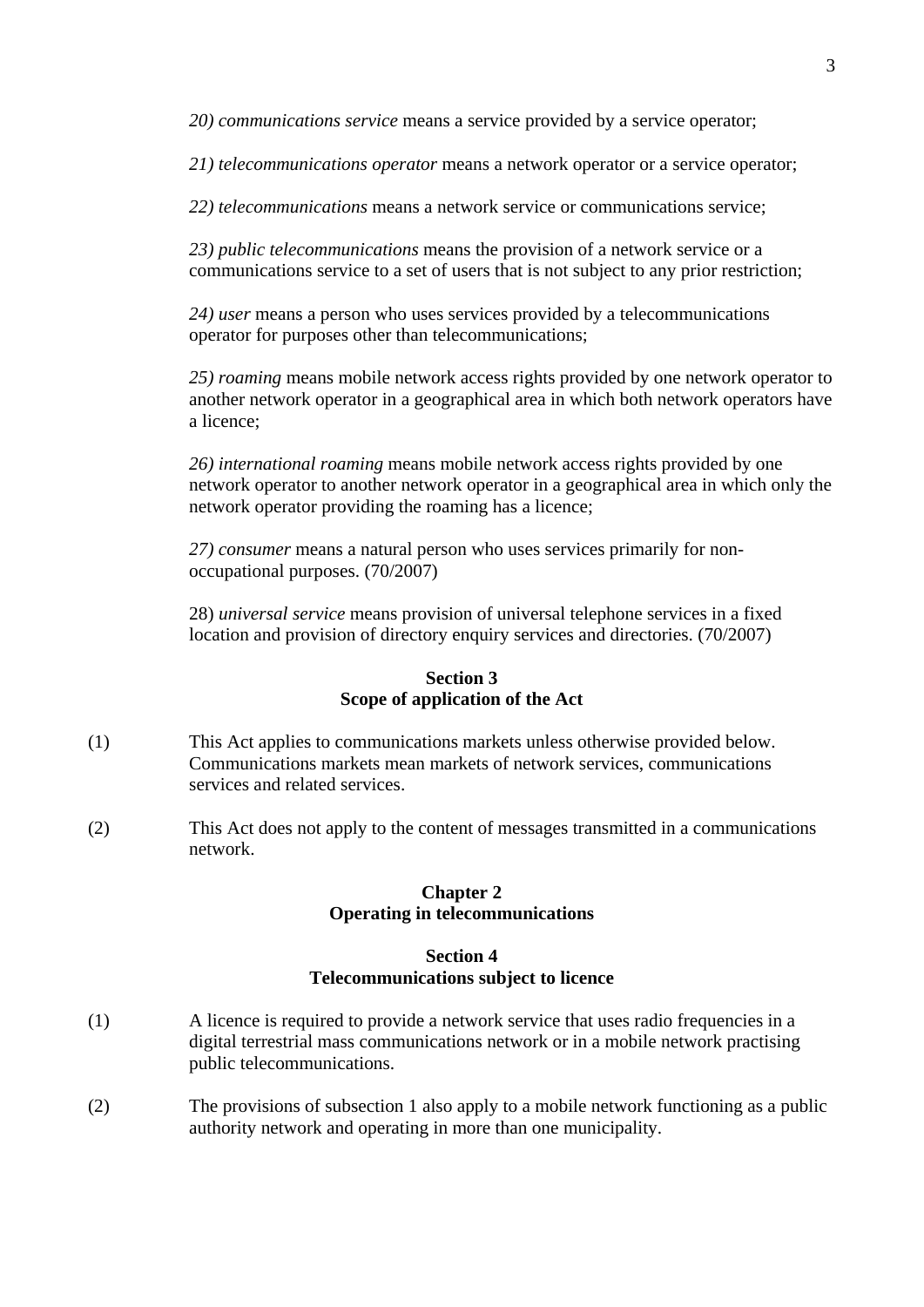- (3) However, a licence is not required to provide a network service in a digital terrestrial mass communications network referred to in subsection 1 if the operations last no more than two weeks and the used television transmitter's radiation power does not exceed 50 watt (331/2009).
- (4) Provisions on issuing licences through an auction process are laid down in the Act on Auctioning Certain Radio Frequencies (462/2009). (463/2009)

#### **Section 5 (331/2009) Announcing that a licence is available for application**

- (1) The Government shall announce that a licence is available for application when frequencies that are technically appropriate and appropriate for efficient frequency use become available for the purposes of telecommunications subject to a licence. A licence granted under section 8(3) or section 8 a, however, is not announced to be available for application.
- (2) The availability of a licence for application is announced by the Government in accordance with the frequency allocation plan referred to in section 6 of the Act on Radio Frequencies and Telecommunications Equipment (1015/2001).

#### **Section 6 Content of a licence application**

All information necessary to assess compliance with the licence requirements referred to in section 9 shall be given in a licence application. Further provisions on the content of the application shall be given by decree of the Ministry of Transport and Communications.

## **Section 7 Application fee**

- (1) A licence applicant is required to pay to the State an application fee of 1,000 euros for the application.
- (2) No application fee need be paid, however, for a licence application concerning a public authority network.

## **Section 8 (331/2009) Licensing authority and licensing procedure**

- (1) Licences are granted by the Government for a fixed period of up to 20 years.
- (2) A decision on a licence granted by the Government shall be made within six weeks of the close of the application period. In special cases the Government may extend the six-week deadline by eight months at most if this is necessary to ensure that the application procedure is fair, reasonable, clear and transparent or to supplement the information in the applications or for other special reasons. Any extension to the deadline shall be announced publicly.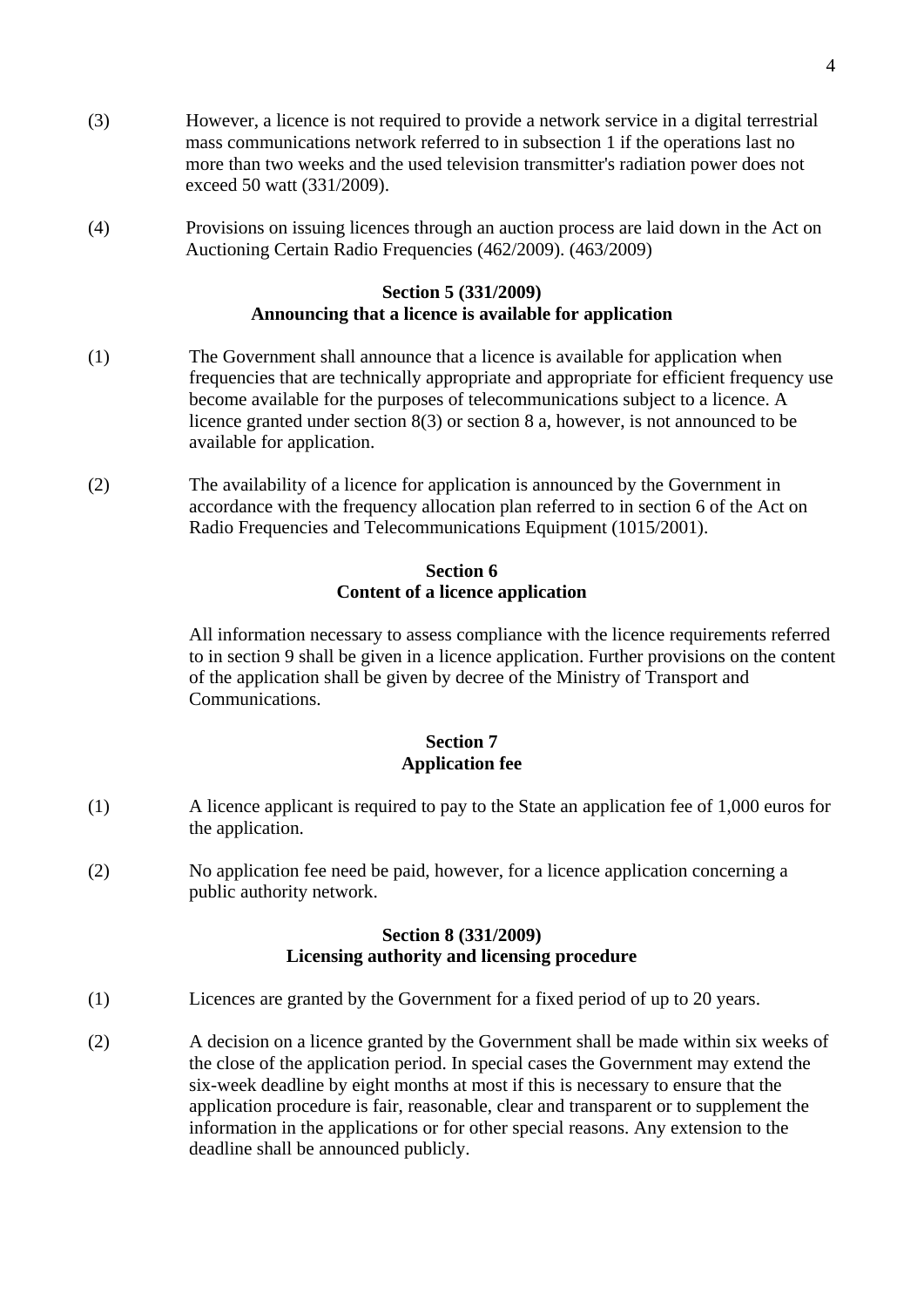(3) The Ministry of Transport and Communications may grant a licence for a wireless broadband service within a certain frequency range for a period of up to 20 years, if:

1) the telecommunications operator holds a radio licence for the defined frequency granted by the Finnish Communications Regulatory Authority; 2) the purpose of use of the frequency is changed so that a licence is required; and 3) the requirements laid down in section 9 for granting a licence are met.

(4) The granting of a licence referred to in subsection 3 requires that the radio licence holder uses the frequencies allocated to it in the radio licence.

## **Section 8 a (331/2009) Licence granted by the Finnish Communications Regulatory Authority**

- (1) A licence to provide a network service in a digital terrestrial mass communications network as referred to in section 4(1) is granted by the Finnish Communications Regulatory Authority, if the operations last no more than one month and if the radiation power of the transmitter used in digital television operations does not exceed two kilowatt.
- (2) The Finnish Communications Regulatory Authority shall grant the licence if radio frequencies can be allocated for the operations and there is no justified reason to suspect the applicant of violating the provisions of this Act or any other act on television and radio broadcasting.
- (3) The Finnish Communications Regulatory Authority shall not grant the broadcaster licences for successive periods of up to a month in duration.

# **Section 9 Material requirements for a licence**

(1) A licence shall be granted if:

 1) the applicant has sufficient economic resources to meet the network operator obligations; and

 2) the licensing authority has no justifiable reason to suspect that the applicant will violate the provisions of this Act, the Radio Act, the Act on the Protection of Privacy in Electronic Communications (516/2004) or any other act on telecommunications. (518/2004)

- (2) A licence for providing network service in a public authority network shall be granted if the applicant, in addition to fulfilling the requirements referred to in subsection 1, has the ability and professional skills needed in regard to the special nature of the operation.
- (3) If a licence referred to in subsections 1 or 2 cannot be granted to all applicants due to the scarcity of radio frequencies, it shall be granted to applicants whose operation best promotes the purposes laid down in section 1 of this Act.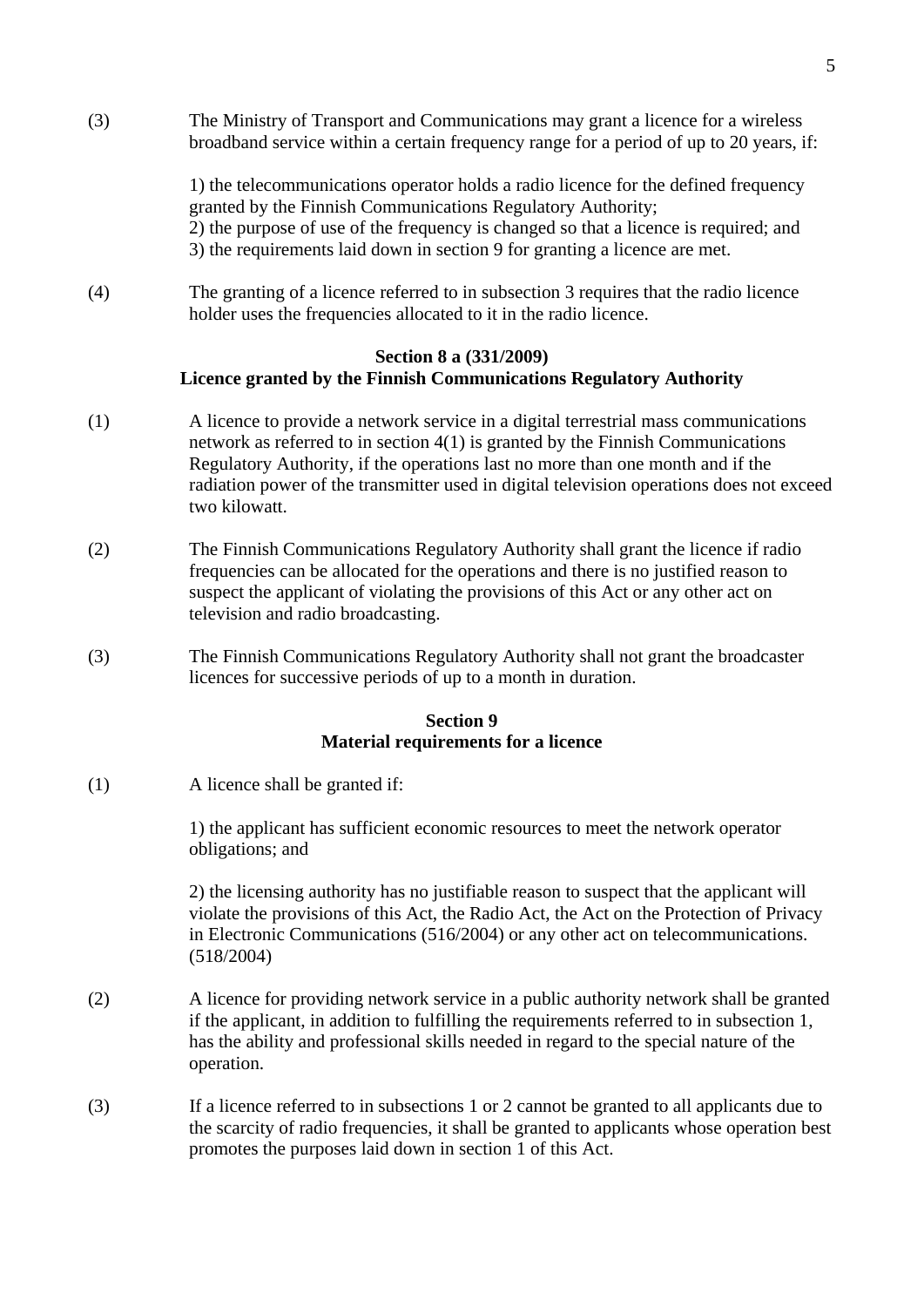## **Section 10 Content of a licence**

- (1) The geographical operating area of the telecommunications operator shall be defined in the licence.
- (2) Provisions contained in sections 1 and 128 of this Act or supplementary clauses to the technical orders of the Finnish Communications Regulatory Authority referred to in section 129 of this Act concerning the technical characteristics of communications networks or the efficient use of frequencies may be incorporated into a licence. These licence terms shall be in accordance with the aims determined in section 1 of this Act.
- (3) A licence for providing network service in a terrestrial mass communications network may be granted on condition that the licence-holder for his part ensures that the Finnish Broadcasting Company Ltd and a programming licence-holder referred to in section 7(1) of the Act on Television and Radio Operations (744/1998) and in section 2(1) of the Provincial Act on Broadcasting Operations (Åland Island Statute Book 117/1993) obtain the necessary capacity for operating the activity. By means of the terms referred to above, the licensing authority shall ensure that the radio and television operators referred to have access to the capacity necessary for the operations in all circumstances. (336/2010)
- .(4) Terms may be incorporated into a licence that concern the amount of capacity reserved for a programming licence-holder or cooperation between programming licence-holders in matters relating to capacity distribution or electronic programme guides. Terms concerning broadcasting technology may also be incorporated into a licence.

# **Section 11 Amendment to the operating licence**

- (1) A licence may be altered during its validity period with the consent of the licence holder or otherwise if it is necessary for special reasons due to technical development or an essential change in the operating conditions of an activity subject to a licence.
- (2) The terms of an operating licence may be amended on the licence-holder's application. The Government shall, before issuing a decision, inform the licence holder of how re-examination conducted by the Government would influence the operating licence, and allow the licence-holder a reasonable time limit to withdraw the application. (363/2011)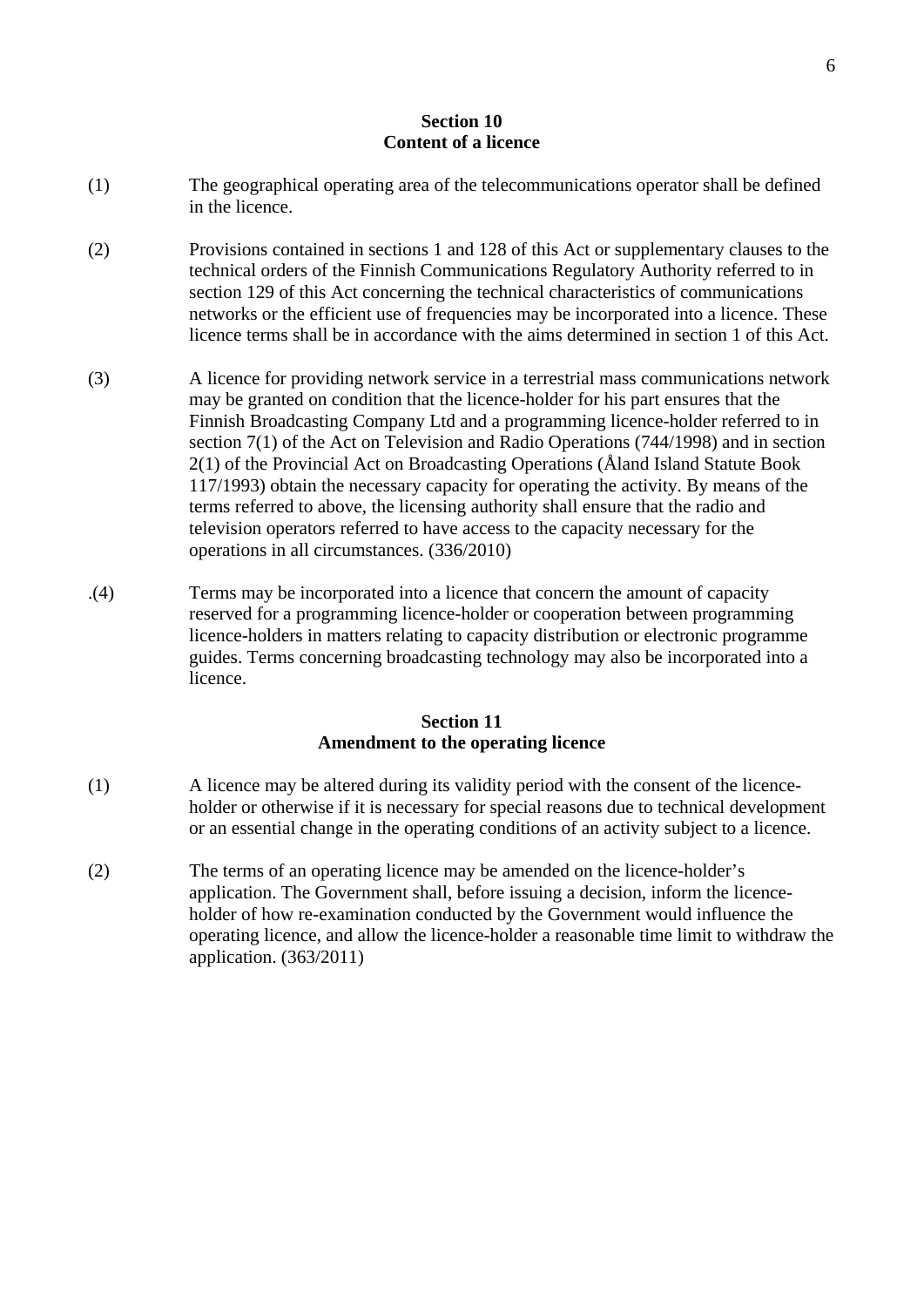#### **Section 12 (463/2009) Cancellation or transfer of a licence**

(1) The Government may cancel the licence of a telecommunications operator in part or in full, if:

> 1) the telecommunications operator has repeatedly and seriously violated the provisions of this Act, the Radio Act, the Act on the Protection of Privacy in Electronic Communications or any other act on telecommunications or the licence terms referred to in section 10 of this Act;

> 2) the telecommunications operator no longer has sufficient economic resources to meet its obligations in view of the nature and extent of the operation; or

3) the telecommunications operator has not started operations in practice referred to in the licence within reasonable time of the start of the licence period, unless the Government, following the licence holder's application, orders otherwise due to technological development or other conditions for the operations.

- (2) A further requirement for cancellation is that the telecommunications operator, despite being requested to do so, fails to rectify its conduct, replenish its economic resources to a sufficient level or prove it has started operations within a reasonable period of at least one month.
- (3) A licence is non-transferable. The Government may cancel a licence if the effective control in respect of the licence-holder changes. Any such change shall be notified immediately to the licensing authority. The Government shall decide on whether to cancel the licence within two months of the notification.
- (4) The licence-holder may request to be informed in advance of the decision concerning the licence cancellation pursuant to subsection 3. The licensing authority shall issue a decision within two months of the application's arrival at the authority. If a change in the effective control concerns a company acquisition that in accordance with the Act on Competition Restrictions (480/1992) has to be reported to the Finnish Competition Authority, or in accordance with the Council Regulation (EC) No 139/2004 on the control of concentrations between undertakings (the EC Merger Regulation) has to be reported to the Commission, the decision has to be issued by the licensing authority no later than two months after the definitive decision concerning the company acquisition was made.
- (5) The internal transfer of a licence within a group between the parent company and a wholly owned subsidiary is not considered to be a licence transfer that would require cancellation. Such a transfer shall be notified immediately to the licensing authority.

## **Section 13 Telecommunications subject to notification**

(1) A written notification of the intention to operate public telecommunications shall be submitted to the Finnish Communications Regulatory Authority before the operations begin (*telecommunications notification*). The notification duty does not apply to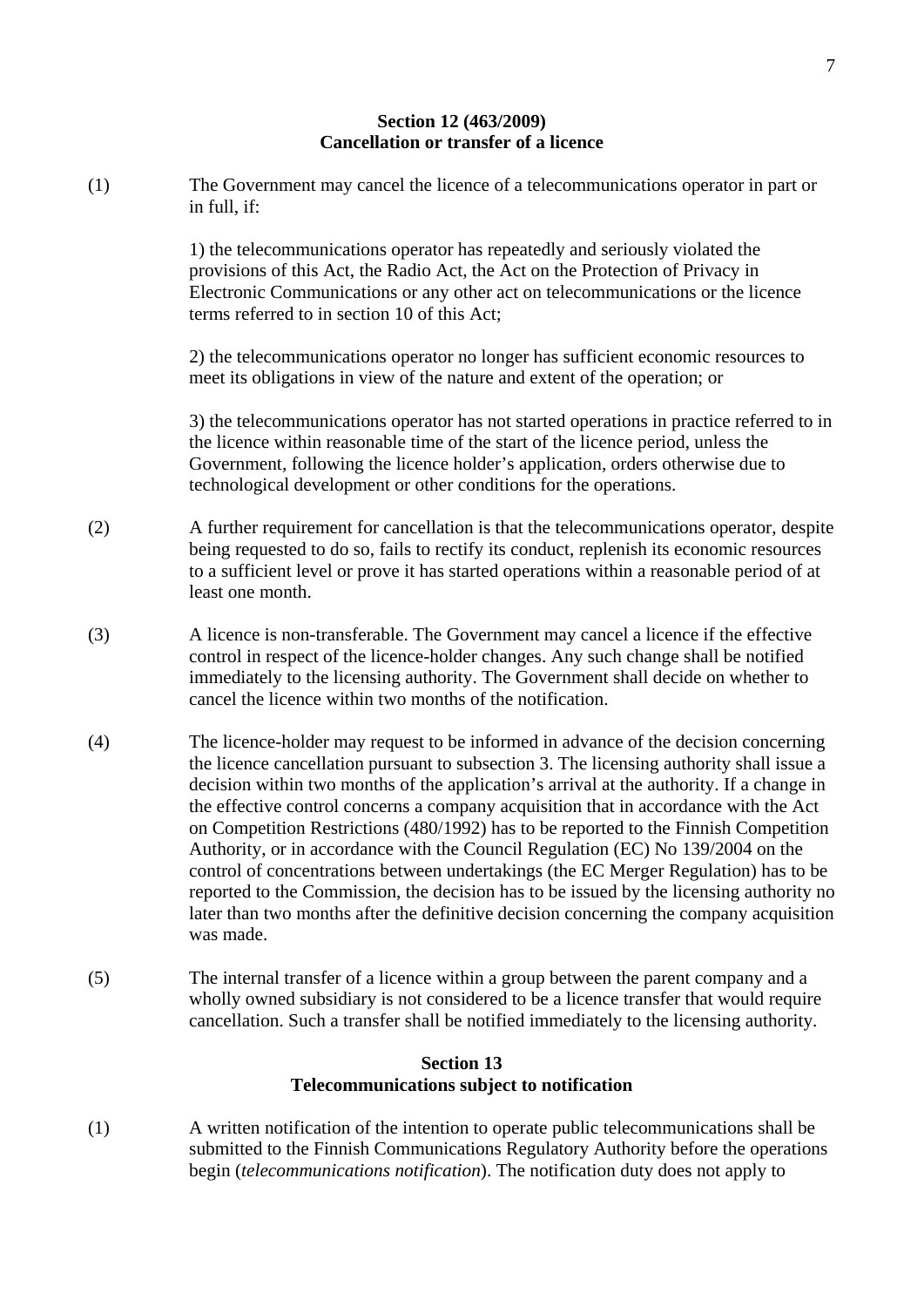public telecommunications that is temporary in nature, aimed at a small audience or otherwise of minor significance.

(2) Further provisions on the type of telecommunications considered to be of minor significance may be given by Government decree.

#### **Section 14 Telecommunications notification**

- (1) All information necessary for the purposes of supervision shall be entered in a telecommunications notification. Further provisions on the content of a telecommunication notification shall be given by decree of the Ministry of Transport and Communications.
- (2) The Finnish Communications Regulatory Authority shall be notified of any change in the information entered in a telecommunications notification. If a telecommunications operator discontinues its operations, it shall notify the Finnish Communications Regulatory Authority of this no later than one week before the discontinuation of operations. If the telecommunications operator is a service operator, the network operator whose communications network the service operator uses shall also notify the Finnish Communications Regulatory Authority of the matter. The Finnish Communications Regulatory Authority may also state on its own initiative that the operations of a telecommunications operator have ended if the Finnish Communications Regulatory Authority receives reliable evidence of terminated operations. (759/2006)

## **Section 15 Confirmation of receipt of a telecommunications notification**

On the request of the telecommunications operator, the Finnish Communications Regulatory Authority shall provide confirmation of the receipt of a telecommunications notification within a week of the request being made. The confirmation notice given by the Finnish Communications Regulatory Authority shall indicate the rights and obligations of telecommunications operators in Finland under this Act.

## **Section 15 a Communications market fee**

- (1) A telecommunications operator subject to notification or licence shall pay an annual communications market fee to the Finnish Communications Regulatory Authority. No communications market fee shall be charged for turnover from television and radio broadcasting activities as referred to in the Act on Television and Radio Operations. The communications market fee covers the costs incurred to the Finnish Communications Regulatory Authority for carrying out the duties provided in this Act concerning telecommunications operators, excluding the duties referred to in Section 49.
- (2) The communications market fee shall be determined in payment units according to payment categories. One payment unit equals EUR 350. Operators are assigned to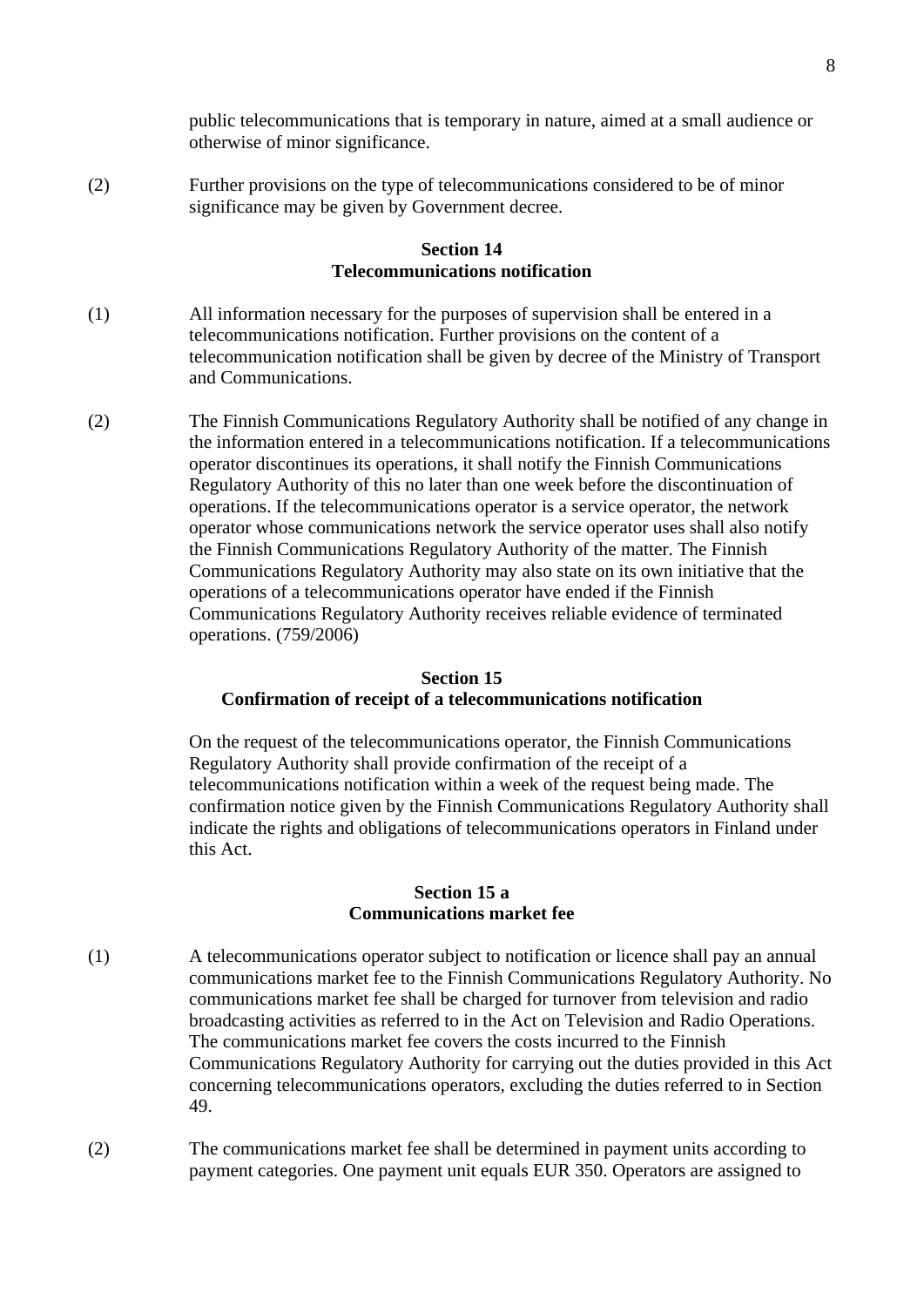payment categories in order to take into account the average costs incurred to the Finnish Communications Regulatory Authority for carrying out the duties related to operators in the respective category. The payment category for each operator shall be determined by the turnover that the operator has for telecommunications activities in Finland during the period that precedes the determination of the fee. Further provisions on the turnover as a basis for the payment category are laid down in section 15 b. The communications market fee shall be determined as follows:

| Payment category | Turnover (mill. $\bigoplus$ | Payment units  |
|------------------|-----------------------------|----------------|
| 1                | less than 1                 | 2              |
| $\overline{c}$   | $1$ - less than $2$         | $\overline{4}$ |
| 3                | $2 - less than 4$           | $\tau$         |
| $\overline{4}$   | $4 - less than 8$           | 14             |
| 5                | $8 -$ less than 16          | 26             |
| 6                | 16 - less than $32$         | 50             |
| 7                | $32$ - less than 64         | 94             |
| 8                | $64$ - less than 128        | 179            |
| 9                | 128 - less than $192$       | 340            |
| 10               | 192 - less than 256         | 493            |
| 11               | 256 - less than 341         | 645            |
| 12               | 341 - less than 427         | 839            |
| 13               | 427 - less than 512         | 1032           |
| 14               | 512 - less than 640         | 1226           |
| 15               | 640 - less than 768         | 1502           |
| 16               | 768 - less than 896         | 1778           |
| 17               | 896 - less than 1024        | 2054           |
| 18               | 1024 - less than 1229       | 2330           |
| 19               | 1229 - less than 1434       | 2749           |
| 20               | 1434 - less than 1638       | 3169           |
| 21               | 1638 - less than 1843       | 3588           |
| 22               | 1843 or more                | 4007           |
| (864/2008)       |                             |                |

(3) In borderline cases the payment of the upper category shall apply. (864/2008)

- (4) Provisions on the determination of the communications market fee for the first year of operations are laid down in section 15 d. (26/2006)
- (5) If a telecommunications operator discontinues its operations before the end of the payment period, the communications market fee shall not be returned. (26/2006)

#### **Section 15 b Turnover as a basis for the payment category**

(1) If a telecommunications operator is a part of a corporate group as referred to in chapter 1(6) of the Accounting Act, the basis for the telecommunications operator's fee shall be the operator's share of the total turnover from telecommunications activities in Finland by the group's liable operators deducted by their mutual turnover from these activities. Even if the parent company is not Finnish, the basis for the fee shall remain the same.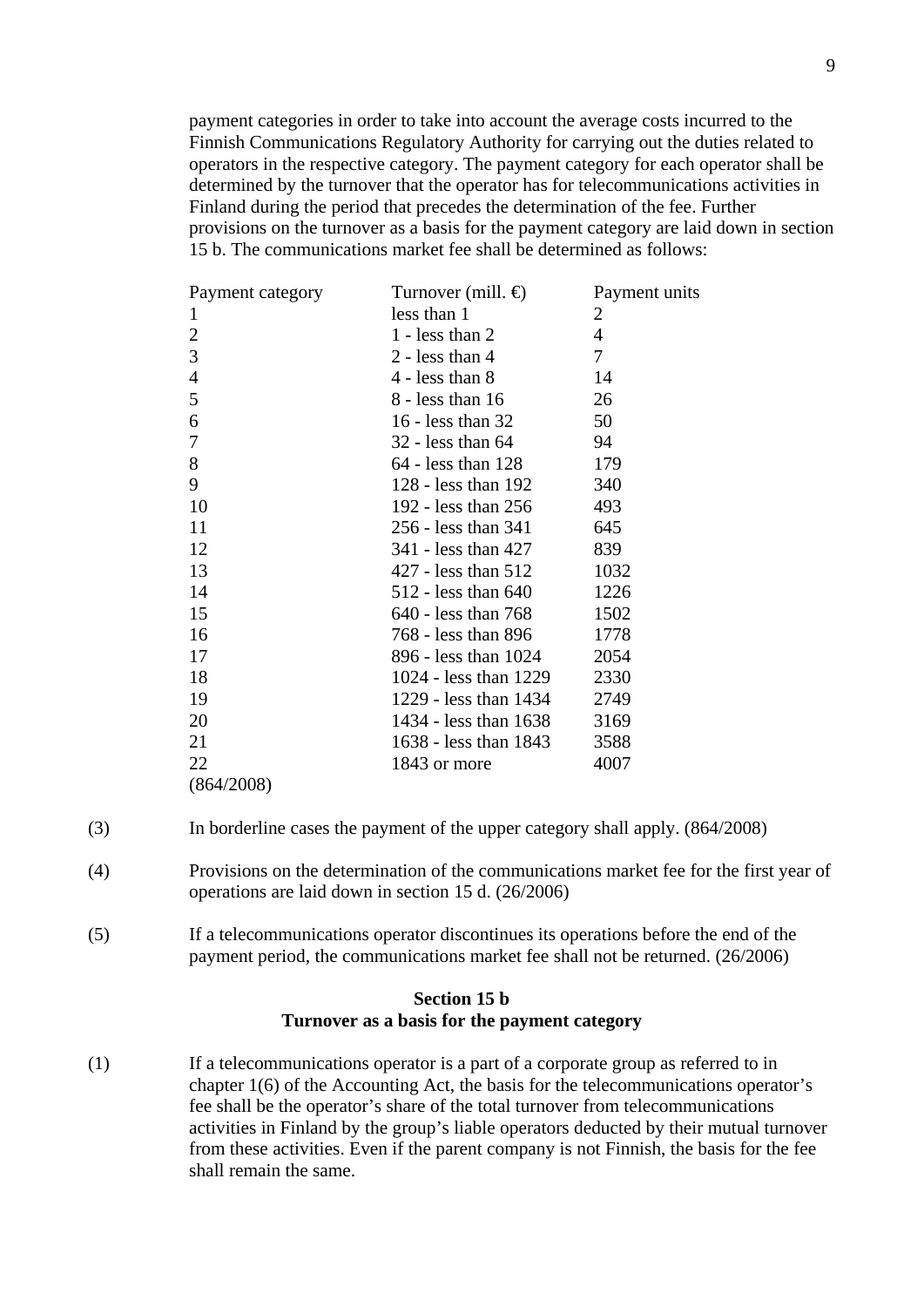- (2) If there have been changes in the corporate structure between the end of the previous financial period and the time of issuing the communications market fee decision, the payment category is determined on the basis of the operator's share of the total turnover from telecommunications activities in the previous closed financial period. (26/2006)
- (3) If telecommunications activities have been transferred to another undertaking between the end of the financial period of the previous year and the time of issuing the payment decision, the obligation to pay the fee falls on the undertaking that is involved in public telecommunications at the time of issuing the payment decision. In determining the payment category the confirmed turnover of the transferred telecommunications activities for the previous closed financial period shall be taken into account. (26/2006)
- (4) If the financial period of the telecommunications operator is other than a calendar year, the turnover will be converted into a sum corresponding a calendar year's turnover by multiplying it by 12 and then dividing it with the number of months in the financial period concerned. (26/2006)
- (5) Further provisions on how the Finnish Communications Regulatory Authority must be provided with the information necessary for determining the fee may be given by decree of the Ministry of Transport and Communications.

#### **Section 15 c Stipulation and collection of the communications market fee**

- (1) An obligation for an operator to pay a communications market fee shall be stipulated by the Finnish Communications Regulatory Authority. An appeal may be made against a decision of the Finnish Communications Regulatory Authority concerning the stipulation of the fee as laid down in section 127(1). Further provisions on the implementation of the fee may be given by decree of the Ministry of Transport and Communications.
- (2) A telecommunications market fee may be collected without a judgement or a decision in a manner laid down in the Act on collecting taxes and payments through execution (367/1961). If the fee is not settled by due date, annual interest on delayed payments shall be charged for the unpaid amount according to the interest rate referred to in section 4 of the Interest Act (633/1982). Instead of the interest rate the authority may collect a default payment of five euros if the amount of the interest rate is less than that.

## **Section 15 d (26/2006) Payment obligation in certain exceptional circumstances**

(1) If no sufficiently reliable account of the turnover is available due to missing financial statements or some other comparable reason that is especially weighty, an estimate of the turnover by the Finnish Communications Regulatory Authority may be used as the basis for the payment. In the estimate due consideration must be given to: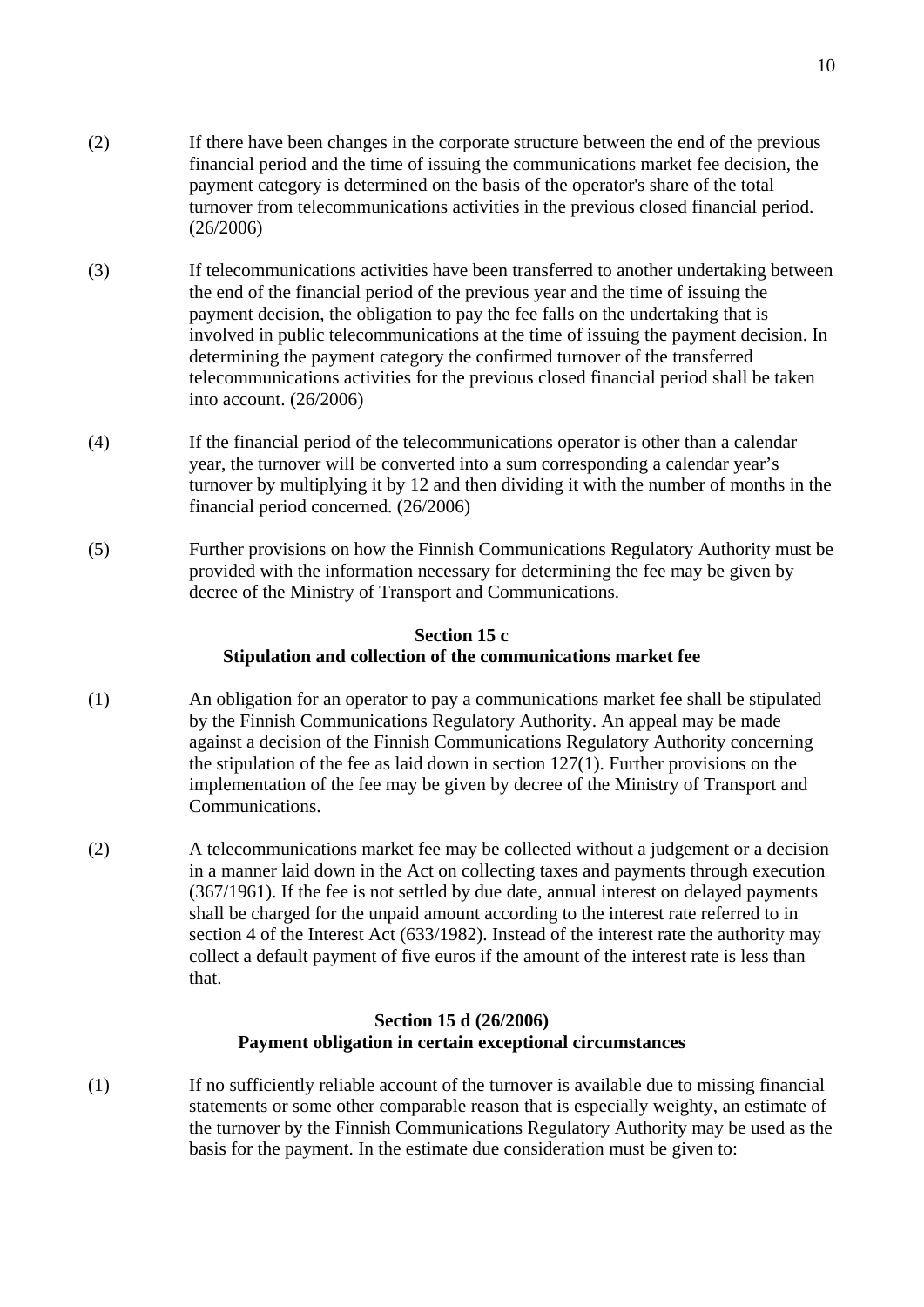1) telecommunications operator's extent of operations;

2) telecommunications operator's position on the market;

3) data about the telecommunications operator's services, number of clients and invoicing;

4) reference data about other telecommunications operators providing similar services; and

5) other similar elements affecting the telecommunications operator's turnover.

(2) Before taking the measures referred to in subsection 1 the Finnish Communications Regulatory Authority shall ask the telecommunications operator to submit the information needed for determining the communications market fee within a reasonable period on pain of the Finnish Communications Regulatory Authority estimating the turnover.

#### **Chapter 3 Imposing obligations on a telecommunications operator**

#### **Section 16 Market definition**

- (1) The Finnish Communications Regulatory Authority shall issue decisions at regular intervals defining the relevant communications markets. In defining the relevant communications markets, the Finnish Communications Regulatory Authority shall take due account of the European Commission, hereafter *'the Commission'*, recommendation on relevant markets and of opinions on the matter issued by the Body of European Regulators for Electronic Communications (363/2011).
- (2) A decision on market definition shall not be subject to separate appeal.

## **Section 17 (363/2011) Market analysis and a decision on significant market power**

- (1) At regular intervals the Finnish Communications Regulatory Authority shall perform a market analysis of relevant wholesale and retail markets in order to establish the competitive situation. A market analysis shall be conducted no later than two years after the Commission's market recommendation if the market concerned has not been defined earlier, and at least at three-year intervals, if the market concerned has been previously defined. The three-year time limit may be extended for up to three additional years, if such request is submitted by the Finnish Communications Regulatory Authority to the Commission, and the Commission does not object the request within one month of receiving it.
- (2) In the case of transnational markets, the Finnish Communications Regulatory Authority shall, while conducting a market analysis, work in cooperation with the regulatory authority of the State concerned belonging to the European Economic Area.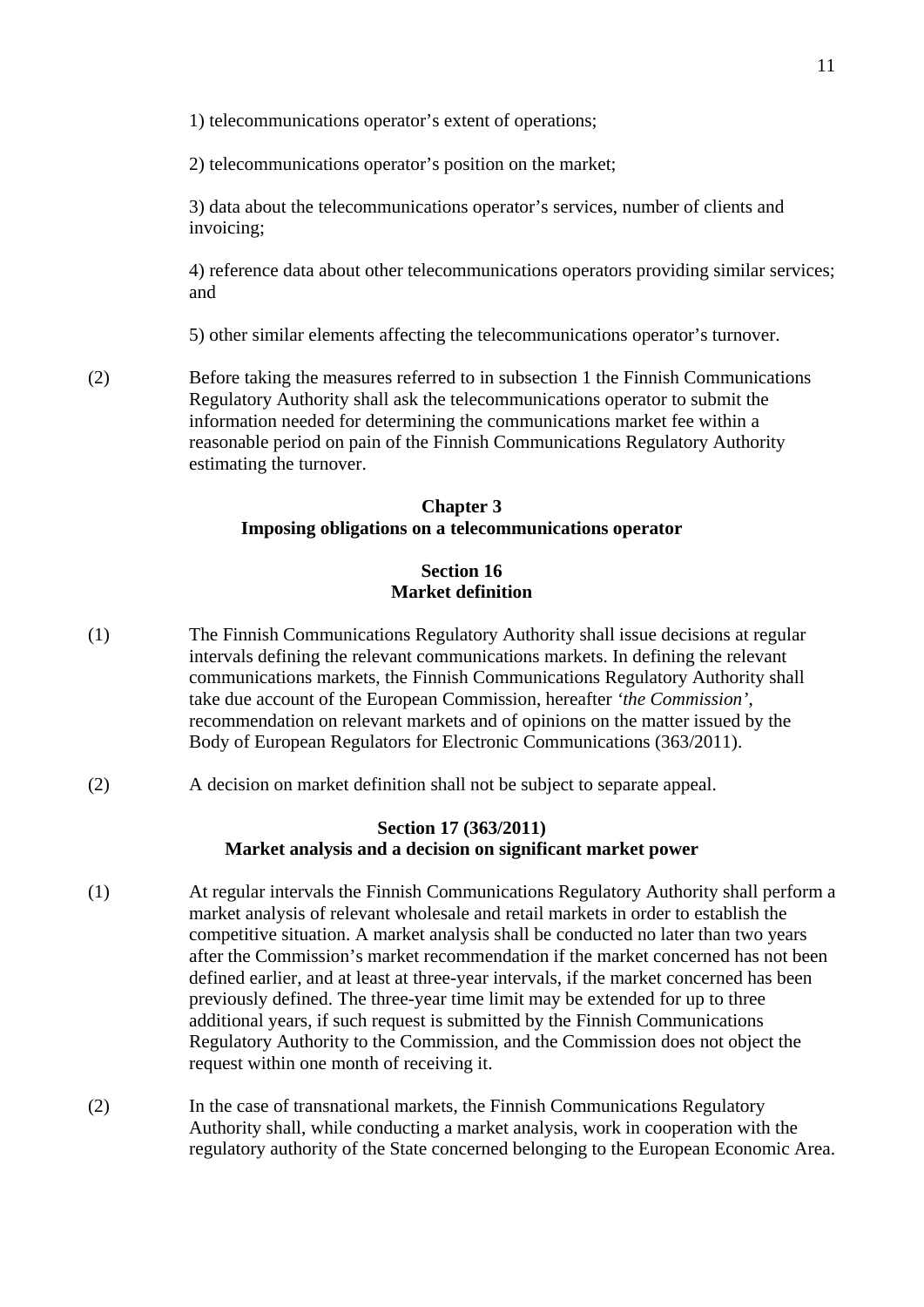- (3) By decision, the Finnish Communications Regulatory Authority shall declare a telecommunications operator to be an operator with significant market power if, on the basis of market analysis, it is seen in a particular market to exert economic influence, alone or with others, that allows it to operate, to a considerable extent, independently of competitors, consumers or other users. If a telecommunications operator has significant market power in a particular market, it may also be considered to have the same position in related markets if it is also able to strengthen its market power in those markets.
- (4) The Finnish Communications Regulatory Authority shall amend a decision on significant market power if a market analysis shows that significant changes have occurred in the competitive situation in the market. The decision may contain changes to the obligations imposed on the operator with significant market power, or the decision may be taken that the telecommunications operator is no longer considered to be an operator with significant market power.

## **Section 18 Obligations imposed on an operator with significant market power**

(1) By issuing a decision accordingly, the Finnish Communications Regulatory Authority shall impose on an operator with significant market power obligations referred to in subsection 2 if they are needed to eliminate barriers to competition or to promote competition. When imposing obligations, the Finnish Communications Regulatory Authority shall work in appropriate cooperation with the Commission and the Body of European Regulators for Electronic Communications. The obligations shall be in correct proportion to the aim being addressed, and in imposing them, the following in particular shall be taken into account: (363/2011)

> 1) the appropriateness of access rights in technical and economic terms, taking into account the degree of development of the markets and the type of access rights;

- 2) feasibility of the access rights, taking into account the capacity available;
- 3) the requirements concerning protection of privacy and information security;
- 4) the investment made and risks taken by the operator with significant market power;
- 5) the need to safeguard competition in the long term;
- 6) relevant industrial property rights and copyrights;
- 7) the provision of services at European level. (1327/2007)
- (2) Subject to the requirements and terms laid down below in this Act, an operator with significant market power may be obliged to:
	- 1) relinquish access rights to a mobile network as laid down in section 23;
	- 2) lease out part of a local loop and equipment facilities as laid down in section 24;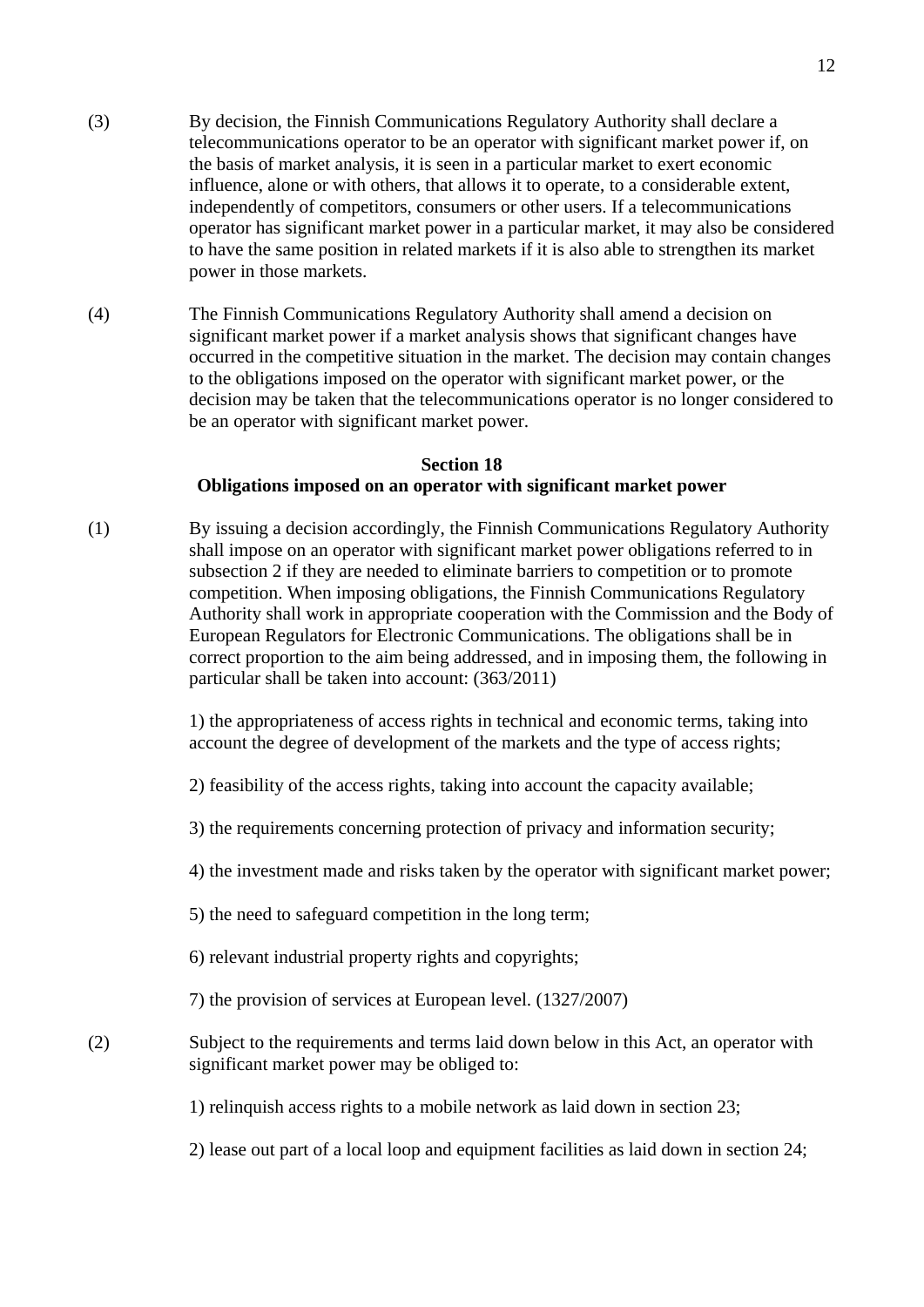2 a) offer selection of telephone service provider as laid down in section 24 a; (363/2011)

3) rent a leased line as laid down in section 25;

4) lease out an antenna site and part of a cable duct as laid down in section 26;

5) relinquish cable television network capacity as laid down in section 27;

6) lease out part of a terrestrial mass communications network as laid down in section 28;

7) relinquish capacity in a terrestrial mass communications network as laid down in section 29;

8) relinquish access rights to smart card capacity as laid down in section 30;

9) relinquish access rights to an electronic programme guide as laid down in section 31;

10) relinquish access rights to a programming interface for a television or radio system as laid down in section 32;

11) publish delivery terms and tariff information as laid down in section 33;

12) organize national roaming as laid down in section 34;

13) organize international roaming as laid down in section 36;

13 a) relinquish other reasonable access rights to a communications network or communications service, or to a service closely related to these as laid down in section 36 a; (363/2011)

14) comply with the provisions laid down in section 37 concerning pricing and other terms (47/2005);

14 a) operate in accordance with the technical obligation laid down in section 37 a; (363/2011)

15) join a communications network to another communications network as laid down in section 39;

16) provide pre-selection for international calls in a mobile network as laid down in section 62;

17) use cost-accounting procedures as laid down in section 87;

18) separate its activities as laid down in sections 89 and 89 a (363/2011).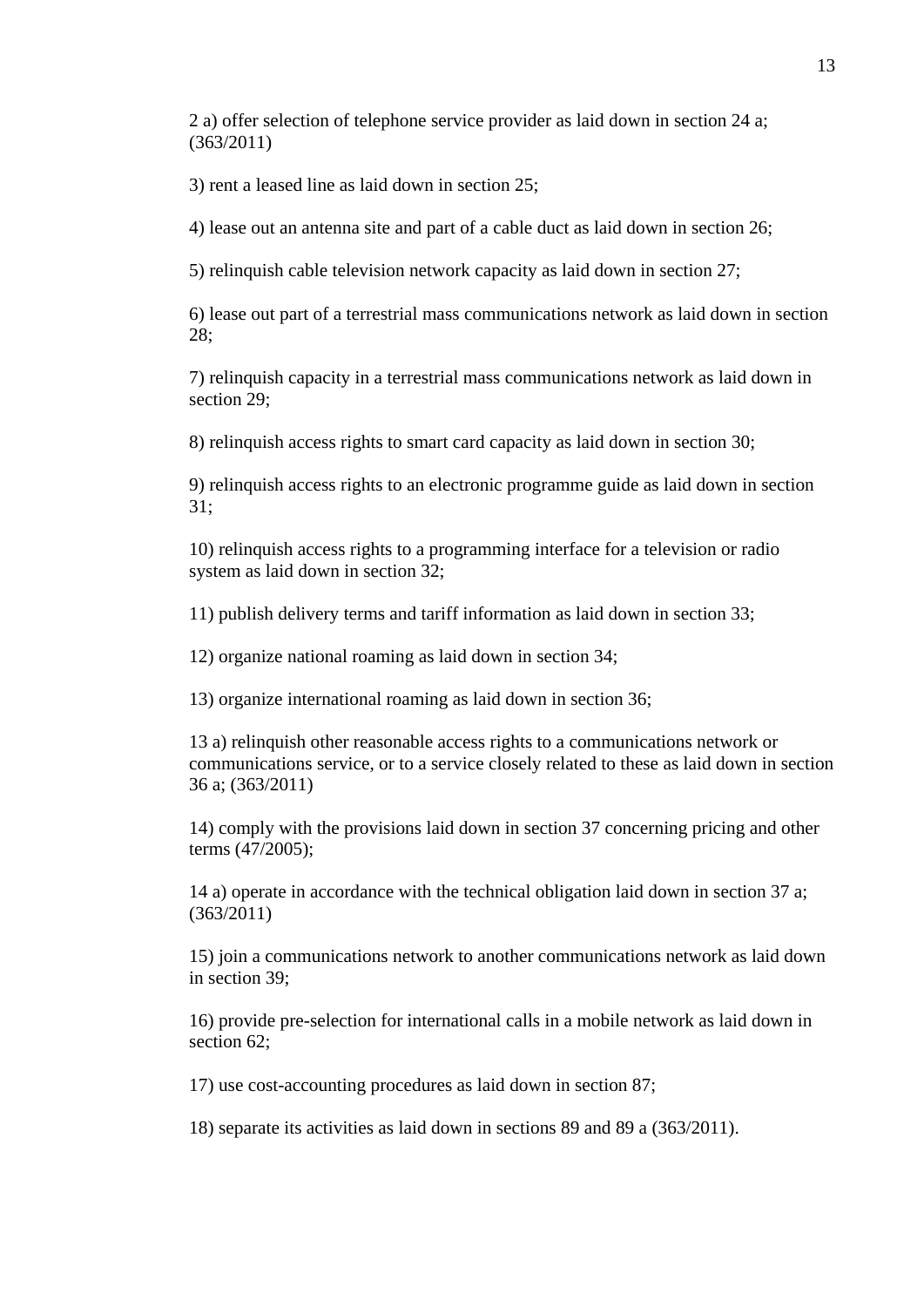(3) The Finnish Communications Regulatory Authority shall amend a decision referred to in subsection 1 if significant changes occur in the matters referred to in that subsection or in the competitive situation in the markets.

#### **Section 19 Obligations imposed on other telecommunications operators**

- (1) By decision, the Finnish Communications Regulatory Authority may impose special obligations consistent with this Act on telecommunication operators that do not have significant market power.
- (2) Subject to the requirements and terms laid down below in this Act, a telecommunications operator may be obliged to:

1) lease out part of a local loop and equipment facilities as laid down in section 24;

2) lease out an antenna site and part of a cable duct as laid down in section 26;

3) relinquish access rights to an electronic programme guide as laid down in section 31;

4) relinquish access rights to a programming interface for a television or radio system as laid down in section 32;

5) publish delivery terms and tariff information as laid down in section 33;

6) comply with the provisions laid down in section 37 concerning pricing and other terms (47/2005);

7) join a communications network to another communications network as laid down in section 39.

(3) The Finnish Communications Regulatory Authority shall amend a decision referred to in subsection 1 if significant changes occur in the circumstances that required the obligation to be imposed.

## **Section 20**

# **Obligations imposed on a telecommunications operator in a retail market**

(1) If the Finnish Communications Regulatory Authority, following a market analysis, finds that no competition exists in that defined retail market and that the obligations referred to in section 18 imposed on an operator with significant market power in the wholesale market do not sufficiently promote competition in the retail market, but that the imposition of additional obligations is necessary to secure efficient competition, the Finnish Communications Regulatory Authority shall impose, by decision and where necessary, additional obligations referred to in subsection 2 on the retail market operator with significant market power.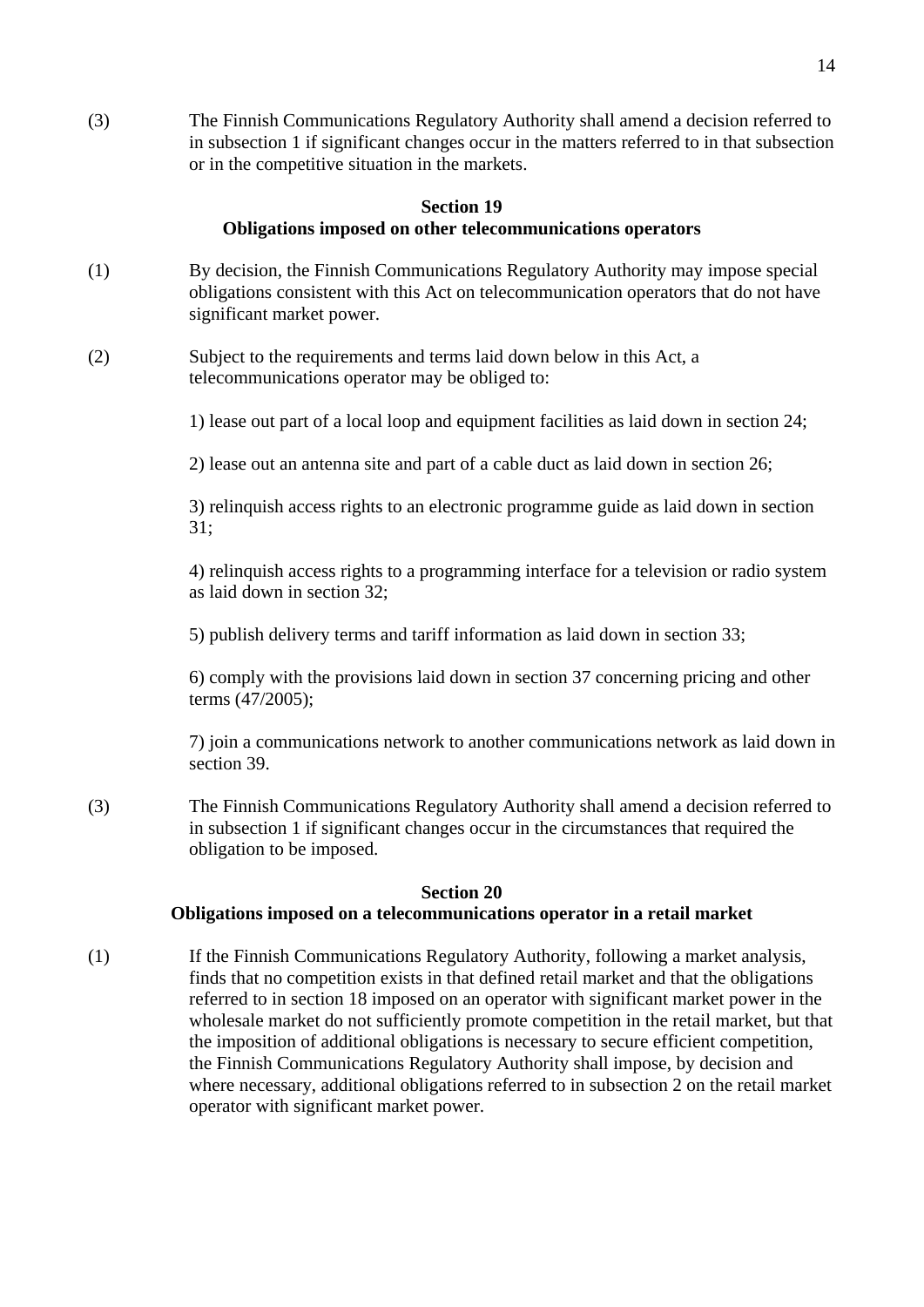- (2) In order to achieve the aim referred to in subsection 1, the Finnish Communications Regulatory Authority may order that an operator with significant market power operating in a retail market: 1) may not charge unreasonable prices; 2) may not prevent access to the market or restrict competition by unjustifiably low pricing; 3) may not favour certain service recipients in an unwarranted manner; 4) may not tie a specific product or service to other products or services. (3) Any additional obligation imposed shall be in correct proportion to the aim being addressed. (4) The Finnish Communications Regulatory Authority shall amend a decision referred to in subsection 1 if there are significant changes in the competitive situation in the market. **Section 21 (363/2011) Consultation on market definition, market analysis and significant market power**  (1) The Finnish Communications Regulatory Authority shall reserve an opportunity for
- the Commission and the Body of European Regulators for Electronic Communications to present their statements within a period of one month before any of the following measures affecting trade between EEA States are taken:
	- 1) a market definition deviating from the Commission recommendation;
	- 2) a market analysis;
	- 3) a decision concerning significant market power;
	- 4) a decision referred to in section 89 a.
- (2) The Finnish Communications Regulatory Authority shall postpone the decision referred to in subsection 1 for two months, if the Commission has notified that it considers the proposed decision to contradict European Union law. The Finnish Communications Regulatory Authority shall within six months of the Commission's notification cancel the decision referred to in subsection 1 or amend the decision if this is required by the Commission.
- (3) If the Finnish Communications Regulatory Authority amends the proposed decision referred to in subsection 1 at the Commission's request, the Finnish Communications Regulatory Authority shall reserve an opportunity for the parties involved whose right or benefit is affected by the decision to present their statements on the proposed amended decision. When issuing a final decision, the Finnish Communications Regulatory Authority shall also take due account of statements referred to in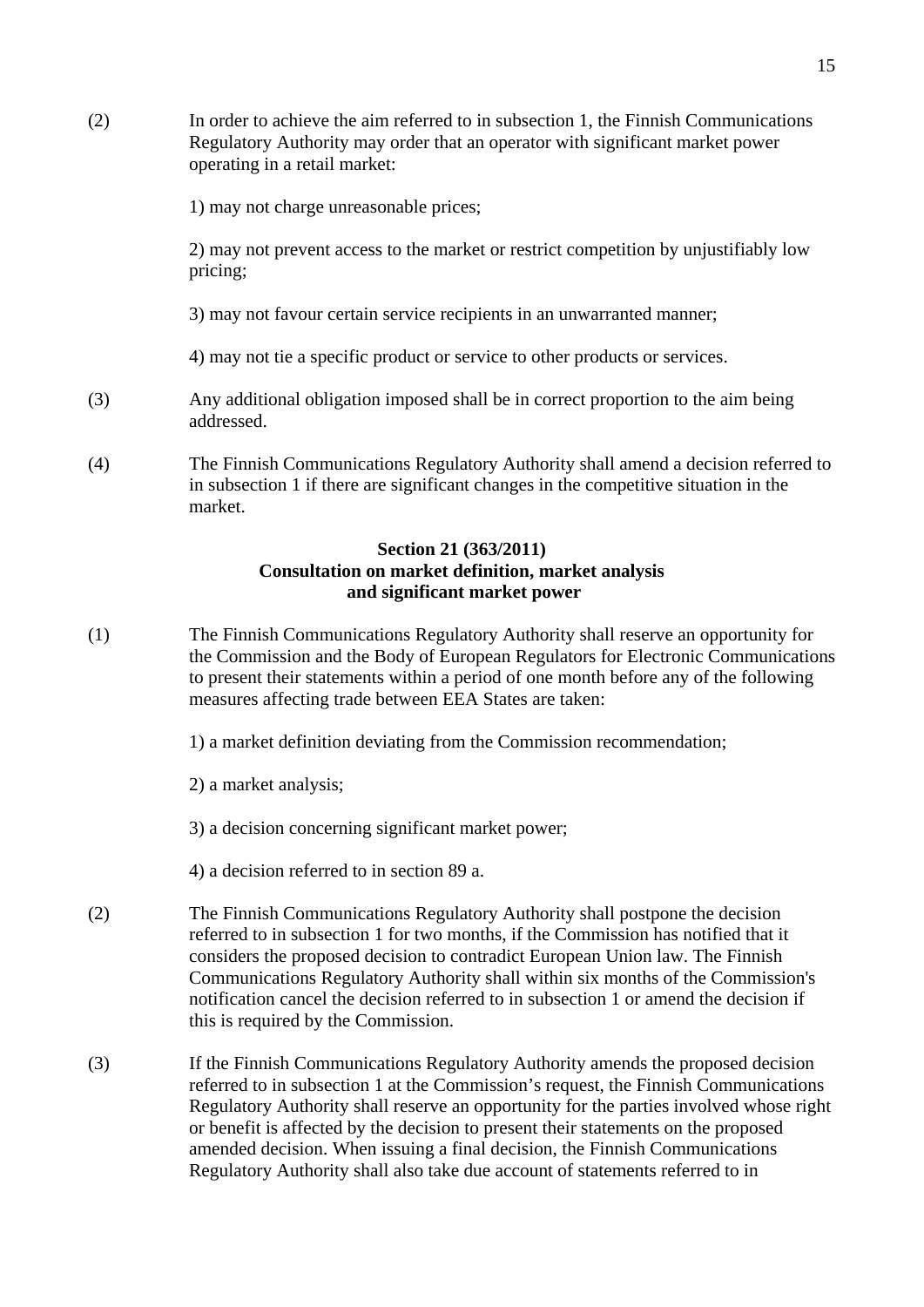subsection 1. The Finnish Communications Regulatory Authority shall submit the decision to the Commission for its information.

## **Section 21 a (363/2011) Consultation on obligation related to significant market power**

- (1) The Finnish Communications Regulatory Authority shall reserve an opportunity for the Commission and the Body of European Regulators for Electronic Communications to present their statements within a period of one month before a decision affecting trade between EEA States is taken by which the Finnish Communications Regulatory Authority imposes obligations referred to in section 18 on an operator with significant market power, excluding a decision referred to in section 89 a.
- (2) If the Commission considers that the proposed decision of the Finnish Communications Regulatory Authority referred to in subsection 1 would create a barrier to the single market, or if the Commission has serious doubts that the proposed decision does not accord with European Union law, the Finnish Communications Regulatory Authority shall postpone the decision for a further three months. The Finnish Communications Regulatory Authority shall in such a case continue preparing the decision in close cooperation with the Commission and the Body of European Regulators for Electronic Communications.
- (3) Within the three-month period referred to above, the Finnish Communications Regulatory Authority may either amend its proposed decision or cancel it, or decide to keep the proposed decision valid as such. The Commission will issue a recommendation concerning the proposed decision of the Finnish Communications Regulatory Authority upon whose receipt the Finnish Communications Regulatory Authority shall within a period of one month submit its final decision to the Commission and the Body of European Regulators for Electronic Communications for their information. The above one-month time limit may nevertheless be extended if this is necessary in order to consult the parties concerned.
- (4) If the Finnish Communications Regulatory Authority decides not to amend or cancel the decision despite the Commission's recommendation, it shall give reasons for its decision.

#### **Section 22 (363/2011) Procedure in an urgent case**

- (1) Market definitions, market analyses and Finnish Communications Regulatory Authority decisions on significant market power or on obligations to be imposed on telecommunications operators may be made without consulting the Commission and the Body of European Regulators for Electronic Communications if the measure is urgent and necessary to safeguard competition and the interests of consumers. The measure shall be temporary and in correct proportion to the aim being addressed.
- (2) The Finnish Communications Regulatory Authority shall without delay submit the market definition, market analysis or decision referred to in subsection 1 to the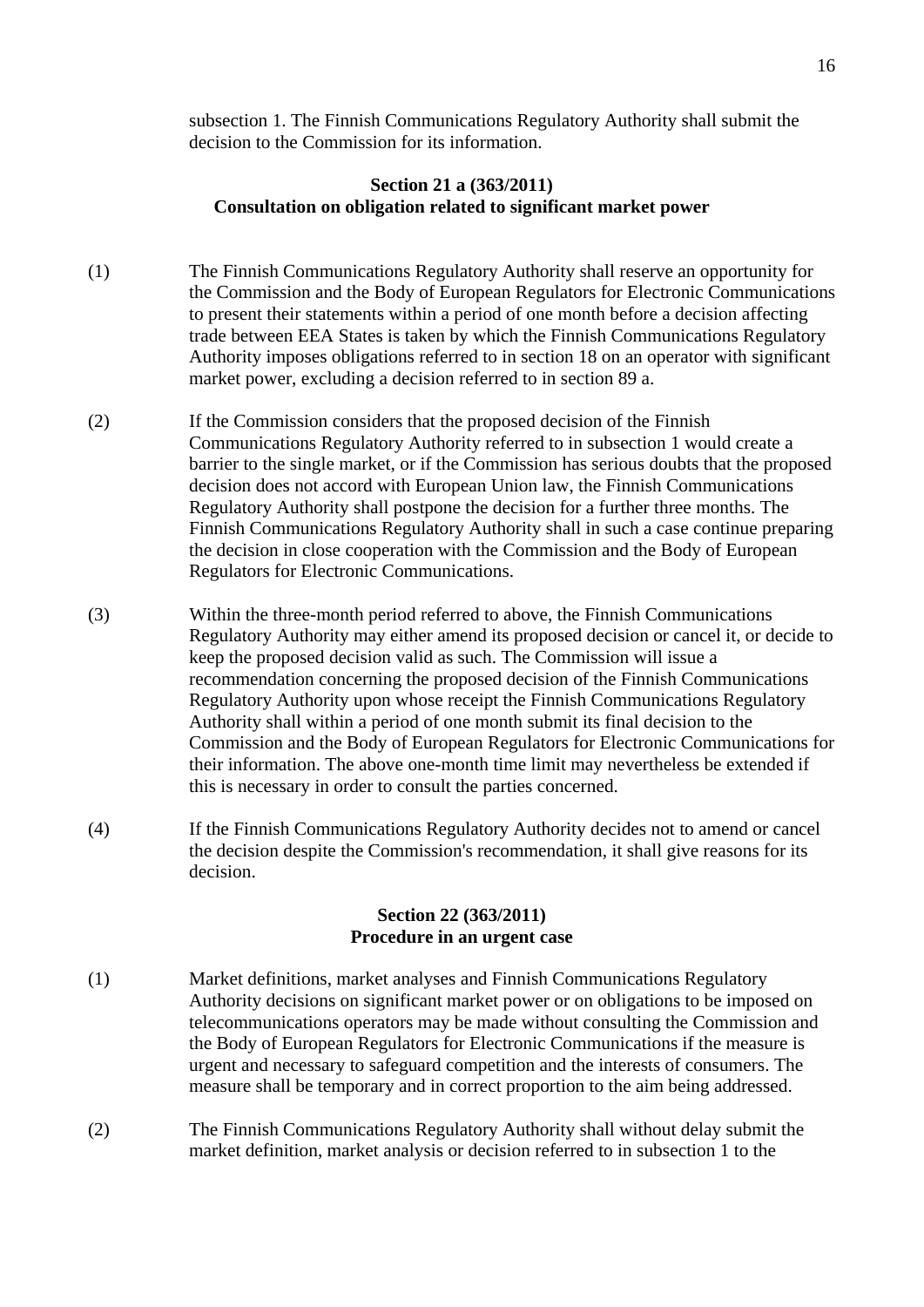Commission and the Body of European Regulators for Electronic Communications for their information.

# **Chapter 4 Obligations of a telecommunications operator to relinquish access rights**

# **Section 23 Obligation to relinquish access rights to a mobile network**

- (1) By a decision under section 18, the Finnish Communications Regulatory Authority may impose an obligation on a network operator with significant market power to relinquish access rights to its mobile network to service operators.
- (2) In cases referred to in subsection 1, a service operator has the right to open and close mobile network subscriber connections itself and the right to independent control over the associated customer relationships.
- (3) Provisions on roaming in a mobile network are laid down in sections 36 and 37.

# **Section 24**

# **Obligation to lease out part of a local loop and equipment facilities**

- (1) By a decision under section 18, the Finnish Communications Regulatory Authority may impose an obligation on a telecommunications operator with significant market power to lease out to other telecommunications operators the following elements of a fixed telephone network:
	- 1) a local loop or part of it;
	- 2) part of the local loop capacity for shared use;
	- 3) part of the local loop transmission capacity for shared use;

4) equipment facilities if this is necessary for the purposes of installing minor equipment items essential for using a local loop.

- (2) The obligation does not apply, however, if the leasing endangers the protection of privacy or is technically inappropriate from the viewpoint of the network operator or is otherwise unreasonable. (26/2006)
- (3) A network operator on which an obligation to observe cost-oriented pricing has been imposed under section 37 may charge a fee for shared use of a local loop that amounts to no more than half of the fee charged by the operator for an equivalent local loop unless the network operator proves that the costs are higher. With regard to transmission capacity the fee may additionally include a compensation for the use of the equipment.
- (4) By a decision under section 19, the Finnish Communications Regulatory Authority may impose an obligation referred to in subsection 1 on a telecommunications operator that does not have significant market power if the operator controls user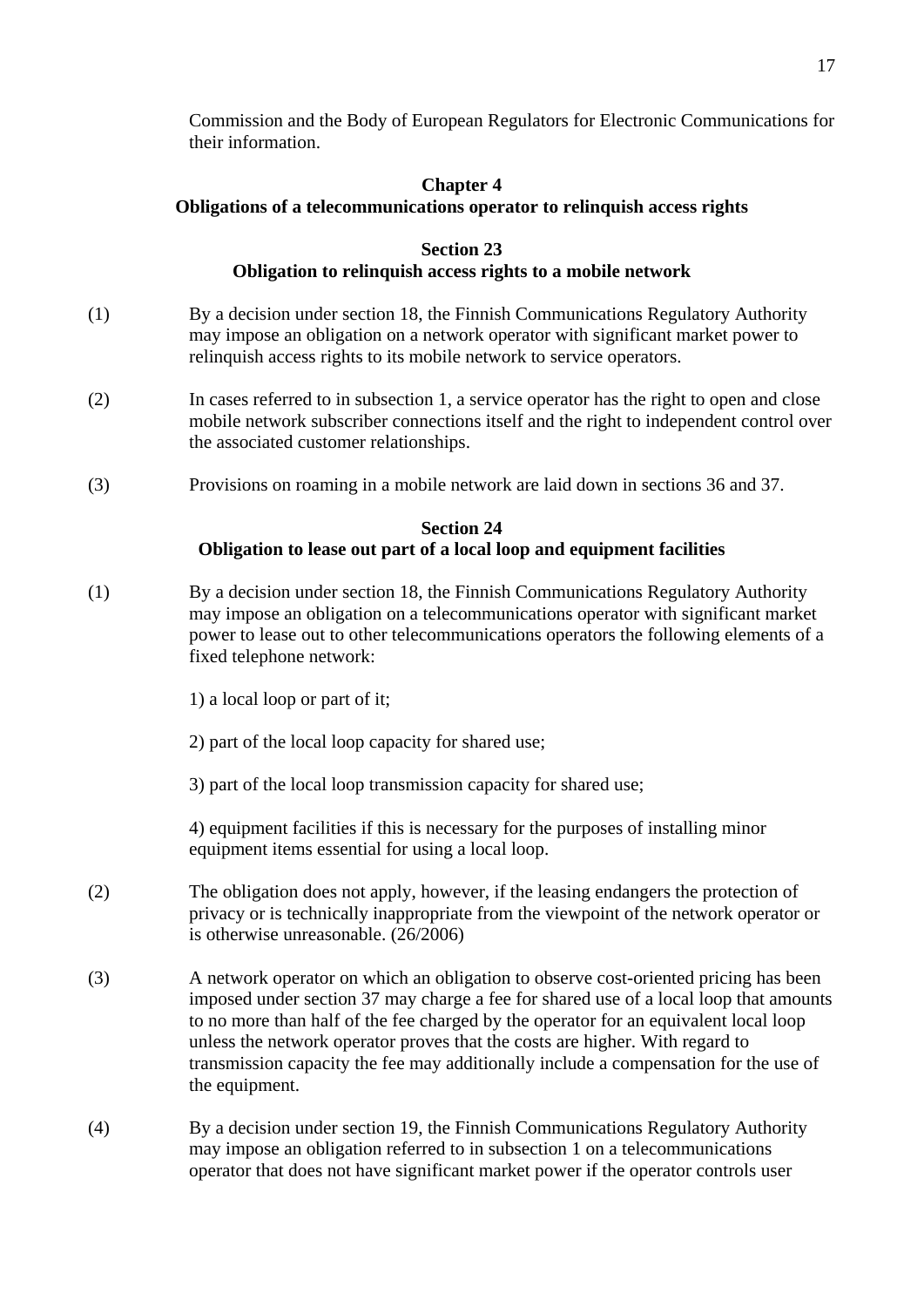connections to the communications network and if the imposition of the obligation is necessary to ensure the benefit to users.

## **Section 24 a (363/2011) Obligation to offer selection of telephone service provider**

 By a decision under section 18, the Finnish Communications Regulatory Authority may impose an obligation on an operator with significant market power operating in a fixed telephone network to offer the user the possibility to access the services of a telephone service provider available in the telecommunications area via both a selection code per call and pre-selection that may be overridden with a selection code, if necessary.

## **Section 25 (363/2011) Obligation to provide line rental of a leased line**

 By a decision under section 18, the Finnish Communications Regulatory Authority may impose an obligation on a telecommunications operator with significant market power to rent a leased line to telecommunications operators.

## **Section 26 (26/2006) Obligation to lease out an antenna site and cable duct**

- (1) By a decision under section 18, the Finnish Communications Regulatory Authority may impose an obligation on a telecommunications operator with significant market power to lease out part of a cable duct or a radio mast antenna site to telecommunications operators.
- (2) By a decision under section 19, the Finnish Communications Regulatory Authority may impose an obligation referred to in subsection 1 on an operator that does not have significant market power, if the construction of a parallel cable duct or radio mast is not appropriate for reasons of environmental protection, nature conservation or land use planning or other comparable reason.
- (3) The obligation to lease out a radio mast antenna site may, on the grounds referred to in subsection 2, also be imposed on another than a telecommunications operator, if the operator leases out the antenna site to some telecommunications operator.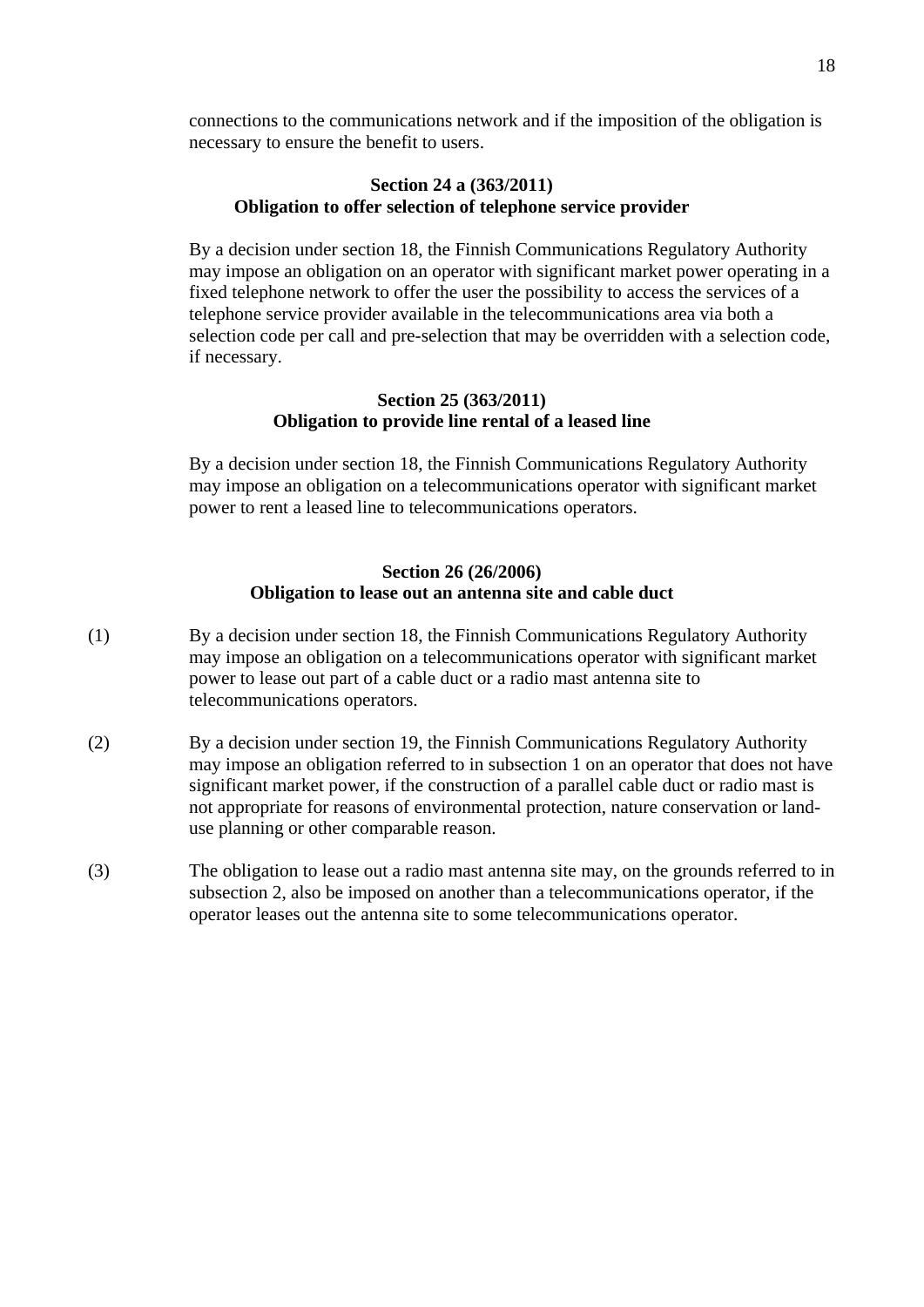#### **Section 27 Obligation to relinquish cable television network capacity**

By a decision under section 18, the Finnish Communications Regulatory Authority may impose an obligation on a telecommunications operator with significant market power to relinquish access rights to cable television network capacity to telecommunications operators.

#### **Section 28**

#### **Obligation to lease out part of a terrestrial mass communications network**

By a decision under section 18, the Finnish Communications Regulatory Authority may impose an obligation on a telecommunications operator with significant market power to lease out part of a terrestrial mass communications network to telecommunications operators.

#### **Section 29**

### **Obligation to relinquish capacity in a terrestrial mass communications network**

By a decision under section 18, the Finnish Communications Regulatory Authority may impose an obligation on a telecommunications operator with significant market power that has a licence under section 4 to relinquish access rights to terrestrial mass communications network capacity to telecommunications operators.

### **Section 30 Obligation to relinquish access rights to smart card capacity**

By a decision under section 18, the Finnish Communications Regulatory Authority may impose an obligation on a telecommunications operator with significant market power to relinquish access rights to smart card capacity used in managing network termination points of mobile telephone subscriber connections or of another equivalent communications network to telecommunications operators or other companies. The obligation may not be imposed, however, if the telecommunications operator uses the smart card capacity only for the purposes of managing network termination points.

#### **Section 31**

#### **Obligation to relinquish access rights to an electronic programme guide**

- (1) By a decision under section 18, the Finnish Communications Regulatory Authority may impose an obligation on a telecommunications operator with significant market power to relinquish access rights to an electronic programme guide to digital television or radio to telecommunications operators.
- (2) By a decision under section 19, the Finnish Communications Regulatory Authority may impose the obligation referred to in subsection 1 on an operator that does not have significant market power if this is necessary to ensure that information on digital television and radio broadcasts covered by the transmission obligation referred to in section 134 are made available to the public in an electronic programme guide.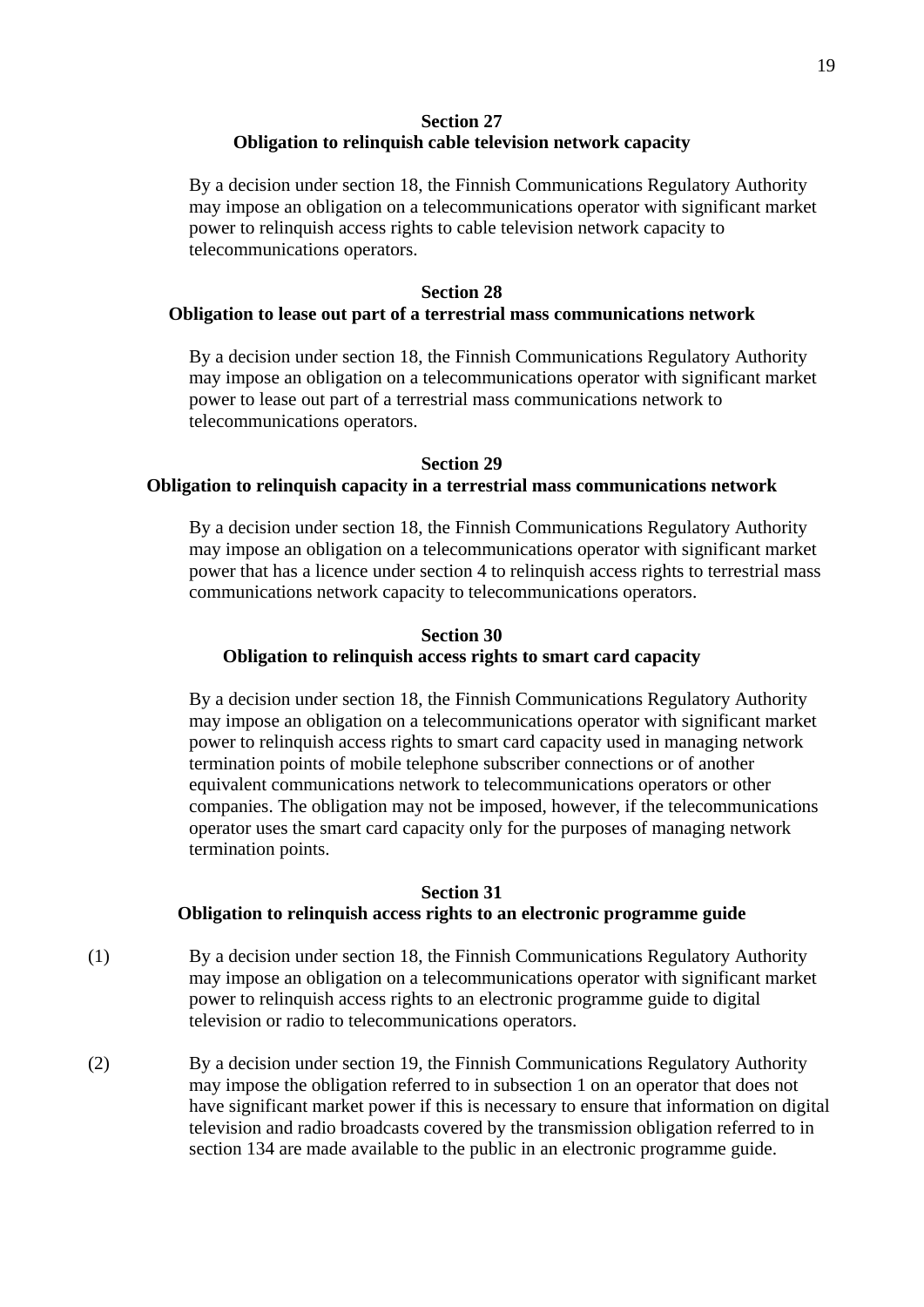#### **Section 32**

# **Obligation to relinquish access rights to a programming interface for a television or radio system**

- (1) By a decision under section 18, the Finnish Communications Regulatory Authority may impose an obligation on a telecommunications operator with significant market power to relinquish access rights to a programming interface for a digital television or radio system to telecommunications operators.
- (2) By a decision under section 19, the Finnish Communications Regulatory Authority may impose the obligation referred to in subsection 1 on an operator that does not have significant market power if it is necessary to ensure that information on digital television and radio broadcasts covered by the transmission obligation referred to in section 134 can be connected to the programming interface used.

## **Section 33**

## **Obligation to publish delivery terms and tariff information**

- (1) By a decision under section 18 or 19, the Finnish Communications Regulatory Authority may impose an obligation on a telecommunications operator to publish information important with regard to leasing obligations, access rights or interconnection, such as information on service delivery terms, tariff information and agreements made, to the extent that it does not include business secrets or confidential information.
- (2) The Finnish Communications Regulatory Authority may impose the obligation referred to in subsection 1 on a telecommunications operator with significant market power even if no leasing obligation or obligation to relinquish access rights is imposed on the operator.

## **Section 34 (70/2007) Obligation to organize national roaming**

By a decision under section 18, the Finnish Communications Regulatory Authority may impose an obligation on an operator with significant market power operating in a mobile network to arrange national roaming.

# **Section 35 (70/2007) (Section 35 has been repealed by the Act of 2 February 2007.)**

## **Section 36 Obligation to organize international roaming**

- (1) A network operator with significant market power and with a licence for a mobile network has an obligation to negotiate on international roaming with another network operator located within the territory of an EEA State.
- (2) By a decision under section 18, after application by another telecommunications operator located within the territory of an EEA State, the Finnish Communications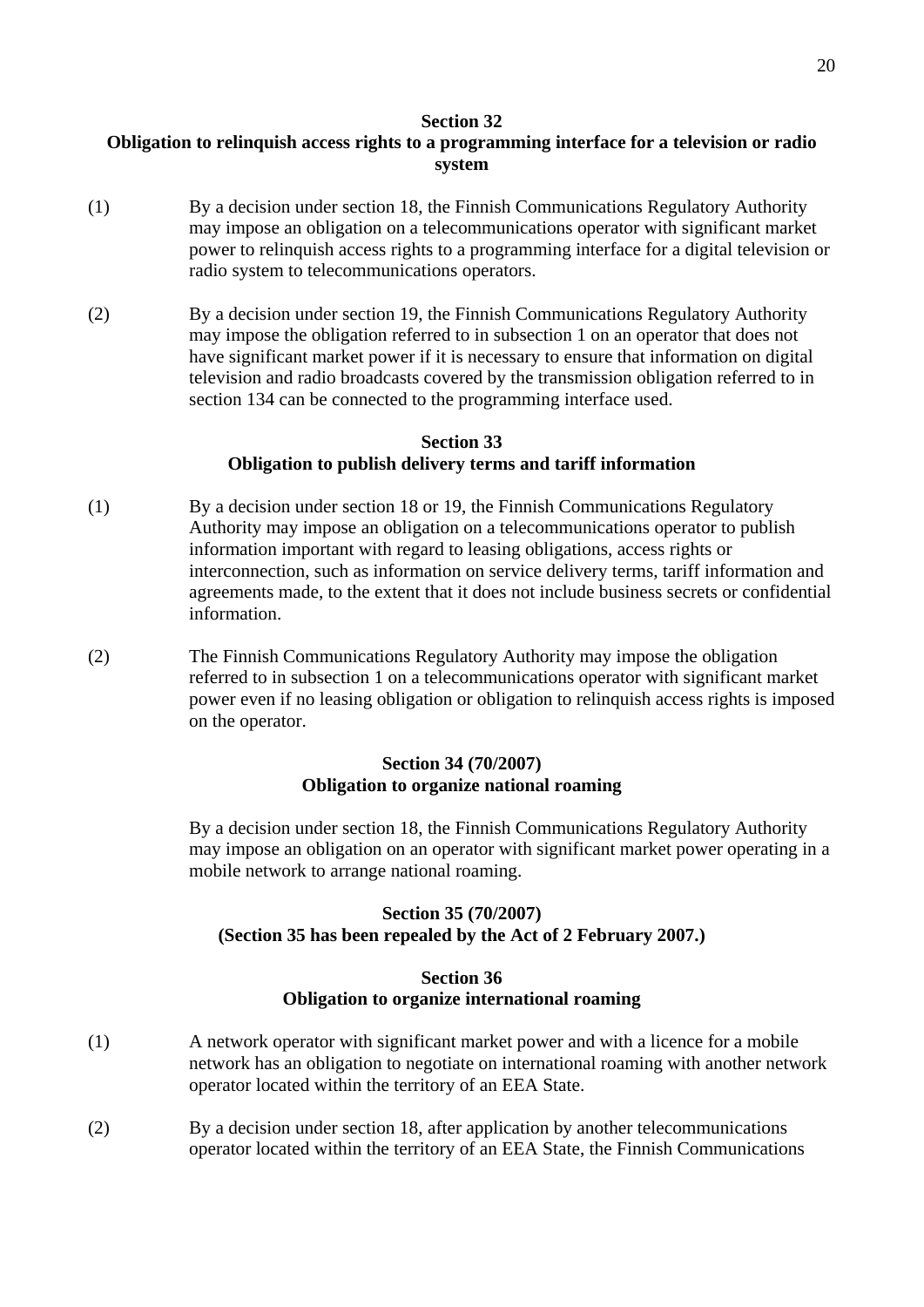Regulatory Authority may impose an obligation on an operator with significant market power to organize international roaming.

## **Section 36 a (363/2011) Other obligation to relinquish access rights**

By a decision under section 18, the Finnish Communications Regulatory Authority may impose an obligation on a telecommunications operator with significant market power to relinquish to telecommunications operators other reasonable access rights comparable to those referred to in sections 23, 24, 25-32, 34 and 36 to a communications network or a communications service, or to a service closely related to these.

#### **Section 37 (47/2005) Pricing and other terms for relinquishing access rights and for interconnection**

(1) By a decision under section 18 or 19, the Finnish Communications Regulatory Authority may impose an obligation on a telecommunications operator to:

> 1) specify the prices to be charged for relinquishing access rights, for roaming or interconnection in such a way as to ensure that the prices are either cost-oriented or non-discriminatory or cost-oriented and non-discriminatory as referred to in section 84;

2) otherwise apply non-discriminatory terms;

3) apply in the pricing of access rights referred to in sections 24 and 25 the maximum price set by the Finnish Communications Regulatory Authority.

- (2) The Finnish Communications Regulatory Authority may impose the pricing obligation referred to in subsection 1(1 and 2) on a telecommunications operator with significant market power even if no obligation concerning interconnection or relinquishing access rights is imposed on the operator.
- (3) The maximum price referred to above in subsection 1(3) may be set in exceptional cases only, if the price charged for the access rights clearly exceeds the general price level or is otherwise necessary in order to meet the purpose of access rights. The maximum price shall be specified in such a way that it is cost-oriented as referred to in section 84. The price ceiling shall be set for a maximum period of three years at a time. Provisions of sections 18(3) and 19(3) shall apply to the Finnish Communications Regulatory Authority's obligation to remove a set price ceiling.

## **Section 37 a (363/2011) Technical obligations related to the obligation to relinquish access rights**

 In a decision concerning obligation to relinquish access rights, the Finnish Communications Regulatory Authority may impose on a telecommunications operator such technical obligations or conditions on the use of the obligation to relinquish access rights that are necessary for the technical implementation of the obligation to relinquish access rights.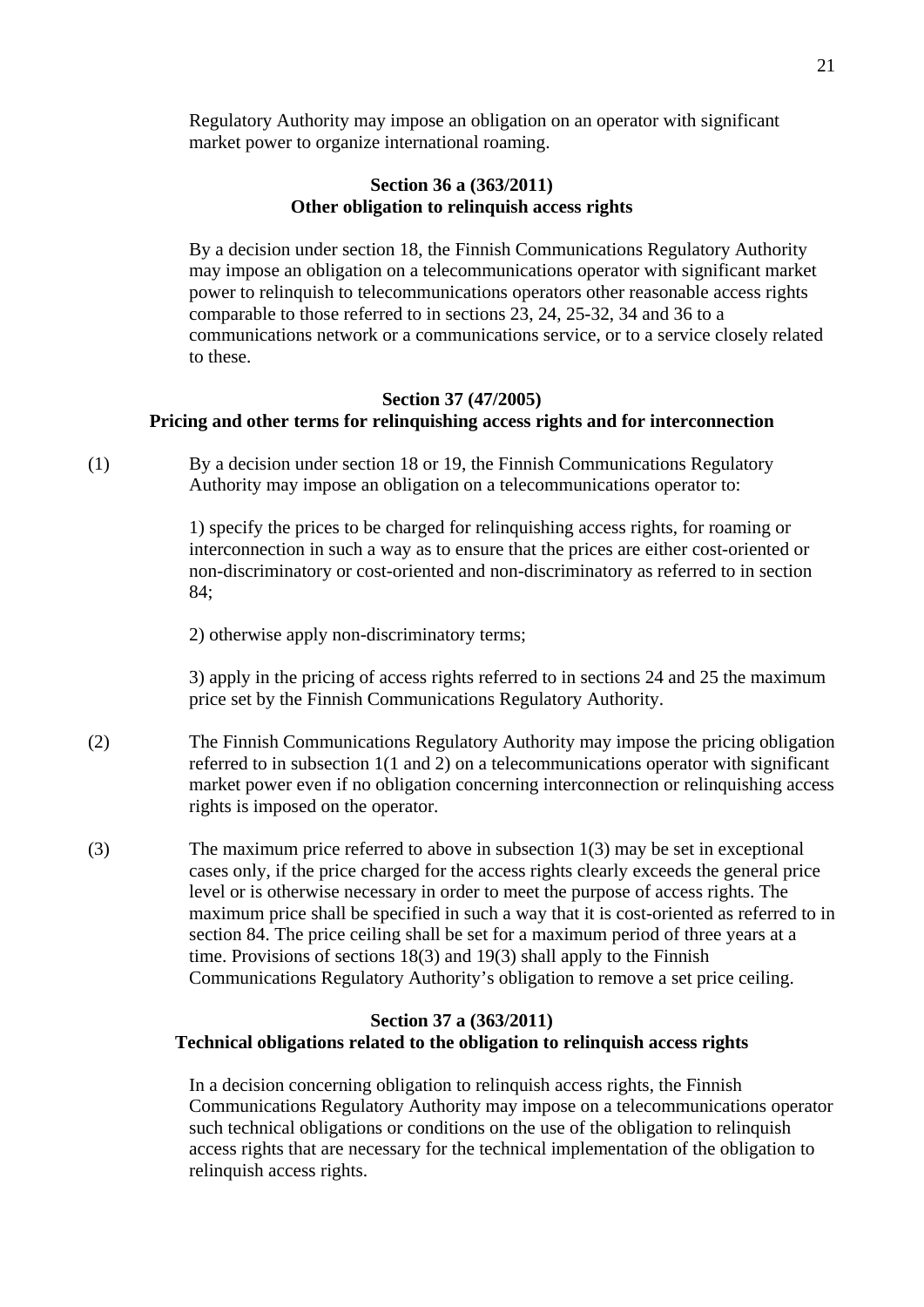#### **Section 38 (1327/2007) Own use or reasonable future need**

Notwithstanding any obligation imposed under sections 23-30, 34, 36, or 36 a the obligation does not apply if the object of the access rights is used by the telecommunications operator itself or by a telecommunications operator referred to in section 26(3) or if it is necessary for the reasonable future needs of these telecommunications operators.

## **Chapter 5 Interconnection obligations of a telecommunications operator**

### **Section 39 Interconnection obligations of a telecommunications operator**

- (1) A network operator has an obligation to negotiate in good faith on interconnection with another network operator. (363/2011)
- (2) By a decision under section 18, the Finnish Communications Regulatory Authority may impose an obligation on an operator with significant market power to connect a communications network or communications service to the communications network or communications service of another telecommunications operator. An operator with significant market power shall thereafter negotiate on interconnection with the other telecommunications operator under terms and conditions consistent with interconnection obligations imposed on it by virtue of a decision by the Finnish Communications Regulatory Authority issued under section 18. (363/2011)
- (3) By a decision under section 19, the Finnish Communications Regulatory Authority may impose the obligation referred to in subsection 2 on an operator that does not have significant market power, if the telecommunications operator controls user connections to the communications network and if the imposition of the obligation is necessary to ensure the interconnectability of communications networks.
- (4) A telecommunications operator on which the Finnish Communications Regulatory Authority has imposed an interconnection obligation shall comply with the provisions of sections 40-42 and 45 unless an agreement can otherwise be reached on the content of the interconnection obligation.

# **Section 40 Establishing interconnection**

- (1) Interconnection shall be established at the point specified by the telecommunications operator requesting the interconnection unless this is technically inappropriate or unreasonable from the perspective of the telecommunications operator with the obligation to establish the interconnection.
- (2) Interconnection shall be established as quickly as is technically possible.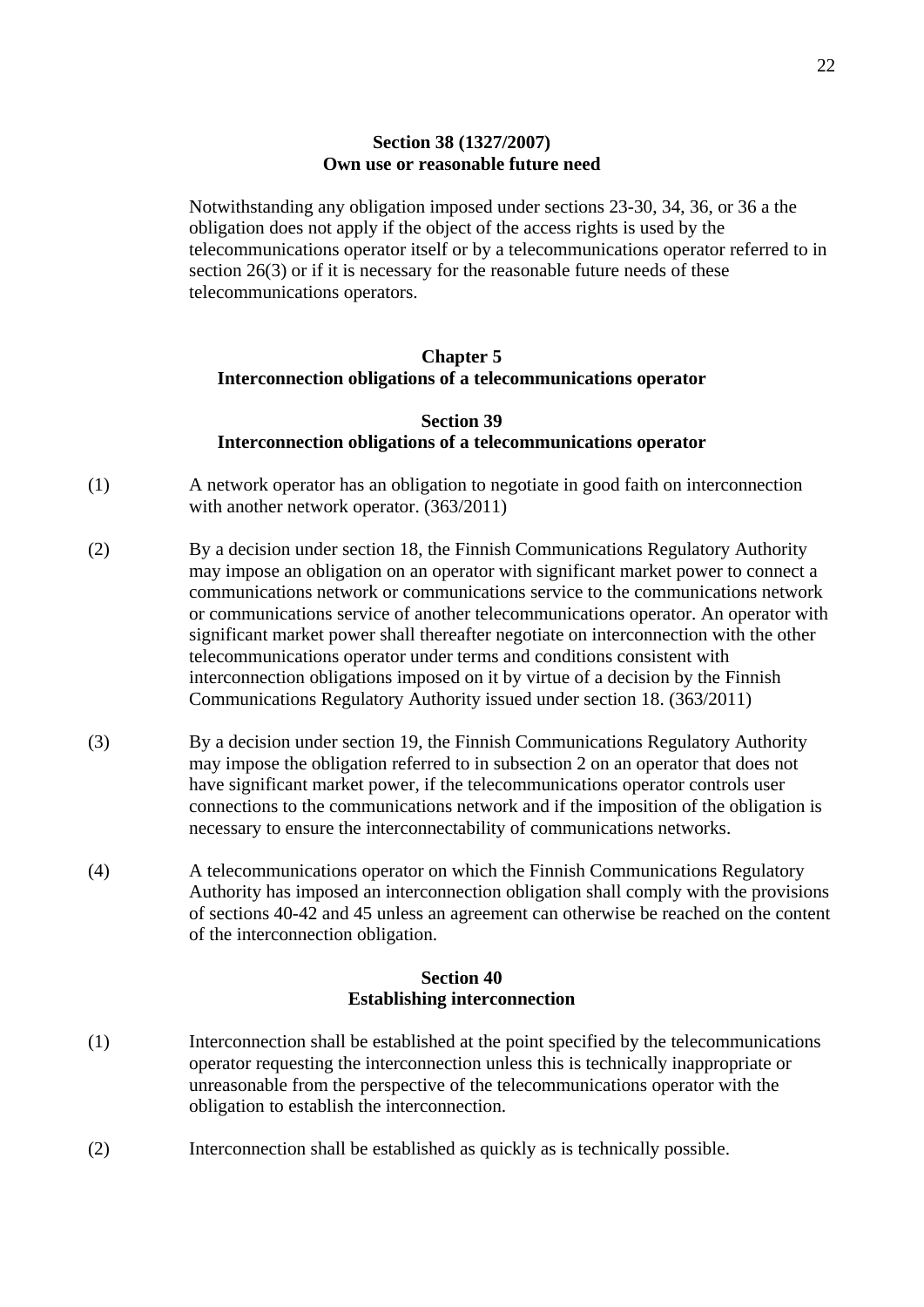(3) The charge for the use of the telephone network of the telecommunications operator requesting the interconnection that is collected from the telecommunications operator with the obligation to establish the interconnection shall not be unreasonable.

#### **Section 41 Interconnection of international telecommunications services**

- (1) Telecommunications with other countries shall be routed to an international telecommunications service via a long-distance telecommunications service selected by the telecommunications operator providing the international service.
- (2) All public international telecommunications services shall provide access to all local telecommunications services.

## **Section 42 (26/2006) (Section 42 has been repealed by the Act of 20 January 2006.)**

# **Section 43 Charge for the use of a telephone network**

- (1) A telecommunications operator shall specify a separate price for the charges collected from another telecommunications operator for use of the telephone network to form a connection where this connection is between the telephone network of the telecommunications operator and the telephone network of another telecommunications operator (*outgoing traffic*).
- (2) However, it is not necessary to specify a separate price for outgoing traffic if the connection is made from a mobile network to a fixed telephone network or to another mobile network, or from a fixed telephone network to another fixed telephone network in the same telecommunications area, unless the connection has been dialled using an identifier or pre-selection.
- (3) A telecommunications operator shall specify a separate price for the charges collected from another telecommunications operator for the use of the telephone network to form a connection, where this connection is from the telephone network of another telecommunications operator to the telecommunications operator's own telephone network (*incoming traffic*).
- (4) However, it is not necessary to specify a separate price for incoming traffic if the connection is made from a fixed telephone network to a mobile network, unless the connection has been dialled using an identifier or pre-selection. (47/2005)

## **Section 44 Prohibition on bulk discounts**

The charge collected for interconnection of telephone networks shall not be dependent on the amount of telecommunications transmitted.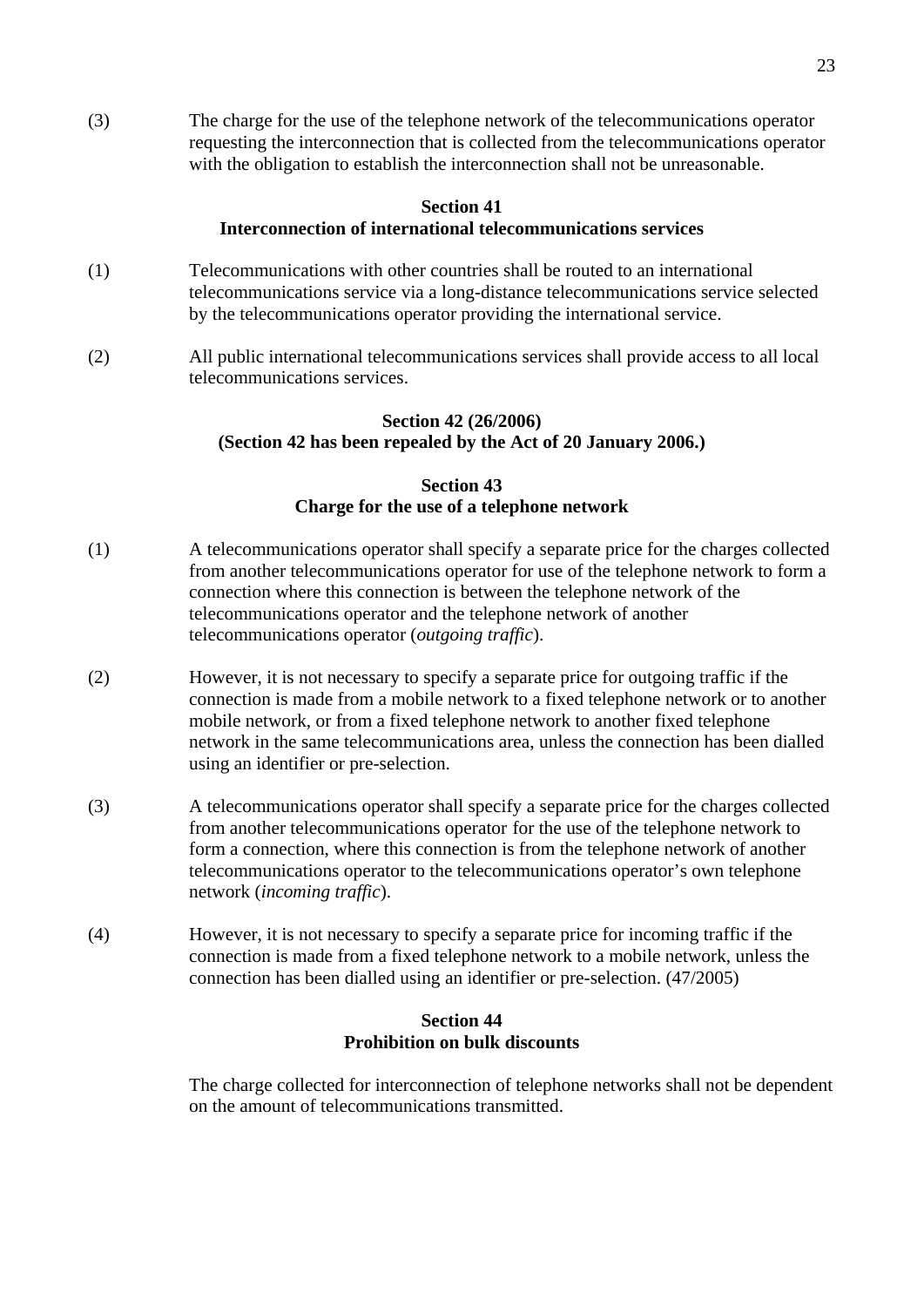#### **Section 45 Collection of telecommunications fees**

- (1) A telecommunications operator that has entered into a subscriber connection agreement has an obligation to collect the payments of the telecommunications operator providing the communications service at a cost-oriented and non discriminatory price or to supply to the operator the information necessary for fee collection, as determined by the operator providing the communications service. A reasonable transition period shall be reserved for the telecommunications operator that has entered into a subscriber connection agreement before the telecommunications operator providing the communications service begins collecting the fees.
- (2) Information on the subscriber number of the subscriber connection of the party liable to pay shall be transmitted during the period of telecommunication. If the transmission of the subscriber number is not technically possible, the telecommunications operator that has entered into the subscriber connection agreement has an obligation to supply the information necessary for billing to another telecommunications operator or, if this is not possible, to collect the fees without a charge.

## **Chapter 6 Numbering**

## **Section 46 Telecommunications areas**

- (1) The division of Finland into telecommunications areas is decided by the Finnish Communications Regulatory Authority.
- (2) The division into telecommunications areas shall be appropriate. In establishing telecommunications areas, special attention shall be paid to the amount of telecommunications in different localities and its orientation, the technical structure of communications networks and the most efficient use of numbers.

## **Section 47 Finnish Communications Regulatory Authority numbering orders**

- (1) In allocating telecommunications numbers and identifiers the aim shall be a clear and efficient numbering taking into account international obligations regarding numbering and identifiers.
- (2) The Finnish Communications Regulatory Authority may issue further orders on numbering. The regulations of the Finnish Communications Regulatory Authority shall specify the type of numbers and identifiers that may be used in telecommunications and the purpose for which they are to be used. A Finnish Communications Regulatory Authority order on numbering may also specify the geographical area of use for the numbers and identifiers.
- (3) Separate provisions shall be issued on Internet domain names.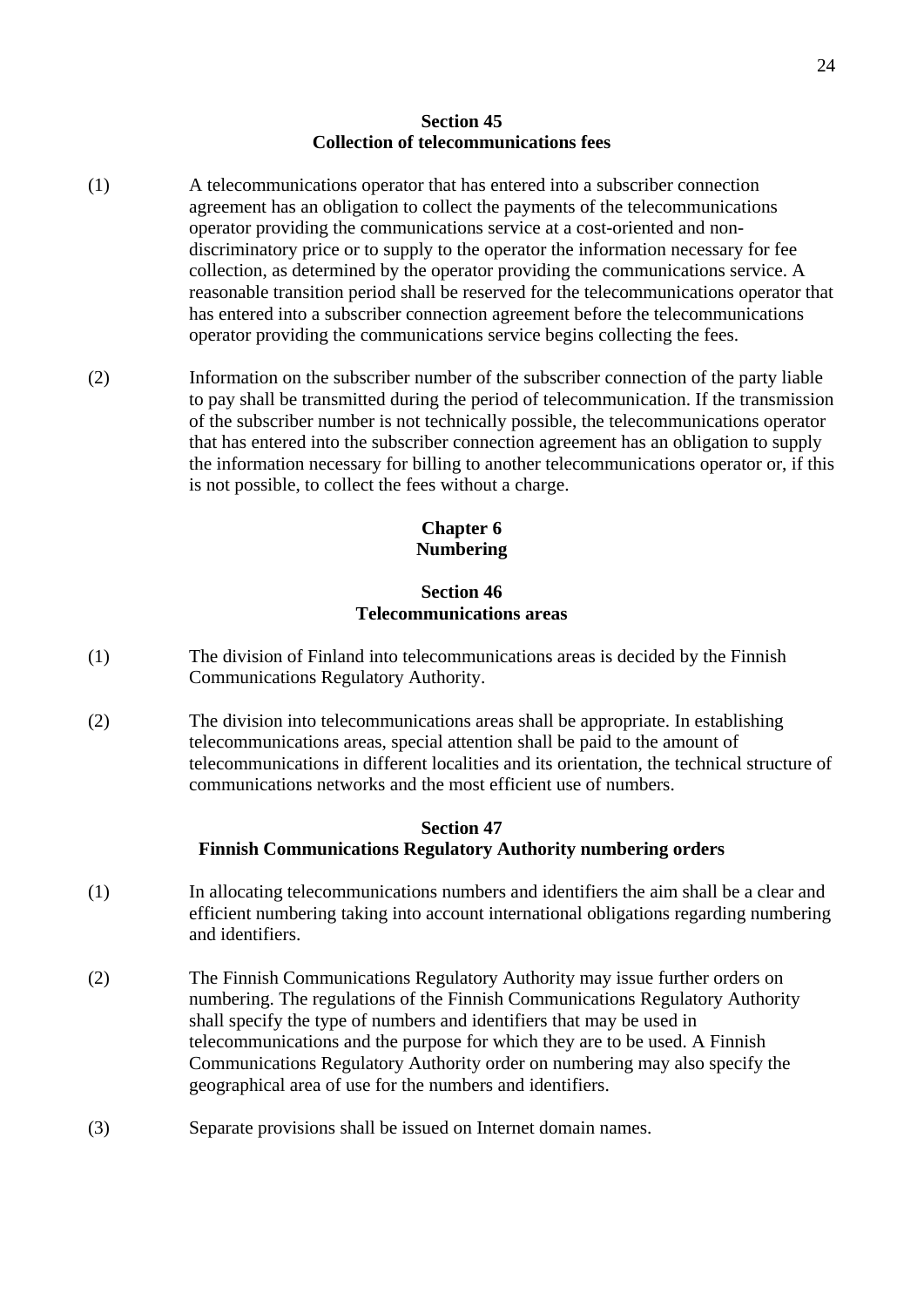# **Section 48 Numbering decisions**

- (1) The numbers and identifiers to be issued for the use of telecommunications operators and other persons are decided by the Finnish Communications Regulatory Authority.
- (2) Numbers and identifiers shall be distributed in a manner that treats telecommunications operators and other persons as fairly as possible taking into account the nature and extent of operations.
- (3) The Finnish Communications Regulatory Authority shall decide on the issuing of a number or identifier (*numbering decision*) within three weeks of receipt of an application. However, if a number or identifier is of exceptional economic value, the numbering decision may be made within six weeks of receipt of the application.
- (4) In a numbering decision, the holder of the right to use a number or identifier may be required to start using the number within a reasonable time.
- (5) A numbering decision may remain in force until further notice or for a fixed period appropriate to the service being provided. In a numbering decision, the Finnish Communications Regulatory Authority may order that the number be used to offer a specified service and it may impose other conditions on the use of the number necessary to ensure the clarity and efficiency of numbering or the benefits of users.

# **Section 49 Numbering fee**

A telecommunications operator and any other person obtaining a number or identifier shall pay the Finnish Communications Regulatory Authority a fixed fee to cover the costs incurred for the use of the number or identifier, numbering management and supervision, the amount of which is determined according to the proportion of the available addressing range that is taken by the number in use. Further provisions on the amount of the fee shall be issued by decree of the Ministry of Transport and Communications.

## **Section 50 Revocation of right to use a number or identifier**

(1) By decision, the Finnish Communications Regulatory Authority may revoke the right to use a number or identifier if:

> 1) the holder of the right to use the number or identifier does not pay the fee for the numbering decision;

2) the use of the number or identifier is against the numbering decision;

3) the number or identifier is not taken into use within a reasonable time after the numbering decision or its use has been discontinued; or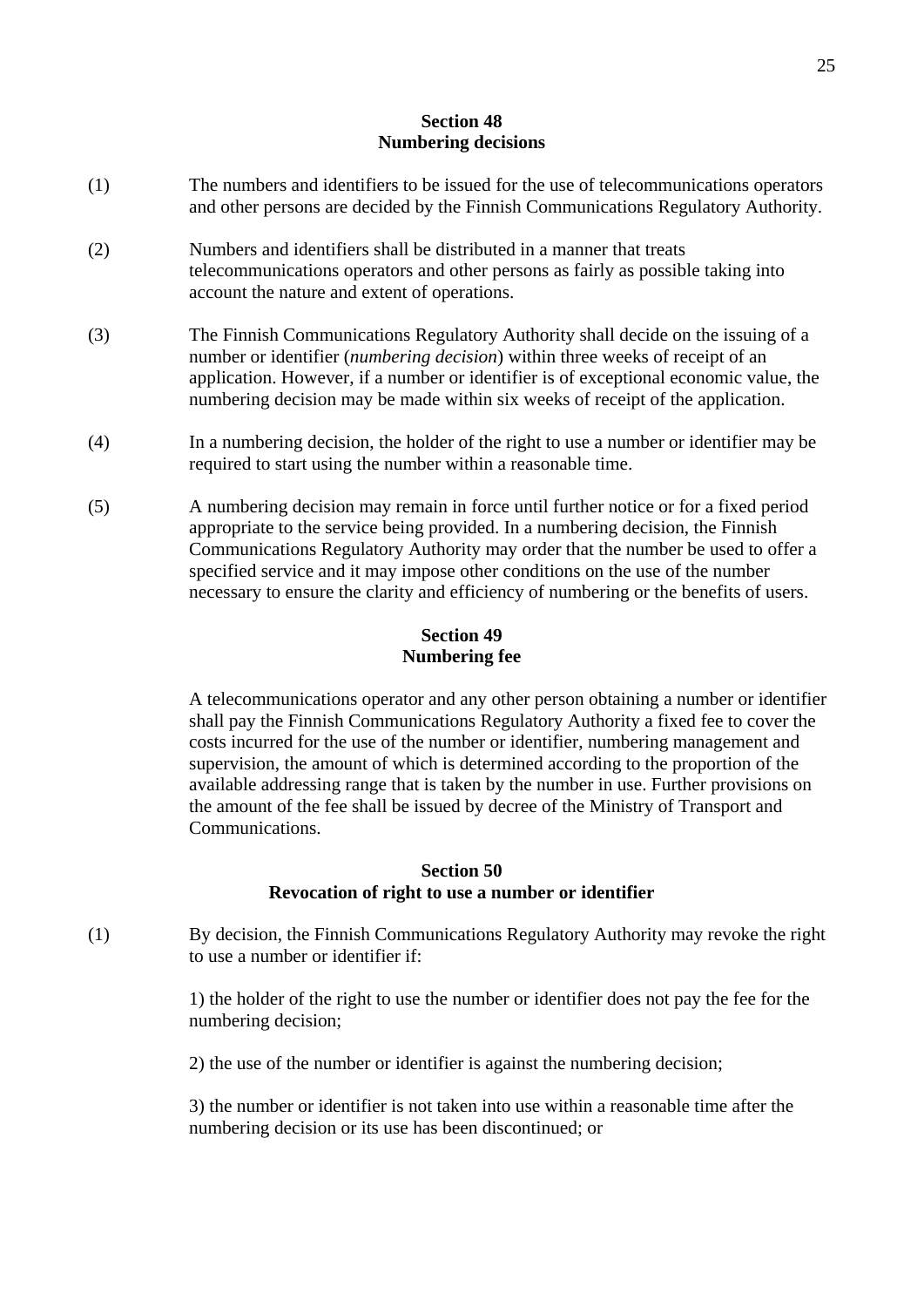the holder of the right to use the number or identifier does not rectify his conduct within a one-month deadline in spite of being requested to do so.

(2) The right to use a number or an identifier may also be revoked for another similar, very weighty reason relating to the clarity and efficiency of numbering or to the interests of the users, if the holder of the right to use the number or identifier has been given a chance to present his view on the matter within a one-month deadline. A consultation is not necessary, if the operator holding the access rights has discontinued its operations or the holder of the access rights has ceased to exist due to some other reason. (26/2006)

#### **Section 51 Obligations concerning telephone number portability**

- (1) A telecommunications operator shall ensure without delay that a user who has entered into an agreement with the telecommunications operator may, if he or she so wishes, retain his or her telephone number when changing the telecommunications operator providing the service. The validity of a fixed-term communications service agreement concerning the telephone number shall not release a telecommunications operator from the number portability obligation. In a fixed telephone network, a subscriber number specific to a telecommunications area may be ported within the telecommunications area. (363/2011)
- (2) A telecommunications operator shall not charge a user for the transfer of a telephone number to another telecommunications operator. A telecommunications operator may, however, collect from the other telecommunications operator a one-off payment equivalent to the costs of transferring the telephone number referred to in subsection 1 if the technical process of transferring the number generates one-off costs. The one-off payment shall not, however, be so high as to deter the use of the service. In individual cases the Finnish Communications Regulatory Authority may decide on a maximum amount of the one-off payment.
- (3) The telephone number portability obligation referred to in subsection 1 does not apply to the telecommunications operator when the change takes place between a fixed telephone network and a mobile communications network. (363/2011)
- (4) The telecommunications operator that originally relinquished the transferred number and the telecommunications operator that received the number are each responsible for meeting half of any per-call costs incurred from transfer of the number.
- (5) A telecommunications operator in a telephone network shall, for its part, ensure that users have access to a public, comprehensive and charge-free information service giving information on transferred telephone numbers.

## **Section 52 Technical provisions on telephone number portability**

(1) The Finnish Communications Regulatory Authority may issue technical orders on telephone number portability.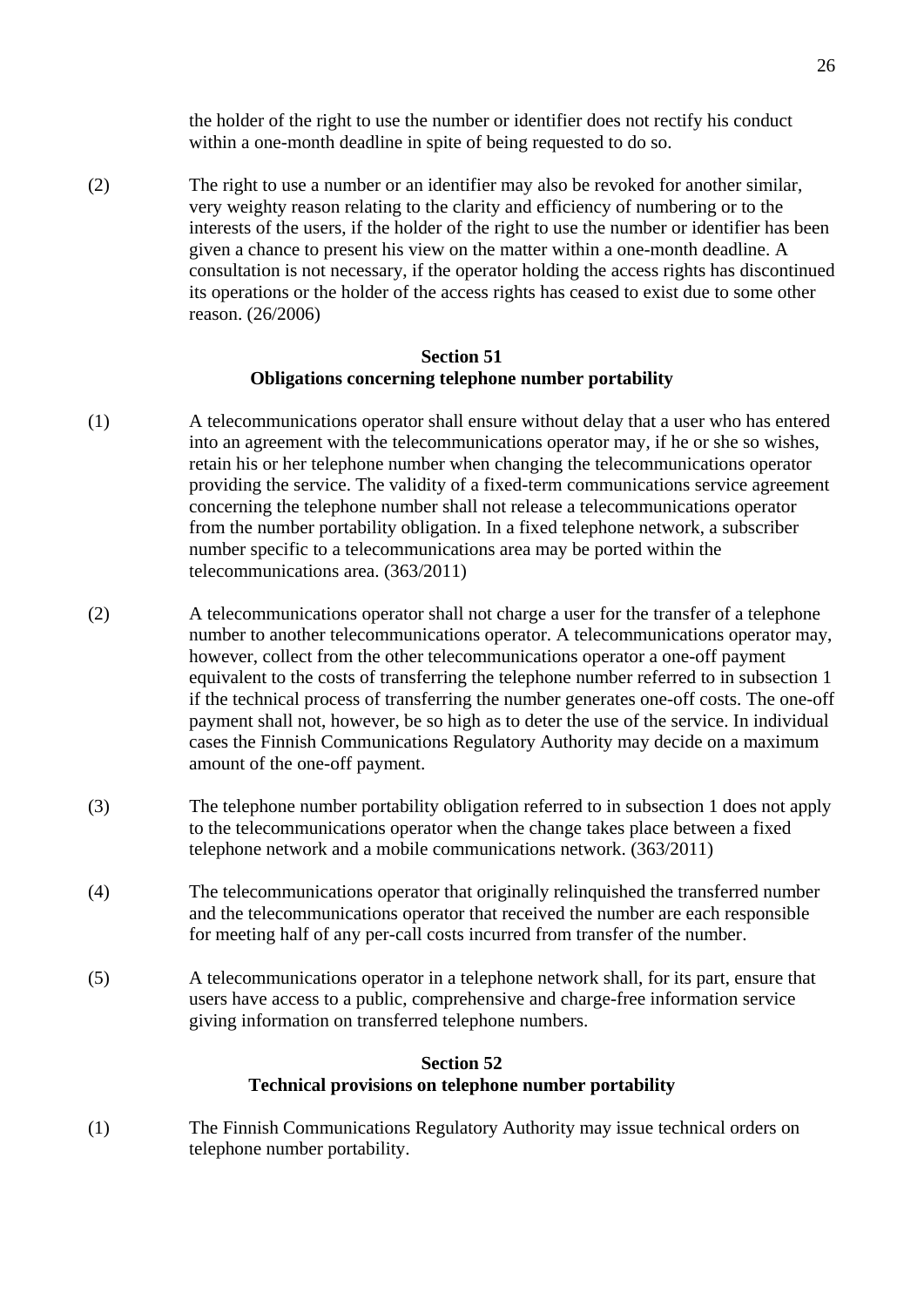(2) Orders issued by the Finnish Communications Regulatory Authority may relate to:

1) telephone numbers that for technical reasons are exempted from the portability obligation;

- 2) technical implementation of portability;
- 3) routing calls to a transferred number;
- 4) organization of an information service on transferred telephone numbers;
- 5) other similar technical requirements for number portability.

## **Section 53 Telecommunications in the European Economic Area**

- (1) A telecommunications operator in a telephone network shall, for its part, ensure that calls can also be made from States in the European Economic Area to any non geographic number in use in Finland wherever this is technically and economically possible.
- (2) The obligation referred to in subsection 1 does not apply to a telecommunications operator if the receiver of a call has restricted incoming calls from certain geographical areas for commercial reasons.
- (3) The Finnish Communications Regulatory Authority may issue further orders on technical measures necessary to meet the obligation referred to in subsection 1.

## **Section 54 Universal international access code**

- (1) A telecommunications operator in a telephone network shall, for its part, ensure that users are able to make international calls using the universal international access code 00.
- (2) The Finnish Communications Regulatory Authority may issue further orders on technical measures necessary to meet the obligation referred to in subsection 1.

#### **Section 55 Universal emergency call number**

- (1) A telecommunications operator in a telephone network shall, for its part, ensure that users are able to access the universal emergency call number 112 by phone and SMS message free of charge. (363/2011)
- (2) The Finnish Communications Regulatory Authority may issue further orders on technical measures necessary to meet the obligation referred to in subsection 1.

#### **Section 56 Publicly available directory inquiry service**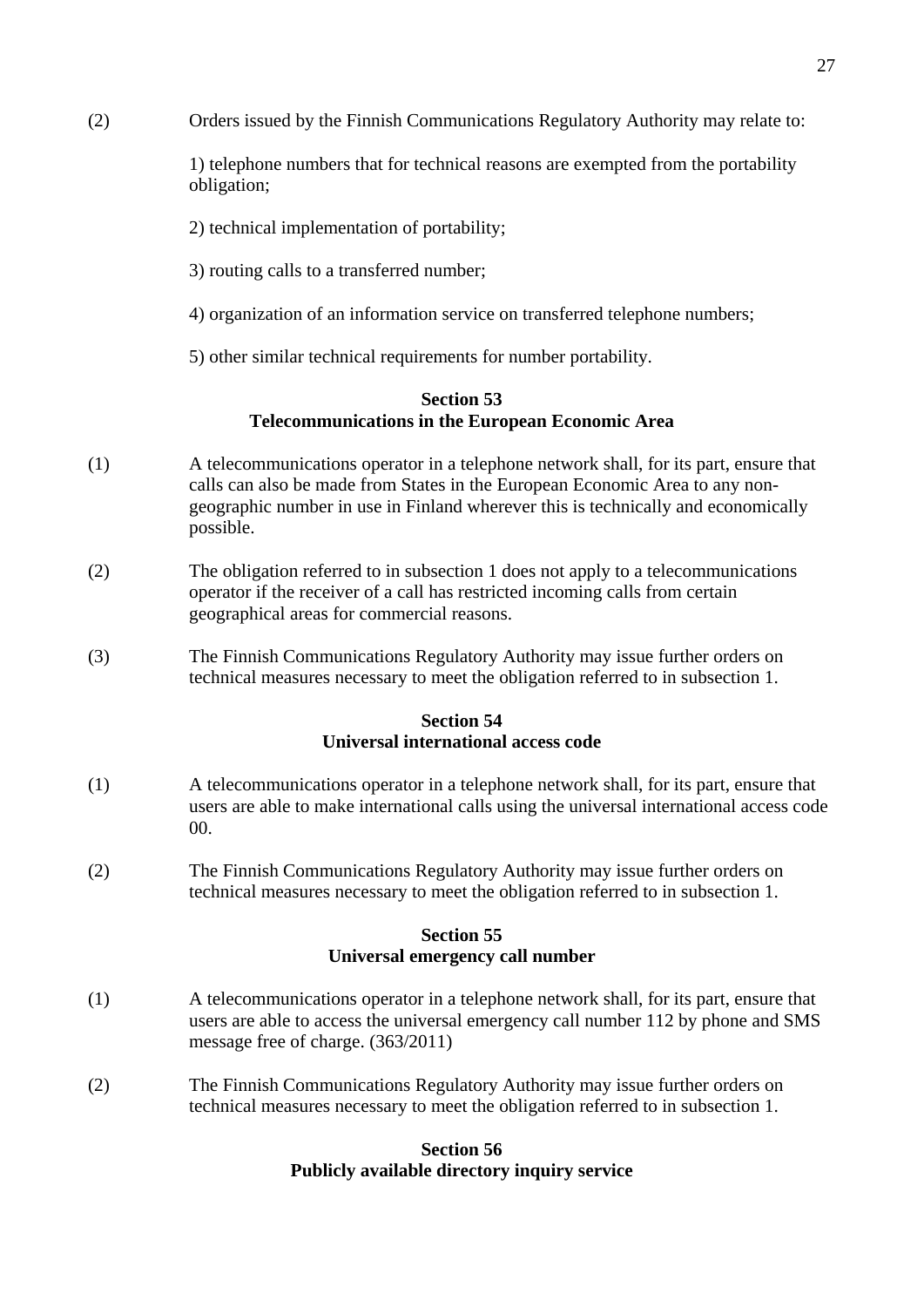- (1) A telecommunications operator in a telephone network shall, for its part, ensure that users have access to a generally available, comprehensive and reasonably priced directory inquiry service.
- (2) In handling directory information, an operator providing a directory inquiry service shall not favour one telecommunications operator over another or otherwise act in a discriminatory manner.
- (3) The Finnish Communications Regulatory Authority may issue further orders on technical measures necessary to meet the obligation referred to in subsection 1.

## **Section 57 Providing a telephone directory service**

- (1) A telecommunications operator with which a user has made an agreement on the use of a subscriber connection for a fixed telephone network or a mobile network shall ensure that the contact information on the user's name, address and telephone number is collected and published in a generally available, comprehensive and reasonably priced telephone directory that is updated at least once a year. The telephone directory may be in printed or electronic form.
- (2) In handling contact information, an operator providing a telephone directory service shall not favour one telecommunications operator over another or otherwise act in a discriminatory manner.
- (3) Separate provisions shall be issued on the right of a user to forbid the publication of his or her contact information in a telephone directory.

## **Section 58 Releasing contact information**

- (1) A telecommunications operator and any company with which it has an agreement on maintaining the contact information referred to in section 57 shall release, on request, the contact information referred to in section 57 above in useable form to another company for the purposes of preparing a telephone directory or providing a directory inquiry service. The contact information shall be released at a cost-oriented price and on non-discriminatory terms.
- (2) A telecommunications operator and company with which it has an agreement on maintaining the contact information shall publish information on the price charged for releasing contact information.
- (3) Separate provisions shall be issued on the right of a user to forbid the release of his contact information.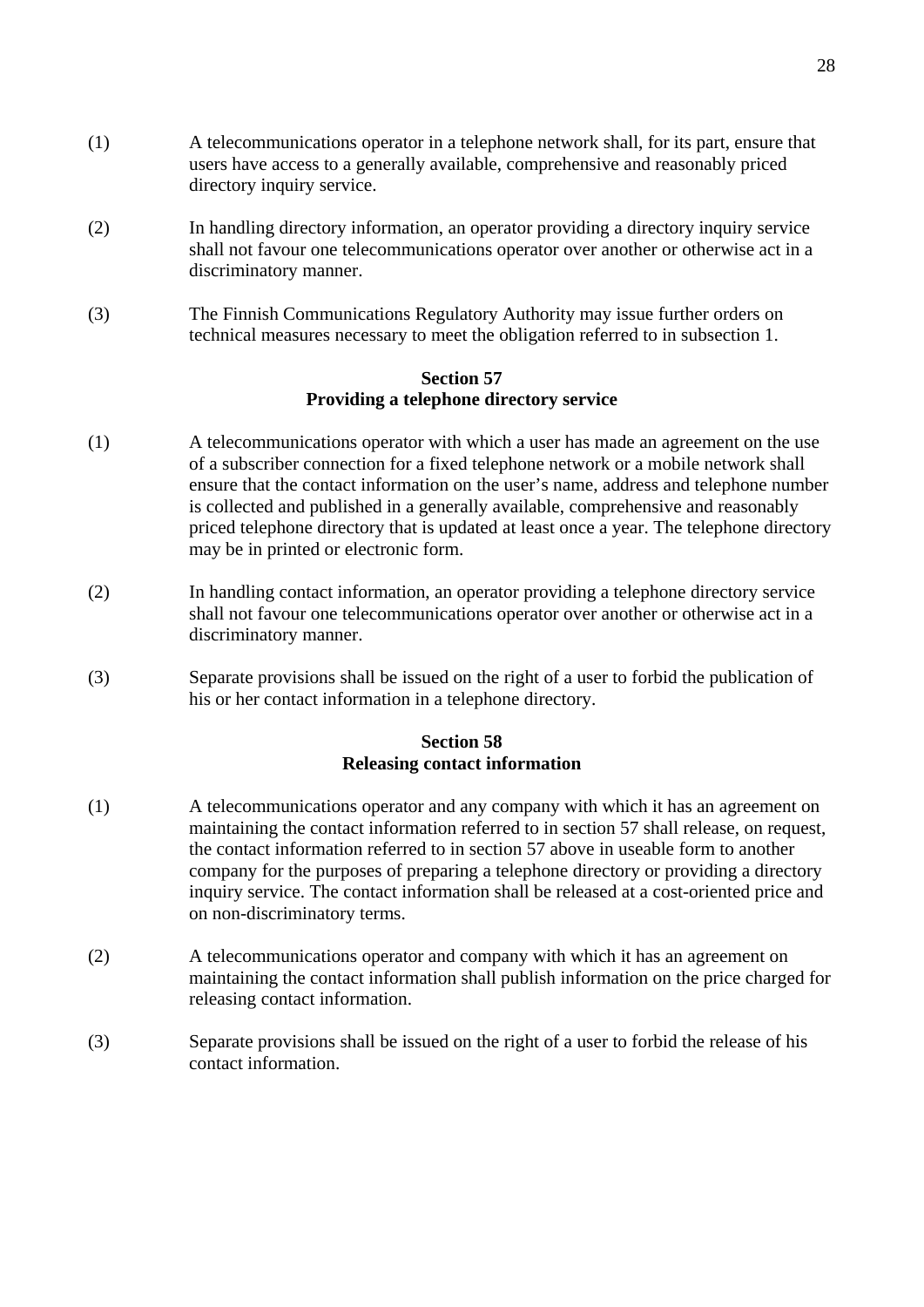# **Section 58 a (Section 58 a has been repealed by the Act of 2 February 2007.)**

#### **Chapter 6 a (70/2007) Provisions on universal service**

## **Section 59 (70/2007) Assigning a universal service operator**

- (1) The Finnish Communications Regulatory Authority shall assign one or more telecommunications operators, operators providing a directory inquiry service or operators providing a telephone directory service as a universal service operator if this is necessary in order to ensure universal service provision in a certain geographic area.
- (2) The assignment procedure shall be efficient, unbiased, open and non-discriminatory. An operator with the best possible prerequisites to provide universal service that meets the requirements referred to in section 1 of this Act shall be assigned as the universal service operator.
- (3) The Finnish Communications Regulatory Authority shall amend a decision referred to in subsection 1 if there are significant changes in matters on which the decision is based.

#### **Section 60 (363/2011) Monitoring of universal service prices**

The Finnish Communications Regulatory Authority shall monitor the pricing of universal service, compare it to the general price level of communications services and assess the pricing of universal service in relation to the general consumer price level and income level of the population.

## **Section 60 a (70/2007) Net costs of universal service**

- (1) Net costs of universal service mean the costs incurred in service provision that the universal service operator cannot cover through income from the service.
- (2) If it is evident that the provision of universal service constitutes an unreasonable financial encumbrance to the universal service operator and if the operator so requests, the Finnish Communications Regulatory Authority must calculate the net costs of universal service.
- (3) In calculating the net costs of universal service, the Finnish Communications Regulatory Authority is not bound by the information given by the universal service operator or by the cost calculation principles of the operator.

## **Section 60 b (70/2007) Cost reimbursement to the universal service operator**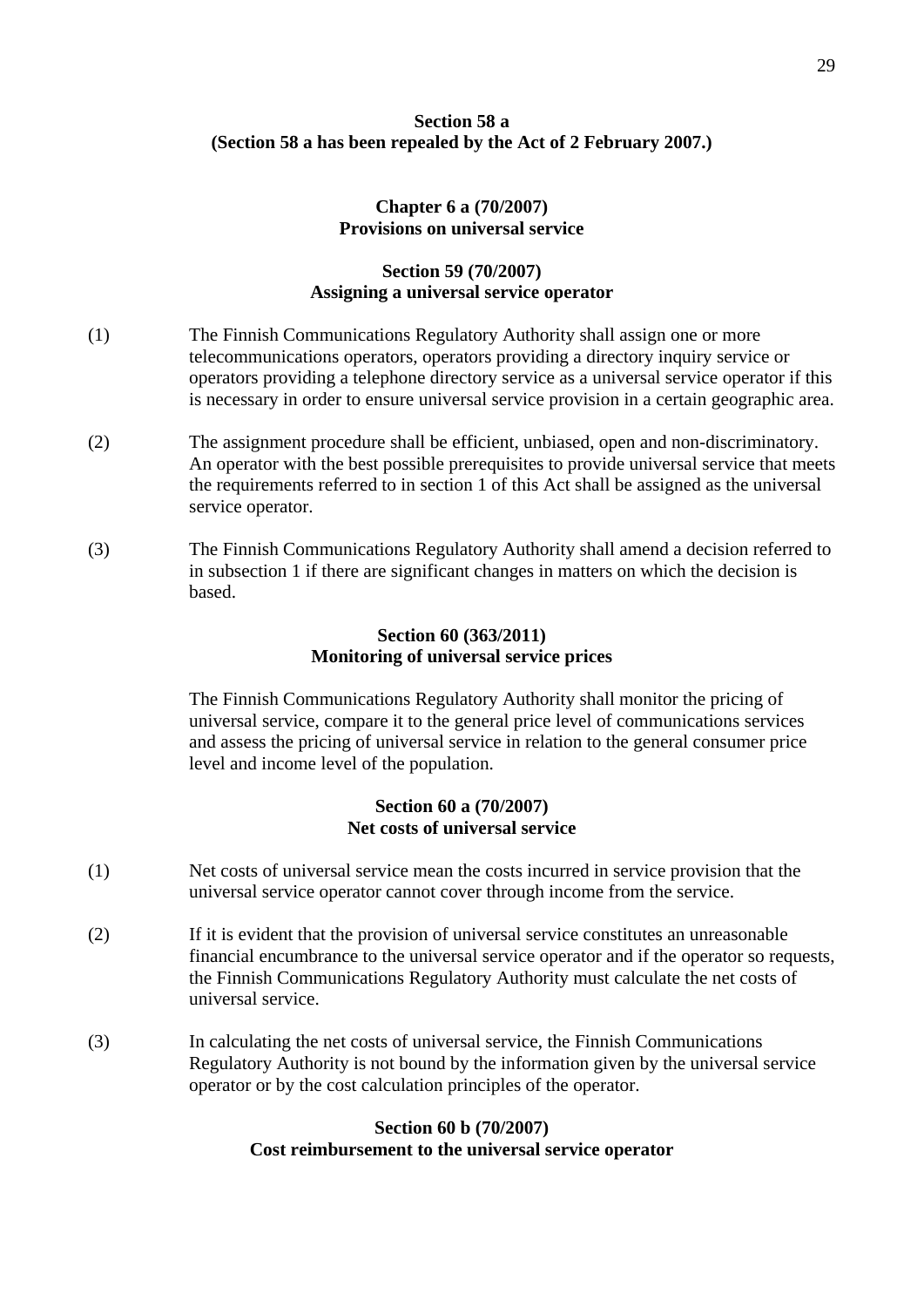- (1) The part of the net costs constituting an unreasonable financial encumbrance with regard to the size of the operator, type of business activities, turnover of the operator's telecommunications, directory inquiry service, and telephone directory service, or other similar elements shall be compensated to the universal service operator from state funds, if the operator so requests.
- (2) The compensation for costs referred to above in subsection 1 is decided by the Ministry of Transport and Communications on the basis of a net cost calculation by the Finnish Communications Regulatory Authority.
- (3) Retroactive compensation is awarded for a maximum period of one year from the presentation of a claim.

# **Section 60 c (363/2011) Universal service obligation concerning the provision of universal telephone services**

- (1) A telecommunications operator that the Finnish Communications Regulatory Authority has assigned as a universal service operator in universal telephone services as referred to in section 59 shall provide, at a reasonable price and regardless of the geographical location, a subscriber connection to the public communications network at the user's permanent place of residence or location. The telecommunications operator shall supply a subscriber connection within a reasonable time after an order.
- (2) The subscriber connection to be provided shall allow all users, including those with disabilities, to use emergency services, make and receive national and international calls and use other ordinary telephone services. The subscriber connection shall also allow an appropriate Internet connection for all users, taking into account prevailing rates available to the majority of subscribers, technological feasibility and costs. A telecommunications operator may also provide the services mentioned above through several subscriber connections if this does not cause unreasonable additional costs to the user.
- (3) Provisions on the minimum rate of a functional Internet access referred to in subsection 2 above are laid down by decree of the Ministry of Transport and Communications. Further provisions on different user groups as referred to in subsection 2 above and their special needs within the scope of the universal service obligation are laid down by Government decree. Prior to the issuance of the decree, the Finnish Communications Regulatory Authority shall, where necessary, examine the data transfer service markets, prevailing access rates available to the majority of subscribers and level of technological development, as well as produce an estimate of the financial impacts of regulation on telecommunications operators and a clarification on the special needs of people with disabilities.
- (4) The Finnish Communications Regulatory Authority may issue further regulations on how the subscriber connection is to be implemented technically or on what technical features the subscriber connection shall have in order to allow use by persons with disabilities.
- (5) A universal service operator has the right to refuse to enter into an agreement for a subscriber connection referred to in subsection 1 with a user that is being prosecuted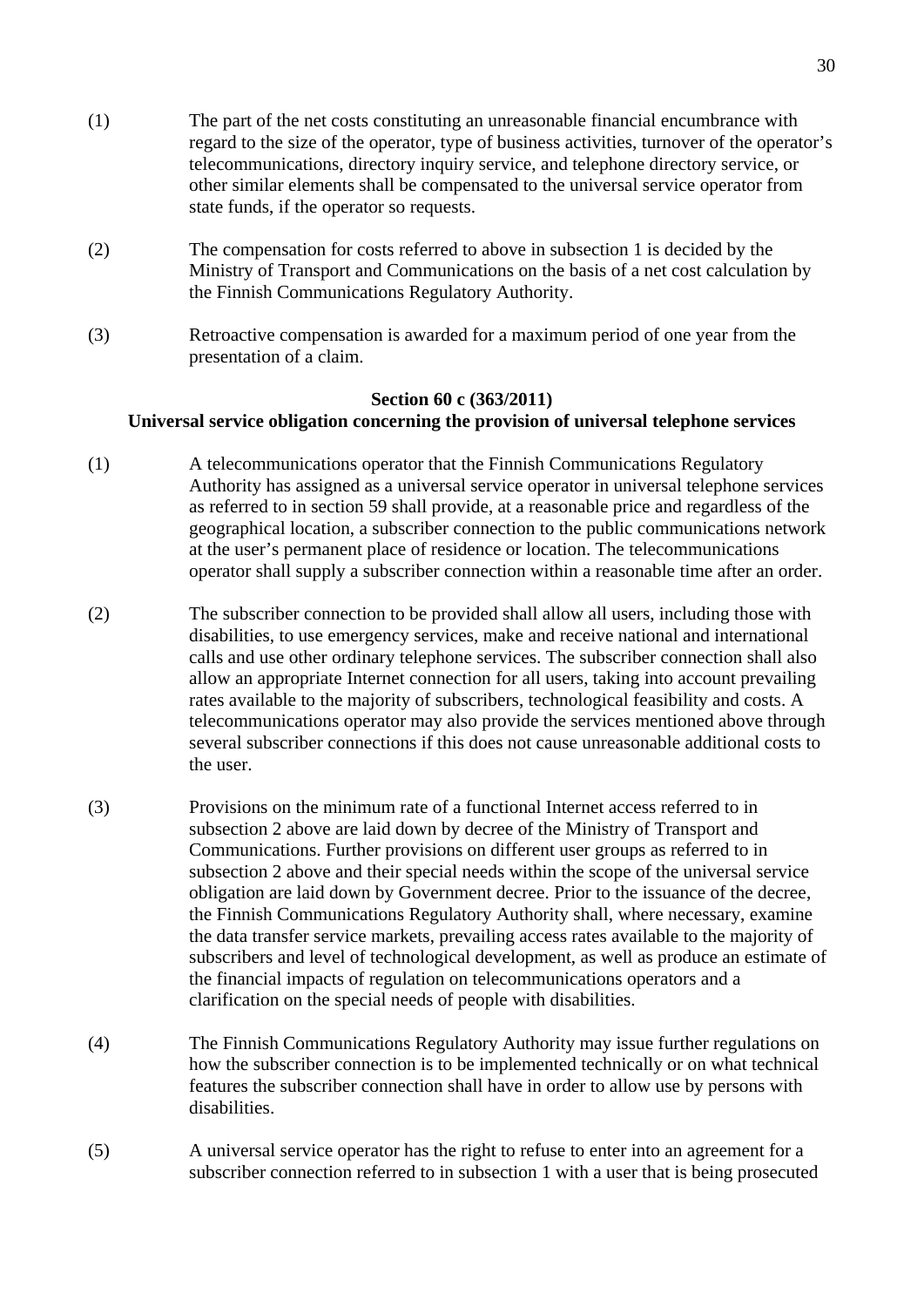or has been sentenced in the past year for disrupting communications using a telecommunications operator's subscriber connection or has outstanding, matured indisputable debts incurred from the use of another telecommunications operator's subscriber connection.

#### **Section 60 e (363/2011)**

# **Phased payment of compensation resulting from construction of a subscriber connection**

- (1) A service operator designated as a universal service operator is obliged to offer consumers a possibility to pay compensation for the construction of a subscriber connection referred to in section 60 c on the basis of payments phased over time.
- (2) A telecommunications operator is allowed to refuse the obligation referred to in subsection 1 only if there are reasonable grounds for refusal arising from consumer solvency.

## **Section 60 d (331/2009) Universal service obligation concerning network service**

A network operator that the Finnish Communications Regulatory Authority has assigned as a universal service operator as referred to in section 59 is obliged, at a cost-based price, to provide the service operator designated as a universal service operator with a network service needed for connecting to a telecommunications network.

## **Chapter 7 Rights of the user**

# **Section 61 (759/2006) Deposit, security and spending limit**

- (1) A telecommunications operator may require from a consumer a deposit or security for a telephone network subscriber connection agreement only when entering into the agreement and only for special reasons such as foreseeable insolvency or some other comparable circumstance. The deposit or security may not exceed the total amount of payments expected to accrue for the services provided before the telecommunications operator can bar the use of a subscriber connection due to neglected payments.
- (2) While a telecommunications operator and a consumer are in a contractual relationship they may agree on setting a reasonable spending limit in euros for the subscriber connection.

## (**Section 62 has been repealed by the Act of 8 April 2011. The wording of the repealed section is as follows:)**

**Section 62 User's right to select a telephone service provider**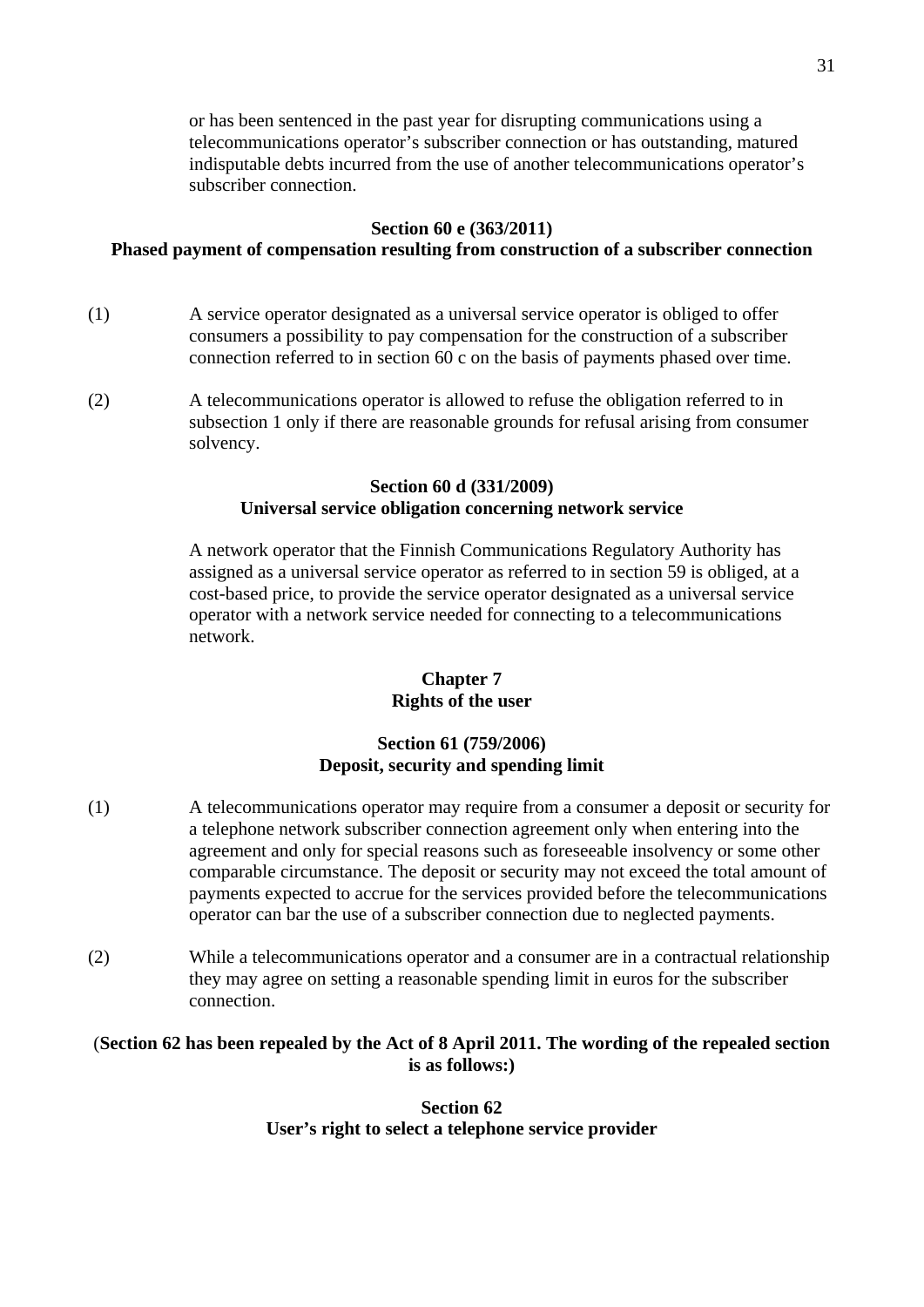- (1) A telecommunications operator in a fixed telephone network which the Finnish Communications Regulatory Authority has defined under section 17 as an operator with significant market power has an obligation to offer the user the possibility to access the services of a telephone service provider available in the telecommunications area via both an access code per call and pre-selection that may be bypassed with an access code, if necessary. The telecommunications operator may charge the user a one-off sum equivalent to the costs of pre-selection. The one-off payment shall not, however, be so high as to deter the use of the service. In individual cases the Finnish Communications Regulatory Authority may decide on a maximum
- (2) If the consumer wishes to bar access to a telephone service, the telecommunications operator may only provide him with a call-barring service that is equitable with regard to competing telecommunications operators.

amount of the one-off payment.

- (3) By a decision under section 18, the Finnish Communications Regulatory Authority may impose the obligation referred to in subsection 1 in respect of international calls on an operator with significant market power operating in a mobile network.
- (4) The Finnish Communications Regulatory Authority may issue further orders on technical measures necessary to fulfil the obligation referred to in subsections 1 and 3.

#### **Section 63 User's right to parallel use of a subscriber connection**

- (1) A user has the right to connect terminal equipment to more than one subscriber connection at the same time.
- (2) The Finnish Communications Regulatory Authority may issue further orders on technical measures required for the right referred to in subsection 1.

#### **Section 64 User's right to tone dialling and calling line identification**

A telecommunications operator in a telephone network has an obligation to provide a user with tone dialling and a service with which the call recipient can see the calling number before answering the call.

# **Section 64 a (976/2008) User's right to monitor accumulation of fees**

A telecommunications operator in a mobile telephone network shall provide a user with a free-of-charge opportunity to monitor the fees resulting from the use of the subscriber connection.

## **Section 65**

# **Obligation of telecommunications operator to transmit calls in the European telephone numbering space**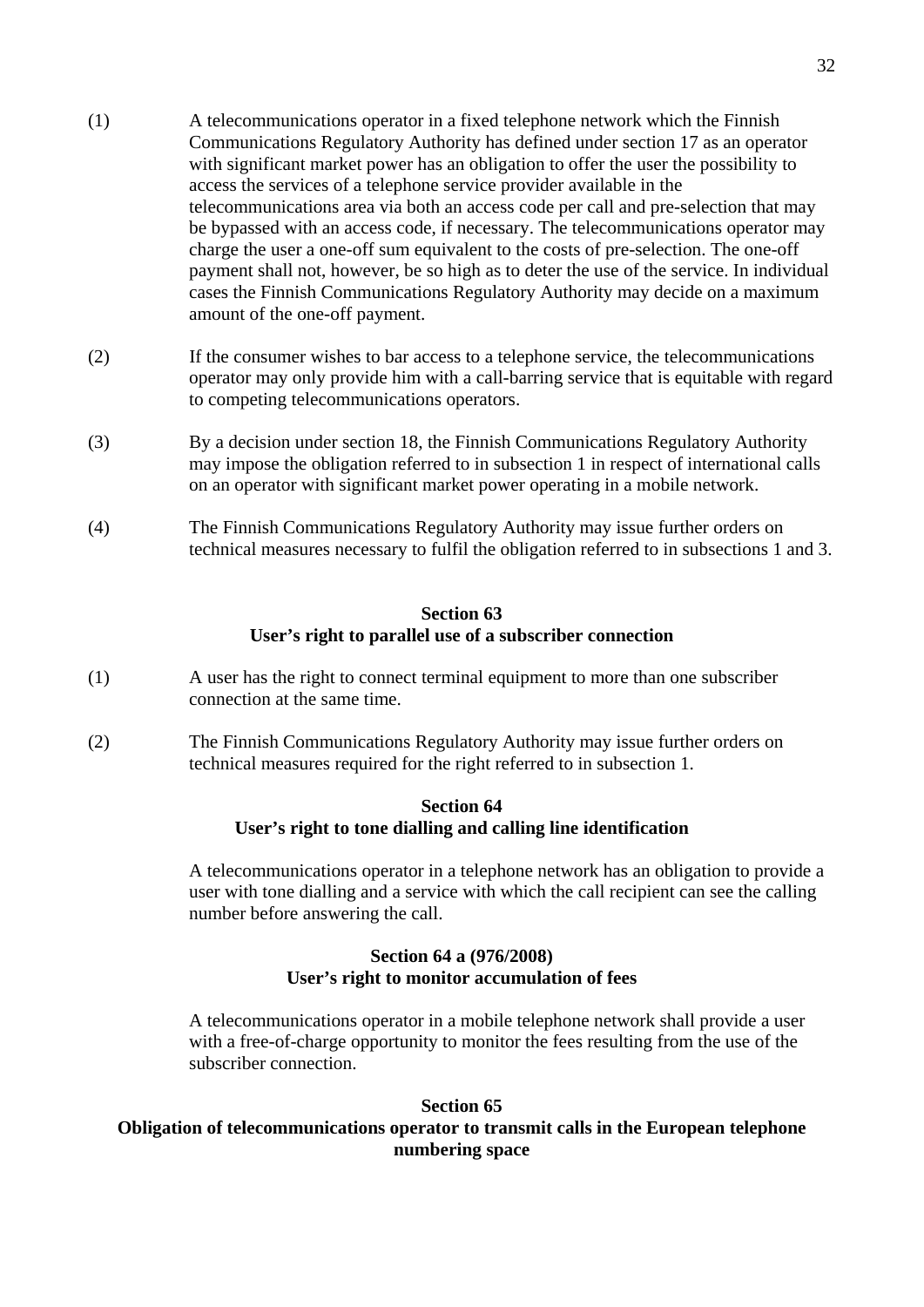- (1) A telecommunications operator in a telephone network has an obligation, for compensation, to transmit all calls made to the European telephone numbering space defined in a universal standard.
- (2) The Finnish Communications Regulatory Authority may issue further orders on technical measures necessary to meet the obligation referred to in subsection 1.

## **Section 66 Agreement terms and tariff information (759/2006)**

- (1) A telecommunications operator has an obligation to draw up standard agreement terms for consumer agreements on telephone network subscriber connections and to use them when making agreements with consumers. The agreements shall not include any terms or limitations unfair to the consumer. (759/2006)
- (2) A telecommunications operator shall publish standard agreement terms, including those referred to in subsection 1, and tariff information on communications services and to ensure that they are easily available to users without charge. (759/2006)
- (3) A telecommunications operator shall notify the Consumer Ombudsman and the Finnish Communications Regulatory Authority of the standard agreement terms and tariff information.

#### **Section 67 Communications services agreement (759/2006)**

- (1) Agreements on telephone network subscriber connections and any other communications service agreements shall be made in writing. The agreement can also be made electronically, provided that the content of the electronic agreement cannot be amended without the consent of the other party and that the agreement remains available to both parties. (759/2006)
- (2) The agreement shall specify the name and contact information of the telecommunications operator. (759/2006)
- (3) The agreement shall specify at least the following:

1) the validity of the agreement and a possible renewal procedure; (363/2011)

2) the nature and features of the services and the types of maintenance service provided; in broadband services also the data transfer rate variation; (336/2010)

3) the delivery time of a communications service;

4) the procedure for giving notice to terminate the agreement and the reasons for termination;

5) the sanctions for any error or delay;

6) how the user is informed of amendments to the agreement terms;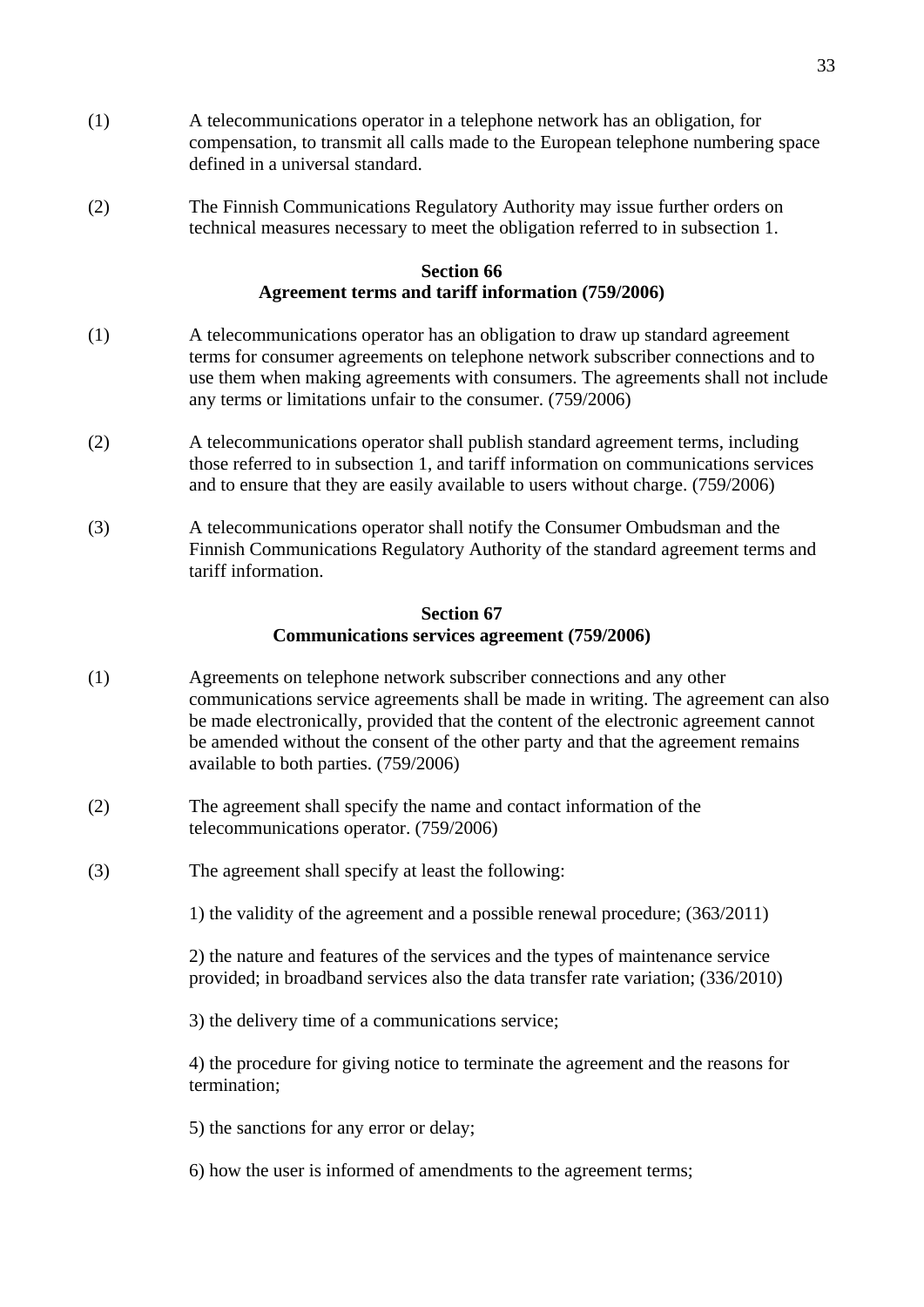7) the user's rights if the agreement terms are amended;

8) pricing basis or applied tariffs;

9) the user's right to obtain information on the calculation of his bill;

10) the user's right to complain about a telecommunications bill;

11) the sanctions for neglect of payment;

12) the right of the telecommunications operator to terminate the provision of a service or to restrict the use of a service.

13) the spending limit referred to above in section 61(2) and consumer instructions on how to monitor the amount due on the bill; (363/2011)

14) whether the subscriber connection allows access to emergency services and whether caller location information is provided in a emergency situation; (363/2011)

15) information on any procedures put in place by the telecommunications operator to measure and shape telecommunications traffic so as to avoid overfilling a network link; (363/2011)

16) information on how the procedures referred to in paragraph 15 could impact service quality; (363/2011)

17) types of customer services provided; (363/2011)

18) any restrictions imposed on the use of the terminal equipment supplied; (363/2011)

19) the user's options to choose whether or not to include his or her contact information in a telephone directory and the data he or she wishes to include; (363/2011)

20) payment methods offered and any differences in price due to payment method; (363/2011)

21) the type of action that might be taken by the telecommunications operator in reaction to security threats (363/2011)

(4) In addition, the agreement shall state the right of the consumer to refer a dispute on the agreement for the decision of the Consumer Complaint Board.

#### **Section 67 a (759/2006)**

## **A delay in the delivery of a communications service and the right to refrain from paying**

(1) Delivery of a subscriber connection is deemed delayed, if the service has not been delivered at agreed time for reasons that are not attributable to the user. When the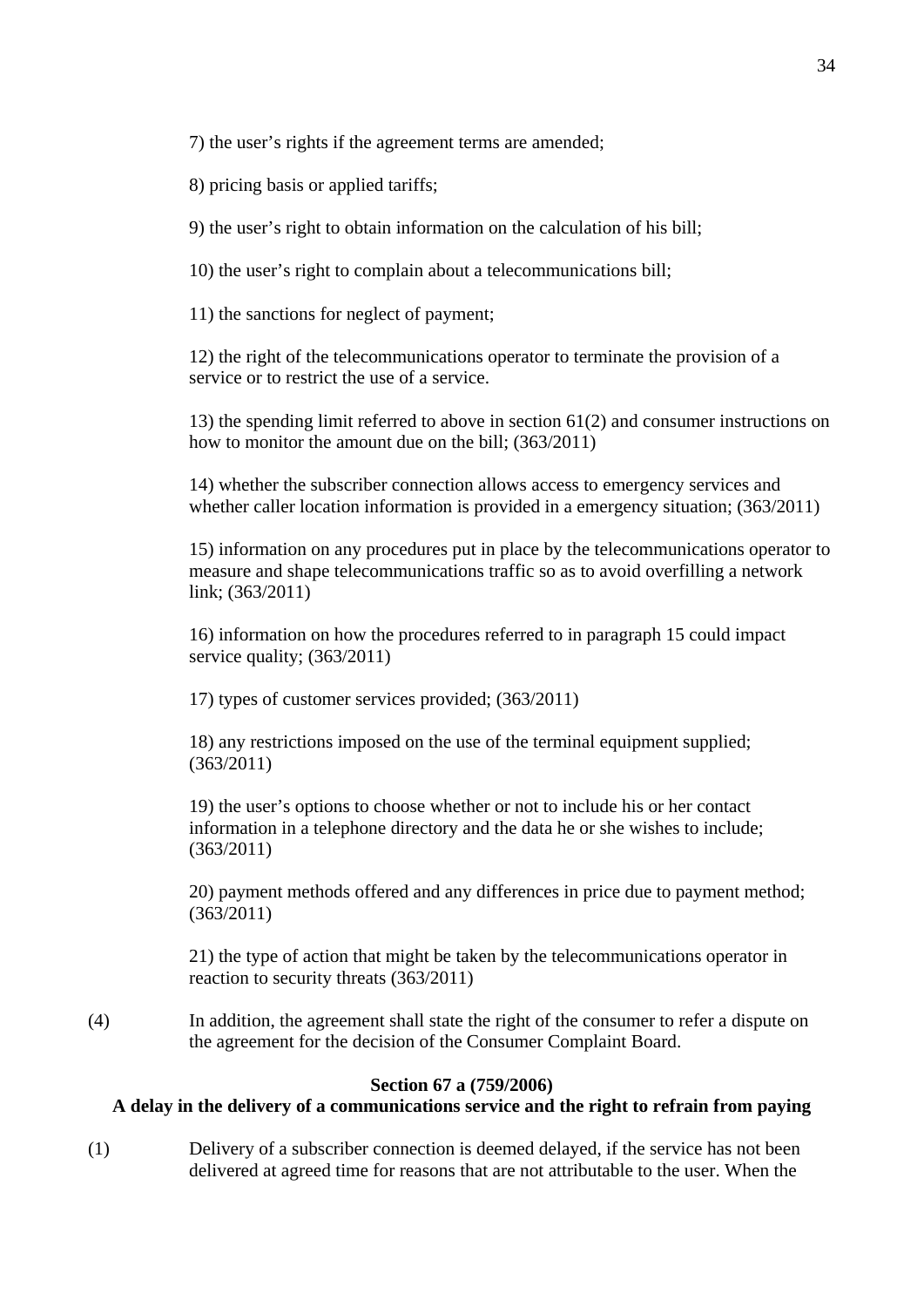delivery time has not been agreed upon, the delivery is delayed if the communications service has not been delivered within reasonable time after the service agreement has been reached.

(2) The user is obliged to make payments for the communications service only after the connection has been made available to the user. After the connection is available the user has the right to refrain from paying amounts of the payment that are necessary to ensure compensation for the delay.

## **Section 67 b (759/2006) Standard compensation for a delay in the delivery**

- (1) In a case referred to in section 67 a the user has the right to a standard compensation. The minimum amount of the compensation is 20 euros for each full or part week of delay but not more than 160 euros. (336/2010)
- (2) The right to a standard compensation does not, however, apply, if the telecommunications operator proves that the delay is due to an obstacle out of its reach which it cannot reasonably be expected to have considered when entering into the agreement, and the consequences of which could not have been avoided or overcome within reasonable limits.
- (3) If the delay is due to a person who has been of help to the telecommunications operator in filling in the agreement or part of the agreement, the telecommunications operator is discharged from liability only if the person in question was also free of liability in accordance with subsection 2.

# **Section 67 c (759/2006) Liability for damages for a delay in the delivery**

- (1) The user is entitled to a compensation for damages caused by a delay if the damages exceed the amount of standard compensation referred to in section 67 b. The right to a compensation does not, however, apply if the user does not have the right to a standard compensation in accordance with section 67 b(2) or 67 b(3).
- (2) A telecommunications operator is liable for consequential damages caused by a delay only if the delay or damage has been caused by negligence on the part of the telecommunications operator. A consequential damage is:

1) loss of income for the user caused by the delay or by measures resulting from the delay;

2) damages caused by obligations of another agreement;

3) significant loss in the operating efficiency of a communications service that does not cause direct financial loss, and a comparable substantial inconvenience.

## **Section 67 d (759/2006) Defect in the delivery of a communications service**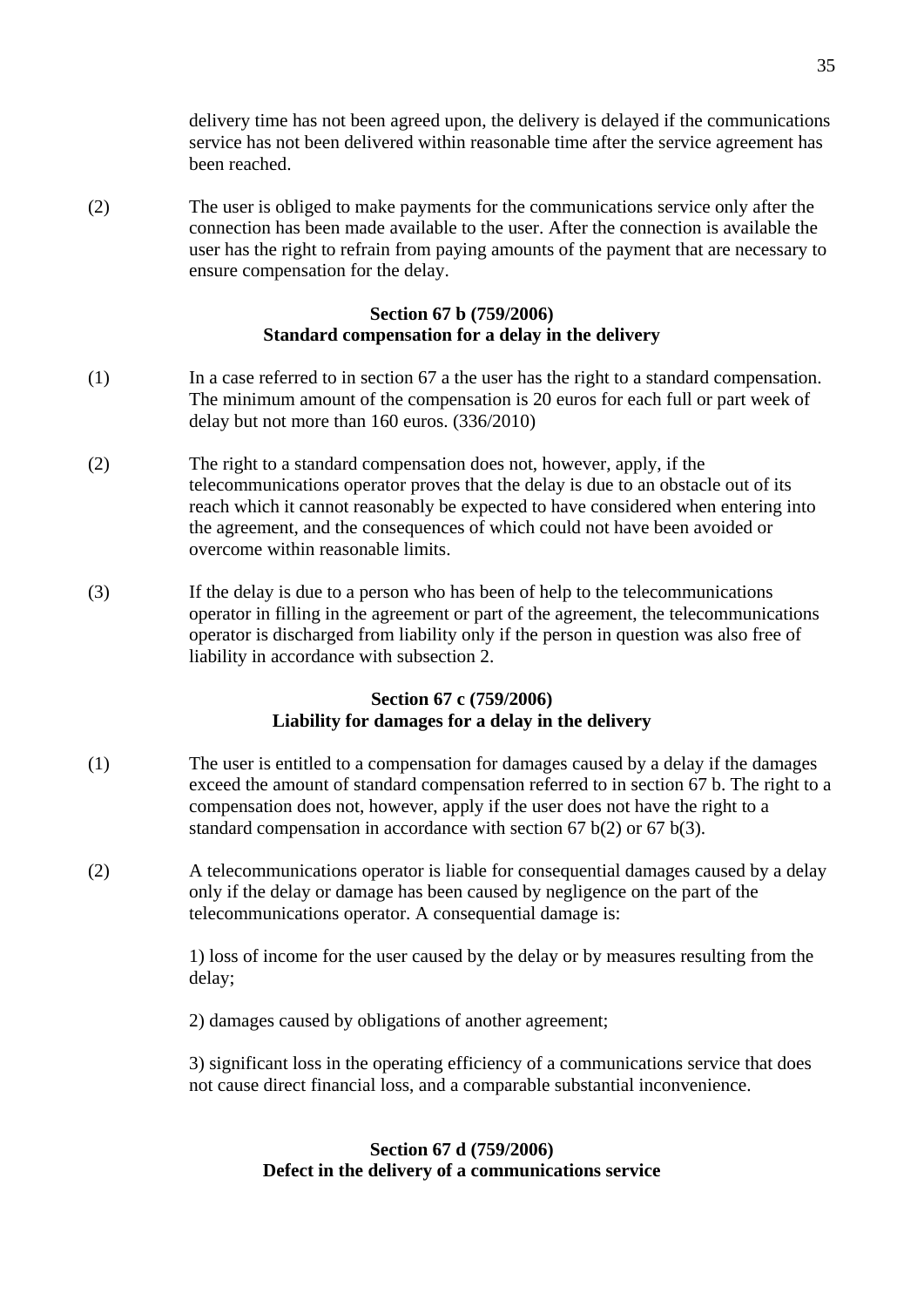Delivery of a communications service is defective if the quality or mode of delivery of the communications service does not correspond to what can be deemed to have been agreed. Unless otherwise agreed, the delivery of a communications service is defective, if:

1) the quality of the communications service does not meet the requirements of law or the Finnish Communications Regulatory Authority regulation issued by virtue of law;

2) the delivery of the communications service has been continuously or repeatedly interrupted for a reason other than that referred to in section 72 and the interruption cannot be deemed insignificant considering the reason and circumstances; or

3) the communications service does not meet the marketing information or differs from what the user can normally expect from a similar service.

## **Section 67 e (759/2006) Remedying a defect**

- (1) The user has the right to demand that the telecommunications operator remedy a defect or redeliver a defective performance without any charge to the consumer. The telecommunications operator is not, however, obliged to remedy a defect if this would cause unreasonable costs or discomfort to the operator. When assessing whether the costs and discomfort are unreasonable, special attention shall be paid to the significance of the defect and the value of the performance, if it were in accordance with the agreement, and to whether a rectification can be carried out in any other way without causing considerable detriment to the user. (336/2010)
- (2) Even if the user did not require that the defect or defective performance be rectified, the telecommunications operator may, at its own expense, do this if it offers to do so immediately after the user has notified the operator of the defect. The user may refuse rectification of the defect if it would cause considerable inconvenience or involve a threat of uncompensated costs to the user, or for another special reason.
- (3) The telecommunications operator shall not invoke the fact that it did not have a chance to rectify the defect if the user has had the defect rectified and if, considering the circumstances, it cannot reasonably be expected that the user would have waited for the telecommunications operator's rectification.

## **Section 67 f (759/2006) Reduction of price and standard compensation**

- (1) If the defect or defective delivery cannot be rectified or if such a rectification has not been made within reasonable time after the user has notified of the defect, the user has the right to a price reduction proportionate to the defect.
- (2) If a defect is based on an interrupted delivery referred to in section 67 d, the user has the right to a standard compensation. The minimum amount of the standard compensation is 20 euros for each full or part week of delay but not more than 160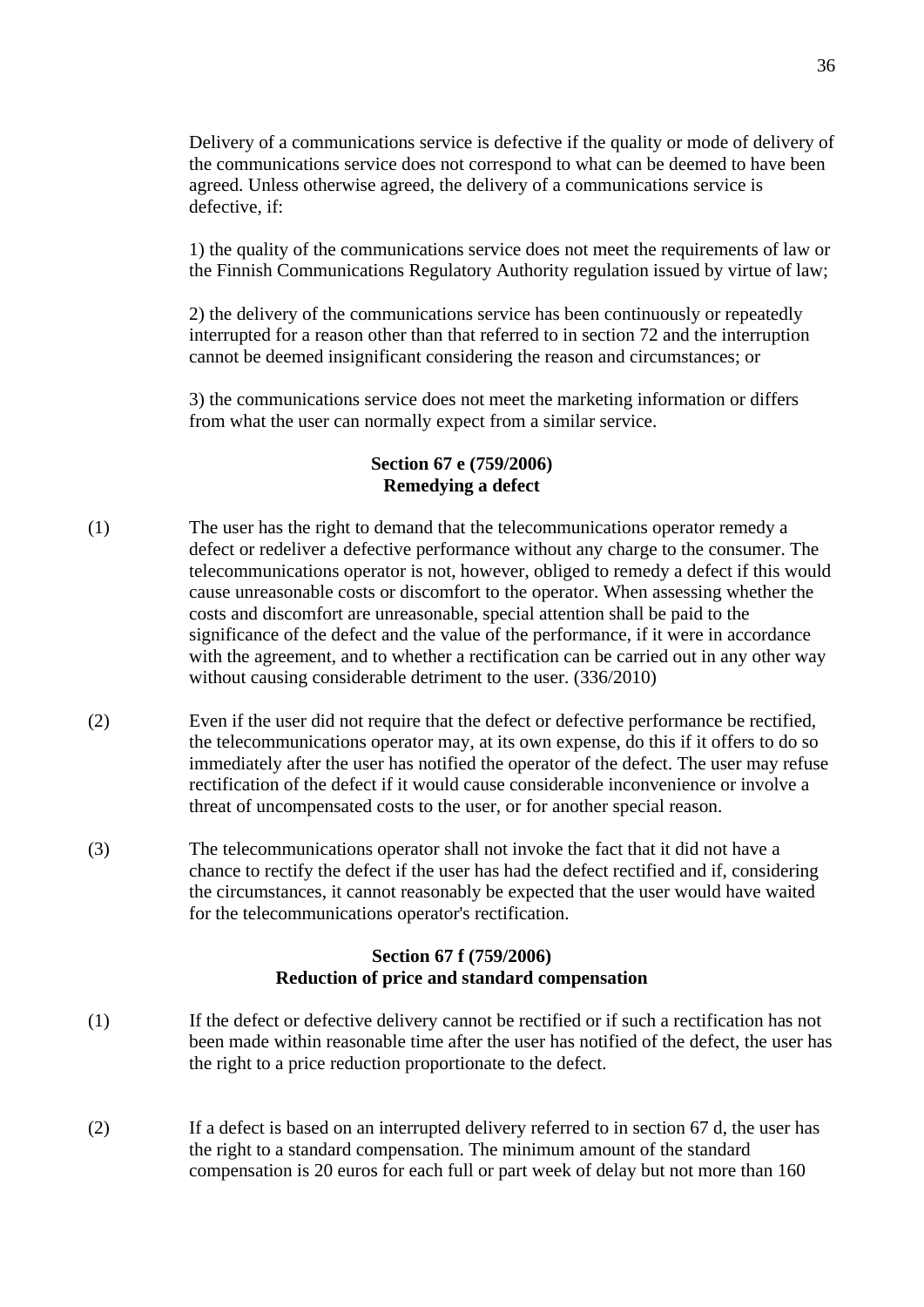euros. If a standard compensation is paid to the user, the user has no right to a price reduction referred to in subsection 1 because of the same interruption. (336/2010)

#### .**Section 67 g (759/2006) Liability for damages due to a defect**

- (1) The user has the right to a compensation for damages suffered from a defect in the communications service.
- (2) A telecommunications operator is liable for consequential damages referred to above in section 67  $c(2)$  only if the delay or damage has been caused by negligence on the part of the telecommunications operator.

### **Section 67 h (759/2006) Terminating an agreement due to a defect or delay**

The user may terminate a communications agreement due to a defect or delay by the telecommunications operator, if the breach of agreement is considerable.

### **Section 67 i (759/2006) Obligation to notify a defect or delay**

- (1) The user shall not plead to a delay, if he or she does not notify the telecommunications operator of the delay within a reasonable time after the service has been delivered. The user shall not argue a defect if he or she does not notify the telecommunications operator of the defect within a reasonable time after he or she has or should have discovered the defect.
- (2) Notwithstanding subsection 1 the user may argue a defect or delay if the telecommunications operator has been grossly negligent or dishonourable and unworthy or if the communications service does not conform to the requirements of law or a Finnish Communications Regulatory Authority regulation issued by virtue of law.

### **Section 68 User's right to select a content service provider**

The terms of an agreement on a telephone network subscriber connection and any other agreement on receiving a communications service may not restrict the user's right to choose a content service provider.

### **Section 69**

# **Right to connect terminal equipment or a communications network to a public communications network**

(1) A telecommunications operator shall not prevent a user from connecting to a public communications network any radio or telecommunications terminal equipment that conforms to the requirements of the Radio Act or any decoding equipment or television receiver that meets the requirements of this Act.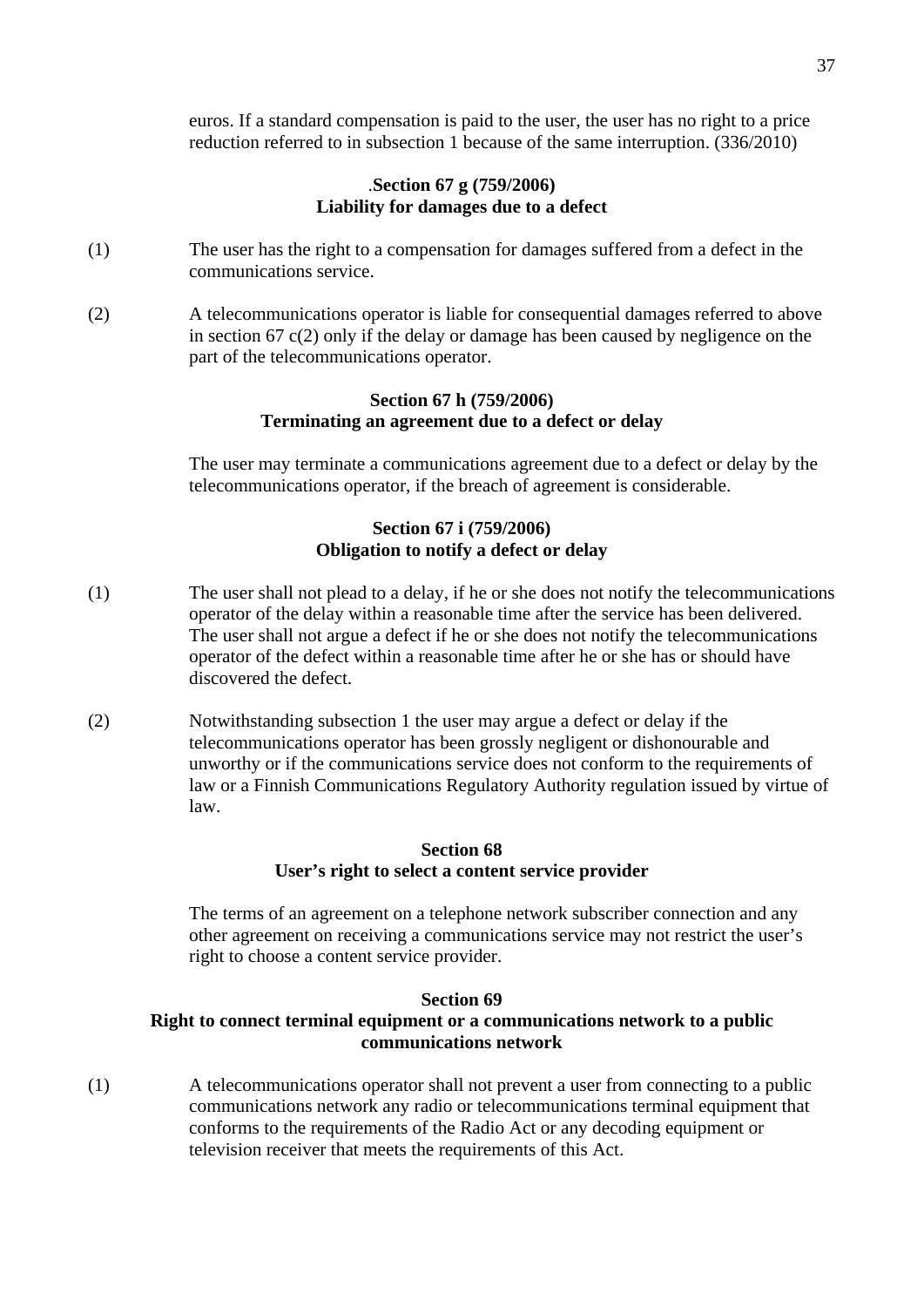- (2) A telecommunications operator shall not prevent a user from connecting to a public communications network any communications network meeting the requirements of this Act that is internal to a property or building.
- (3) A telecommunications operator shall not require that the interconnection of a communications network internal to a property or building with a public communications network be performed only by a person selected by the telecommunications operator.
- (4) A user shall not connect to a public communications network any radio or telecommunications terminal equipment that is not in working order and does not conform to the requirements of the Radio Act.

### **Section 69 a (363/2011) User's right to select a communications service provider**

- (1) In order to ensure users' freedom of choice, the Finnish Communications Regulatory Authority may impose an obligation on a housing company or a real estate company or a similar entity that within a real estate or between real estates owns or manages a fixed communications network connected to a public communications network, to relinquish on non-discriminatory terms to a telecommunications operator chosen by a user access rights to the available capacity of an internal communications network of a real estate or a group of real estates in order to transmit communications services to the user's terminal equipment inside the real estate.
- (2) The Finnish Communications Regulatory Authority may impose an obligation referred to in subsection 1 if the co-location of an internal communications network or a part thereof would in overall terms be technically impracticable or economically inefficient to construct.

### **Section 70 (363/2011) Tie-in sales**

- (1) Combining agreements concerning terminal equipment and a mobile network subscriber connection at the time of purchase in a way which influences the purchasing price of the items (tie-in sales) is allowed. The telecommunications operator shall provide the user with a similar communications service also without the terminal equipment.
- (2) Tie-in sales are not allowed in agreements concerning GSM mobile network subscriber connections, unless the agreement concerns tie-in sales of a subscriber connection and a fixed wireless phone, an emergency phone or any comparable phone in the GSM mobile network that is used for other purposes than a regular mobile phone.
- (3) Marketing material shall provide the information referred to in chapter 2(12) of the Consumer Protection Act (38/1978) and the total amount of additional costs to be incurred to the consumer for tie-in sales.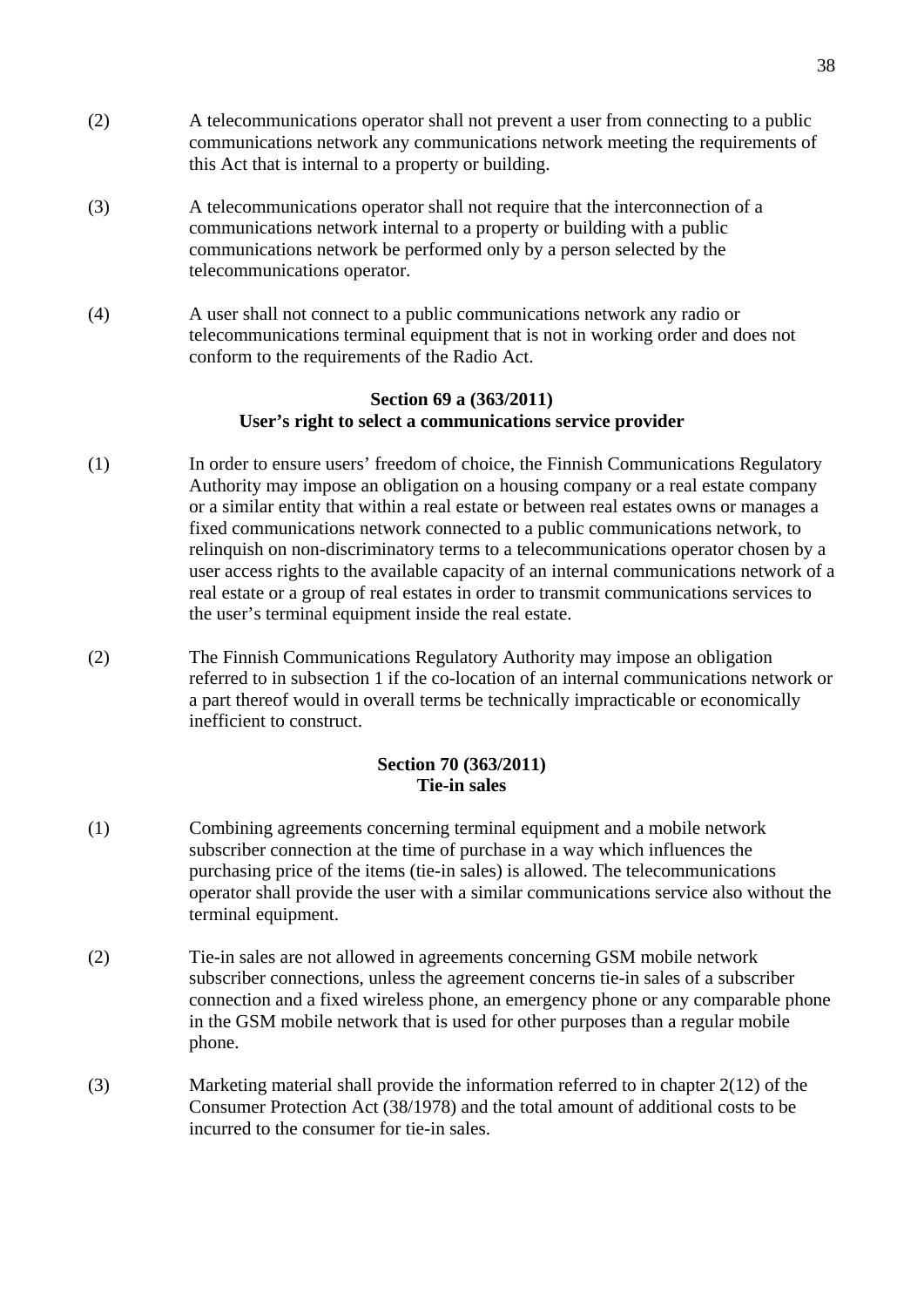- (4) The consumer has the right to terminate a time-limited subscriber connection agreement as of two weeks from giving a notice of the termination, if he or she settles the fees pertaining to the remainder of the agreement period, as well as any other fees agreed upon for such situations.
- (5) A telecommunications operator may bar the use of another operator's subscriber connection on a mobile phone included in tie-in sales. At the request of the consumer the barring shall be removed within two weeks of the expiry of a subscriber connection agreement. The consumer shall not be charged for the removal of the barring.

#### **Section 70 a (363/2011) Duration of a communications service agreement**

- (1) A communications service agreement shall be valid until further notice and end when terminated. The consumer has the right to any time terminate an agreement as of two weeks from giving a notice of the termination, unless otherwise provided in subsection 2.
- (2) A telecommunications operator may enter into a time-limited agreement with the consumer for a maximum period of two years. If the telecommunications operator offers an agreement exceeding 12 months, the consumer shall also be offered the possibility to enter into a time-limited agreement of 12 months.
- (3) A telecommunications operator shall not extend a time-limited agreement by another time-limited agreement without concluding a new agreement in writing with the consumer.
- (4) The consumer has, despite being party to a time-limited agreement, the right to terminate the agreement as of two weeks from giving a notice of the termination, if he or she has financial difficulties due to sickness, unemployment or some other similar reason which cannot be attributed to him or her, or if keeping the agreement valid is unreasonable for the consumer for some other special reason. The telecommunications operator shall not charge the consumer for the fees pertaining to the remainder of the communications service agreement period. The telecommunications operator shall nevertheless have the right to reclaim terminal equipment supplied in connection with tie-in sales.

### **Section 71 (363/2011) Amending an agreement**

(1) The telecommunications operator may amend the terms, including payments, in a communications service agreement valid until further notice to the detriment of the consumer only:

> 1) on grounds specified in the agreement terms, assuming that the content of the agreement does not essentially change as a whole;

2) on the basis of a change in legislation or a decision by the authorities;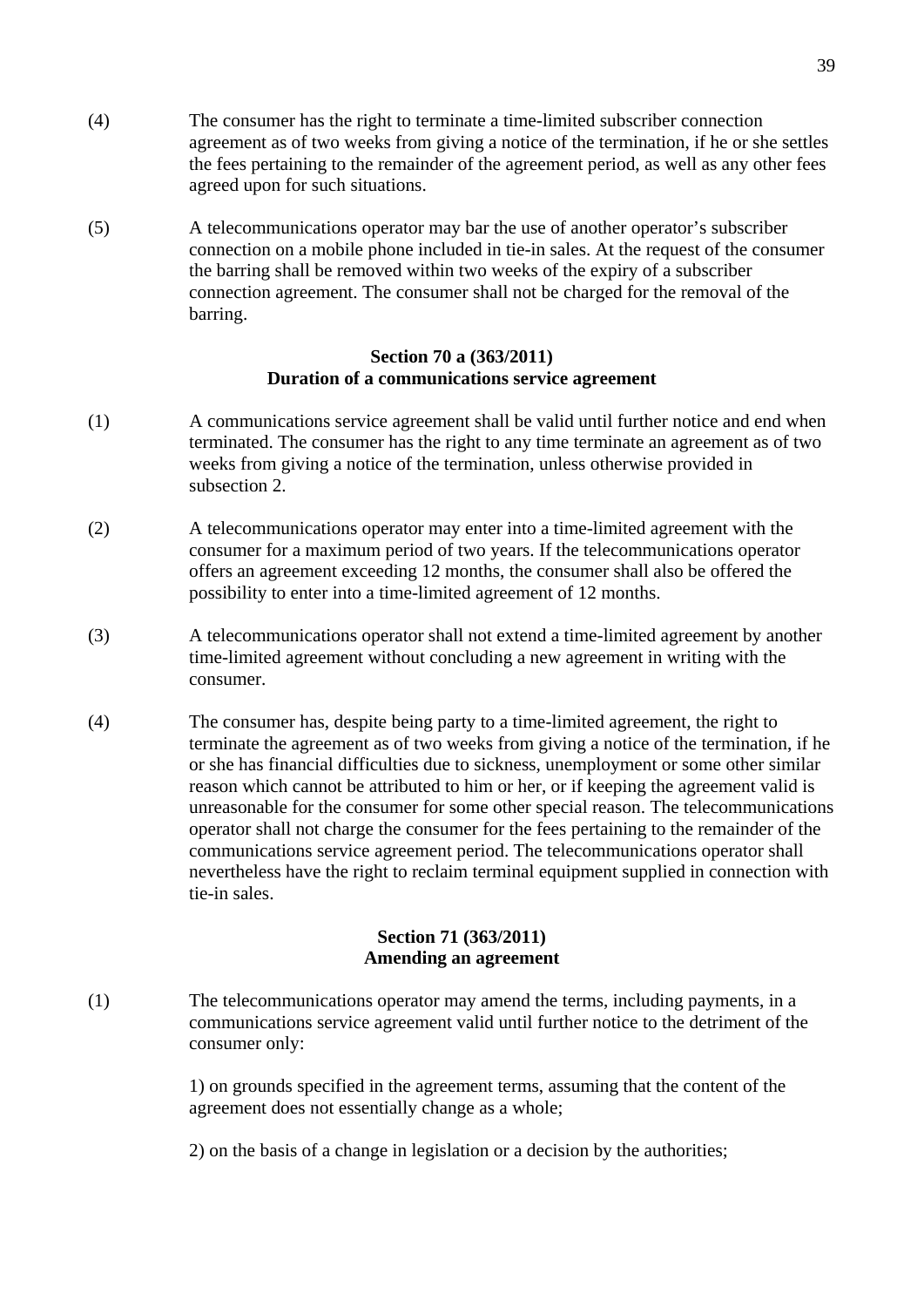3) for any other special reason due to an important change in circumstances.

- (2) A telecommunications operator also has the right to make minor amendments to the agreement terms of a communications service agreement valid until further notice, provided they have no effect on the main content of the agreement.
- (3) The terms of a time-limited communications service agreement shall not be changed during the agreement period to the detriment of the consumer. The terms can, however, be changed because of legislative amendments or decisions of government authorities.
- (4) The user has the right to terminate a communications service agreement with immediate effect, if a telecommunications operator gives notification that it is amending the agreement terms to the detriment of the user.
- (5) A telecommunications operator shall notify the user of any changes in the agreement terms no later than one month before the amended terms enter into force. A telecommunications operator shall inform the user at the same time of his or her right to give notice of termination with immediate effect if the user does not accept the amended agreement terms.

### **Section 72**

# **Communications network construction and maintenance work and measures related to information security (759/2006)**

- (1) A telecommunications operator may temporarily interrupt or restrict the use of a telephone network subscriber connection without the consent of the user if this is necessary for network construction or maintenance work or for information security. Any interruption shall be made in a way that causes as little inconvenience to the user as possible and it shall be announced well in advance wherever possible. (759/2006)
- (2) If a subscriber connection is closed for more than 48 hours in a calendar month for reasons referred to in subsection 1, the telecommunications operator shall refund the user, on request, the service rate for one month or pay an equivalent reasonable refund. (759/2006)
- (3) The refund obligation referred to above in subsection 2 does not, however, apply if the fault is caused by:

1) a natural phenomenon or other force majeure, and the telecommunications operator also demonstrates that using reasonable measures it has not been able to repair the fault within 48 hours;

2) neglect on the part of the user or another person that has used the subscriber connection; or

3) the poor operating condition of terminal equipment or the wiring in the premises.

# **Section 72 a (363/2011) Fault and disruption notifications to users**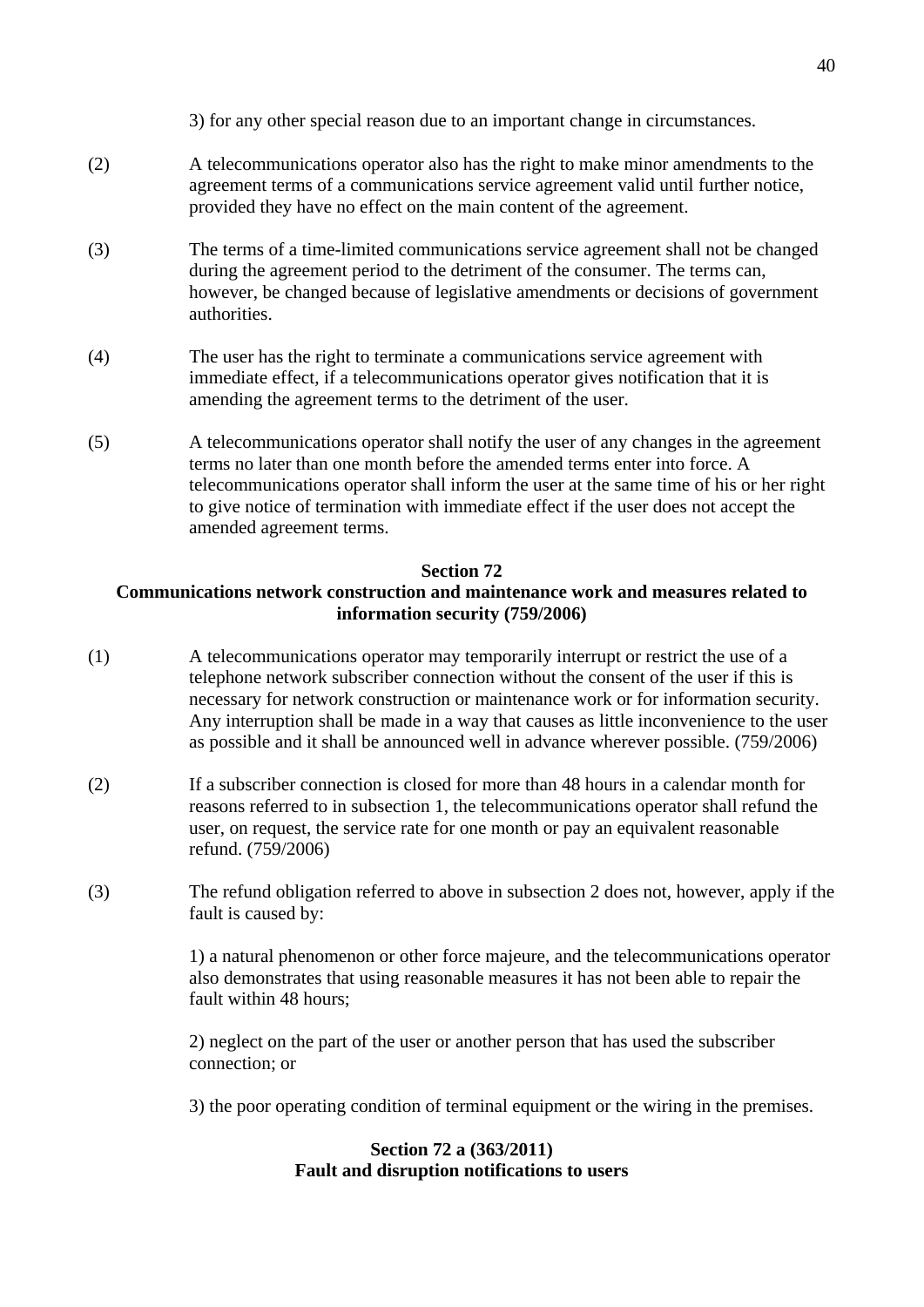- (1) If a fault or disruption in the communications network or service prevents the operation of a communications service or significantly disturbs it, the telecommunications operator shall inform users about this without delay, stating at the same time an estimate on the duration of the fault or disruption.
- (2) The Finnish Communications Regulatory Authority may issue further regulations on the content and form of the notifications referred to in subsection 1.

#### **Section 73**

### **Closure of a subscriber connection or restriction on its use for reasons attributable to the user**

- (1) A telecommunications operator has the right to restrict the use of a telephone network subscriber connection or to close it if the user has not paid a matured payment for that subscriber connection. (759/2006)
- (2) The closure right does not apply, however, if:

1) the matured payment is less than 50 euros;

2) the matured payment is for receipt of a service other than a communications service;

3) the matured payment is paid within two weeks of the date on which the request for payment is sent;

4) the consumer proves that the neglect to pay is due to illness, unemployment or other comparable reason beyond his control, and the matured payment is paid within one month from the date on which a request for payment is sent;

5) the user submits a complaint about the bill before the due date and pays the undisputed part of the bill by the due date.

(3) A telecommunications operator also has the right to close a subscriber connection or restrict its use if:

> 1) the user is declared bankrupt or a public authority has found him or her to be otherwise insolvent and the user does not set a reasonable security;

2) the user does not comply with the other agreement terms, despite a request to do so; or

3) the user has been charged with a disruption of communications using a subscriber connection.

(4) A telecommunications operator also has the right to restrict the use of a subscriber connection if the user exceeds the spending limit referred to in section 61(2). The telecommunications operator shall inform the user in advance of restricting the use and shall instruct the user on how to prevent the restriction. (759/2006)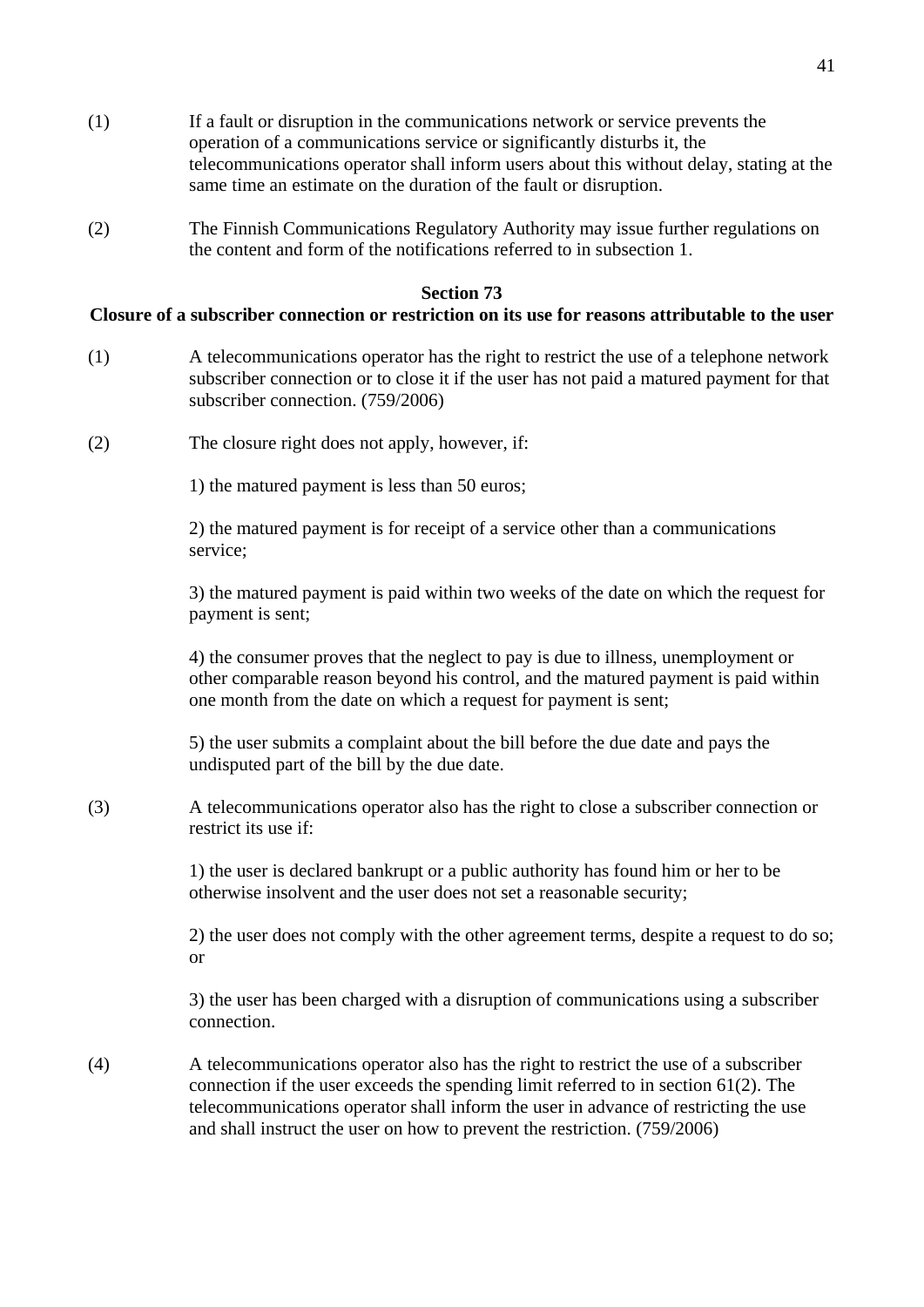#### **Section 74 Reopening a closed subscriber connection**

- (1) On the request of the user, the telecommunications operator shall reopen a telephone network subscriber connection closed under section 73 or remove a restriction on use as soon as the restriction on the use or closure of the subscriber connection is no longer justified.
- (2) The telecommunications operator has the right to charge a reasonable fee for reopening a subscriber connection or for removing a restriction on the use of a subscriber connection. The operator shall not, however, charge for removing a restriction on use referred to in section 73(3). (759/2006)

# **Section 75**

# **Cancellation and giving notice of termination of a subscriber connection agreement**

(1) A telecommunications operator has the right to cancel an agreement on a telephone network subscriber connection if:

> 1) the subscriber connection has been closed under section 73 for at least one month and the reasons for closure still apply; or

2) the user has been sentenced for disrupting communications using a subscriber connection.

- (2) A telecommunications operator shall cancel an agreement on a telephone network subscriber connection in writing. The telecommunications operator shall warn the user in advance of the cancellation of the cancellation of the subscriber connection agreement.
- (3) The user may give notice of termination of a subscriber connection agreement orally. The telecommunications operator shall send the user a written confirmation of the termination notice. (363/2011)

### **Section 76**

#### **Obligation of a telecommunications operator to close a subscriber connection**

A telecommunications operator shall close a subscriber connection or prevent the use of a telephone without delay if the user of the subscriber connection, the police, an insurance company or another telecommunications operator reports that a mobile telephone or a smart card used in managing a mobile telephone has been lost and requests that the subscriber connection be closed or the use of the telephone prevented.

# **Section 77**

### **Obligation of a telecommunications operator to restrict the use of a subscriber connection**

A telecommunications operator with a telephone network subscriber connection used by another telecommunications operator to provide a communications service or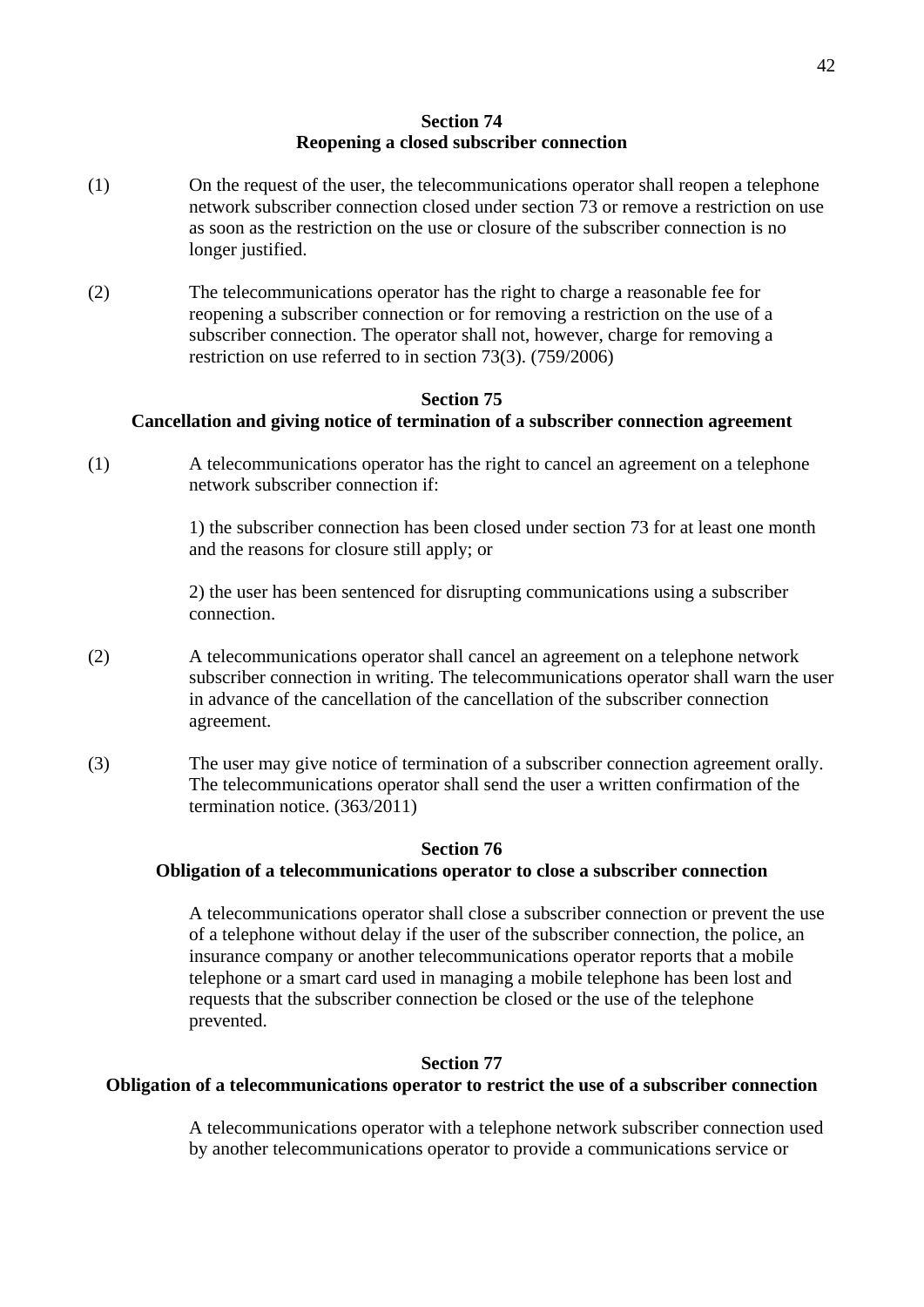which collects fees on behalf of another telecommunications operator shall bar the use of the other telecommunications operator's communications service, on request, if:

the requirements under section 73 are met; and

the telecommunications operator requesting the barring is not itself able to bar the use of its communications service.

#### **Section 78**

### **Right of a telecommunications operator to restrict the use of a subscriber connection for receiving another service**

A telecommunications operator has the right to bar the use of a service other than a communications service if the user does not pay a matured bill for the other service within two weeks of the date on which the request for payment was sent.

#### **Section 79 User's right to restrict the use of a subscriber connection**

- (1) On the request of the user, the telecommunications operator shall, without compensation, bar the use of a subscriber connection for purposes other than a communications service and any outgoing traffic of a specific type from the subscriber connection if the barring is technically easy to implement. If the barring is later removed on the request of the user, the telecommunications operator may charge a fee for doing so.
- (2) The Finnish Communications Regulatory Authority may issue further orders on the minimum call-barring categories for outgoing traffic from the subscriber connection that shall be provided to the user, as well as orders on the technical implementation of call-barring services and on the provision of call price information (363/2011).

#### **Section 79 a (759/2006) Unlawful use of a communications service**

- (1) The consumer can be held responsible for unlawful use of a communications service only if the unlawful use is due to the consumer's more than slight negligence.
- (2) The consumer shall not be held responsible for unlawful use of a communications service insofar as the communications service has been used after the consumer has notified the telecommunications operator that the subscriber connection or any other means used in administering the communications service has disappeared or that it is unlawfully in the possession of another party.
- (3) A telecommunications operator has the right to close a communications service immediately after having received a notification referred to in subsection 2. Provisions on a telecommunications operator's obligation to close a mobile telephone subscriber connection and to bar the use of a mobile phone are laid down in section 76.
- (4) If the subscriber connection or any other means used in administering the communications service has been used in performing transactions in a manner referred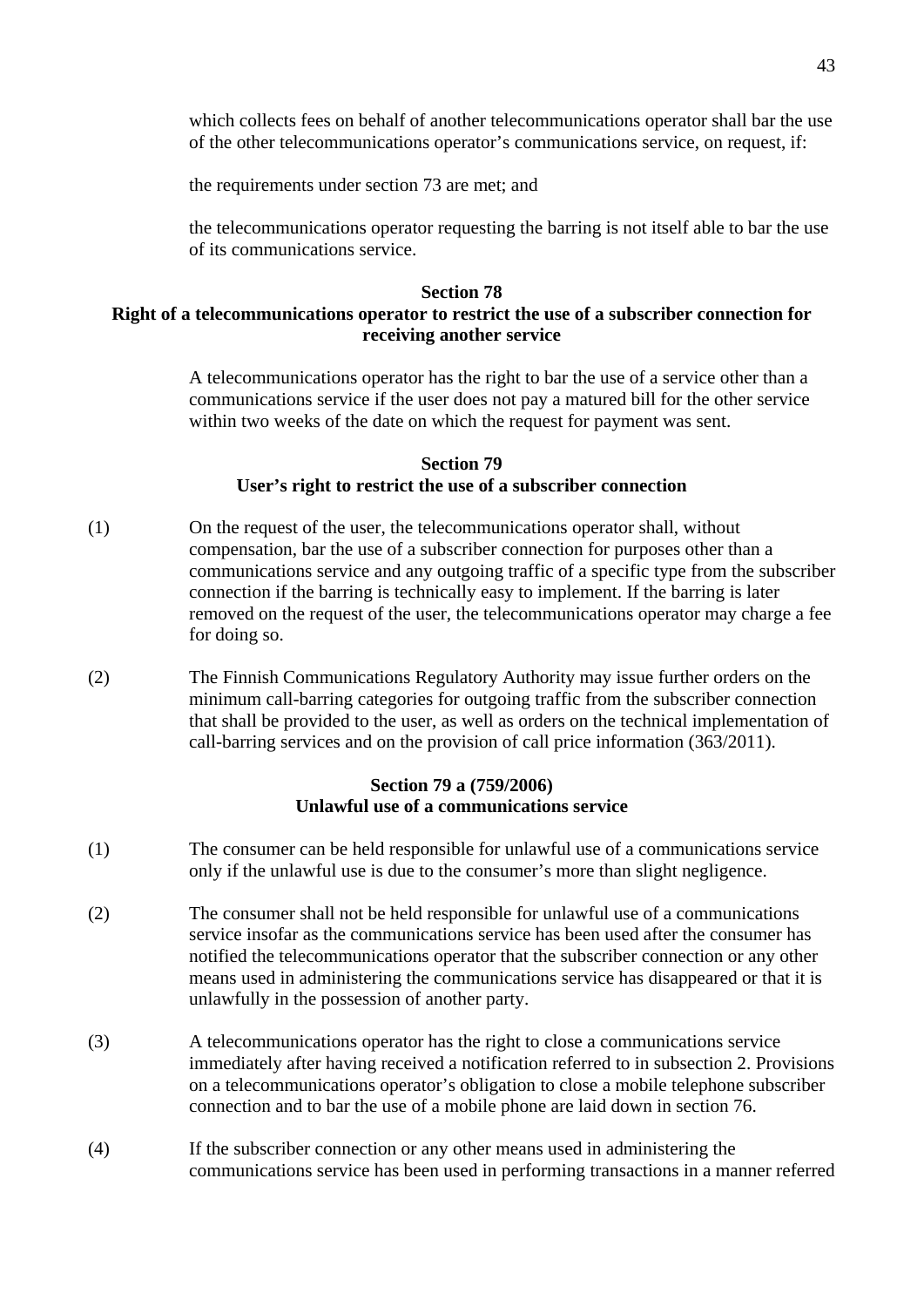to in section 1(2)(6) of the Payment Services Act (290/2010), the provisions of the Payment Services Act shall apply to user responsibility in unlawful transactions. (292/2010)

#### **Section 80 Itemization in a telecommunications bill**

- (1) A telecommunications operator shall, without charge, provide itemized bills on the use of the telephone network subscriber connection and, provided that the bill is more than 50 euros, without being separately requested to do so. The bill shall without difficulty indicate at least the following billing items:
	- 1) local calls and network charges collected for calls referred to in paragraphs 2-4;
	- 2) long-distance calls;
	- 3) international calls;
	- 4) mobile network calls;
	- 5) subscriber connection rates;
	- 6) text messages, picture messages and other messages;
	- 7) data transfer services.
- (2) Irrespective of the amount of the bill, the telecommunications operator shall itemize the fees for services other than communications services without being requested to do so and without charge. If the subscriber connection has been used in performing transactions in a manner referred to in section 1(2)(6) of the Payment Services Act, the provisions of the Payment Services Act shall apply to the telecommunications operator's obligation to provide information on transactions. (292/2010)
- (3) Calls to freephone numbers shall not be indicated in an itemized bill.
- (4) The user has the right to obtain a non-itemized bill on request.

#### **Section 81 (363/2011) Providing information on miscellaneous changes**

 A telecommunications operator shall in an efficient manner and in good time provide users with information on:

1) changes in numbering affecting the telephone network;

 2) any procedures to measure the performance capacity of a communications network put in place by the telecommunications operator in order to measure and shape telecommunications traffic and to avoid overfilling a network link;

3) how the procedures referred to in paragraph 2 impact service quality;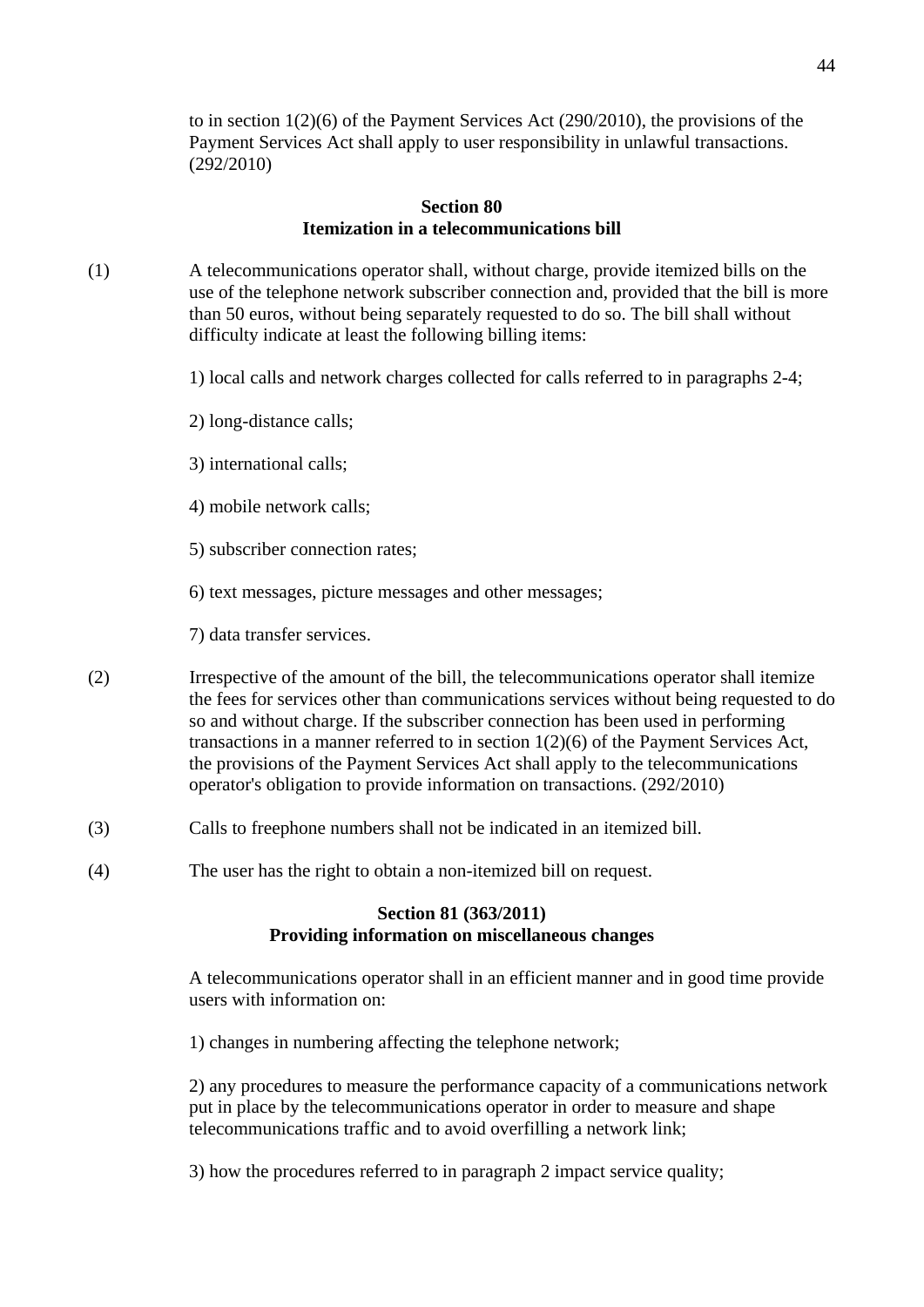4) details of products and services designed for persons with disabilities;

5) any changes affecting access to emergency services or caller location information.

#### **Section 82 (26/2006) Obligation to publish information on service quality**

- (1) By decision, the Finnish Communications Regulatory Authority may impose an obligation on a telecommunications operator to publish comparable and up-to-date data on the quality of the services it offers.
- (2) The decision by the Finnish Communications Regulatory Authority shall specify the data to be published and the publishing method. (363/2011)

#### **Section 83 Application of the Consumer Protection Act**

- (1) The legal relationship between the consumer and the telecommunications operator is also covered by the Consumer Protection Act (38/1978).
- (2) Telecommunications operators' use of the agreement terms are monitored by the Finnish Communications Regulatory Authority. The use of the agreement terms with regard to consumer protection is also monitored by the Consumer Ombudsman. The Finnish Communications Regulatory Authority and the Consumer Ombudsman shall work together where appropriate. (759/2006)

# **Section 83 a (70/2007) Imperative nature of the provisions**

The provisions of this chapter shall not be derogated from by agreements to the detriment of the consumer. Sections 67 a-67 i, 71-75, 78, 79, 79 a and 80 of this chapter apply to other than consumer agreements only if not agreed otherwise.

# **Chapter 8 Pricing and supervision of pricing**

# **Section 84 Requirement of cost-orientation and non-discrimination**

- (1) A cost-oriented price means a price that is reasonable taking into account the costs incurred and the efficiency of the operation. In assessing reasonableness, regard shall also be had to a reasonable return on capital, which is affected by the investment of the telecommunications operator and related risks.
- (2) Non-discrimination means a requirement that telecommunications operators in similar situations be treated equally. If a telecommunications operator uses a certain service itself or provides it to a subsidiary or other similar party, it shall also offer an equivalent service on equivalent terms to any competing telecommunications operator.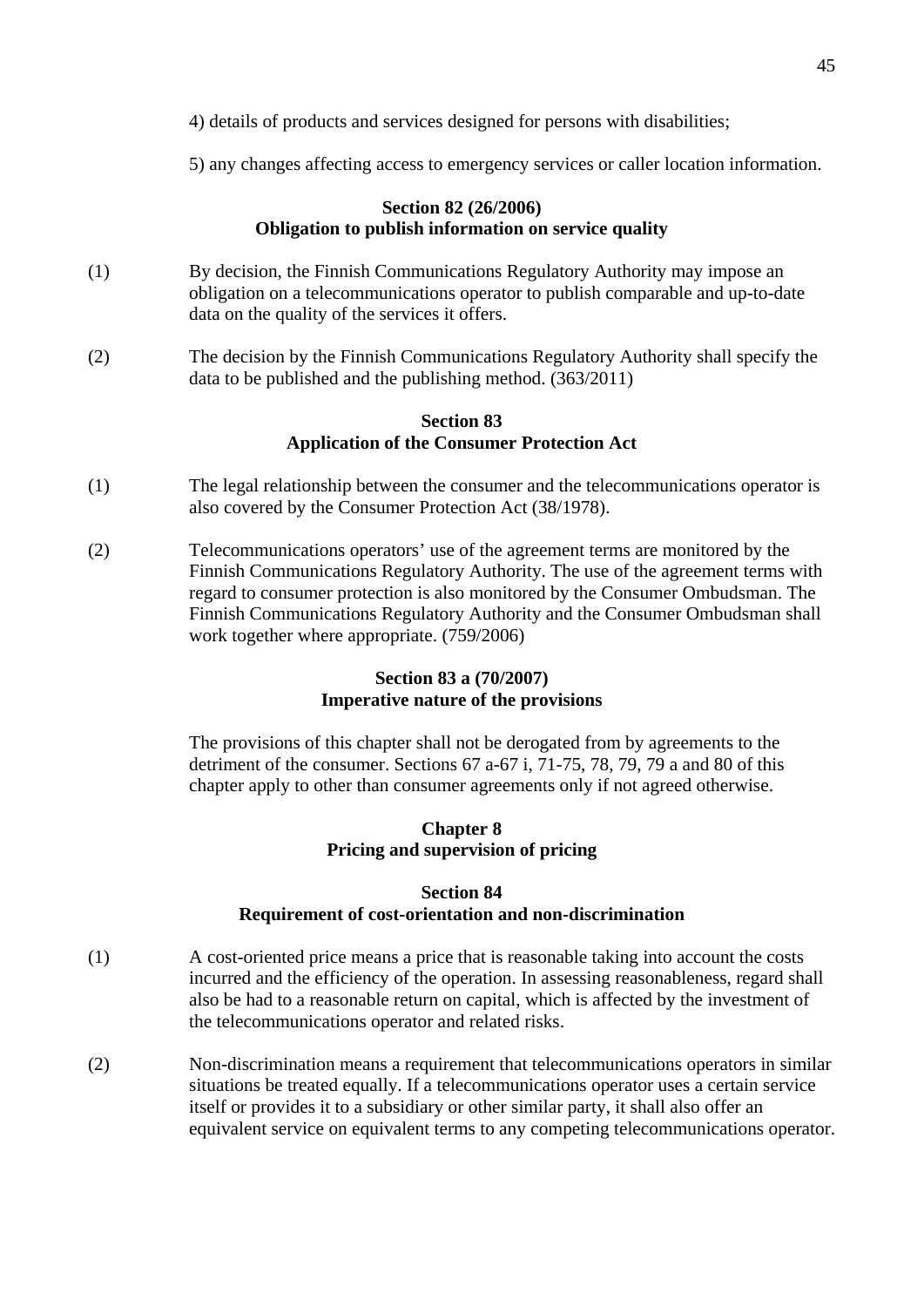### **Section 85 Deposit and security**

A telecommunications operator may demand a reasonable deposit or security from another telecommunications operator for relinquishing access rights or for charges paid for interconnection.

### **Section 86 Pricing clarification obligation and cost accounting**

- (1) If, under this Act or in a decision of the Finnish Communications Regulatory Authority, a cost-orientation or non-discriminatory pricing obligation has been imposed on a telecommunications operator or an operator referred to in section 58, the telecommunications operator or the operator referred to in section 58 has an obligation to prove that the price charged for its product or service is cost-oriented and non discriminatory when a pricing matter is being handled by the Finnish Communications Regulatory Authority.
- (2) In assessing the cost-orientation of pricing, the Finnish Communications Regulatory Authority is not bound to the cost calculation principles used by the telecommunications operator.
- (3) In assessing the cost-orientation of pricing in accordance with section 84(1), the Finnish Communications Regulatory Authority may, in an individual case, decide on the maximum price to be charged. (47/2005)

# **Section 87 Cost-accounting procedures**

- (1) By a decision under section 18, the Finnish Communications Regulatory Authority may impose an obligation on an operator with significant market power to use cost accounting procedures if this is necessary in order to supervise pricing in a wholesale or retail market.
- (2) A telecommunications operator may itself select the cost-accounting procedures it uses. The telecommunications operator shall draw up for the Finnish Communications Regulatory Authority a description of the cost-accounting procedures that show at least the main cost categories and the rules by which the costs are allocated.
- (3) The Finnish Communications Regulatory Authority may issue further orders on data gathered by means of the cost-accounting procedures or on the description of the system. The orders may cover:

1) data essential for indicating the link between the cost-accounting procedures and pricing;

2) content and form of the description of the cost-accounting procedures;

3) delivery of the description of the cost-accounting procedures to the Finnish Communications Regulatory Authority. (70/2007)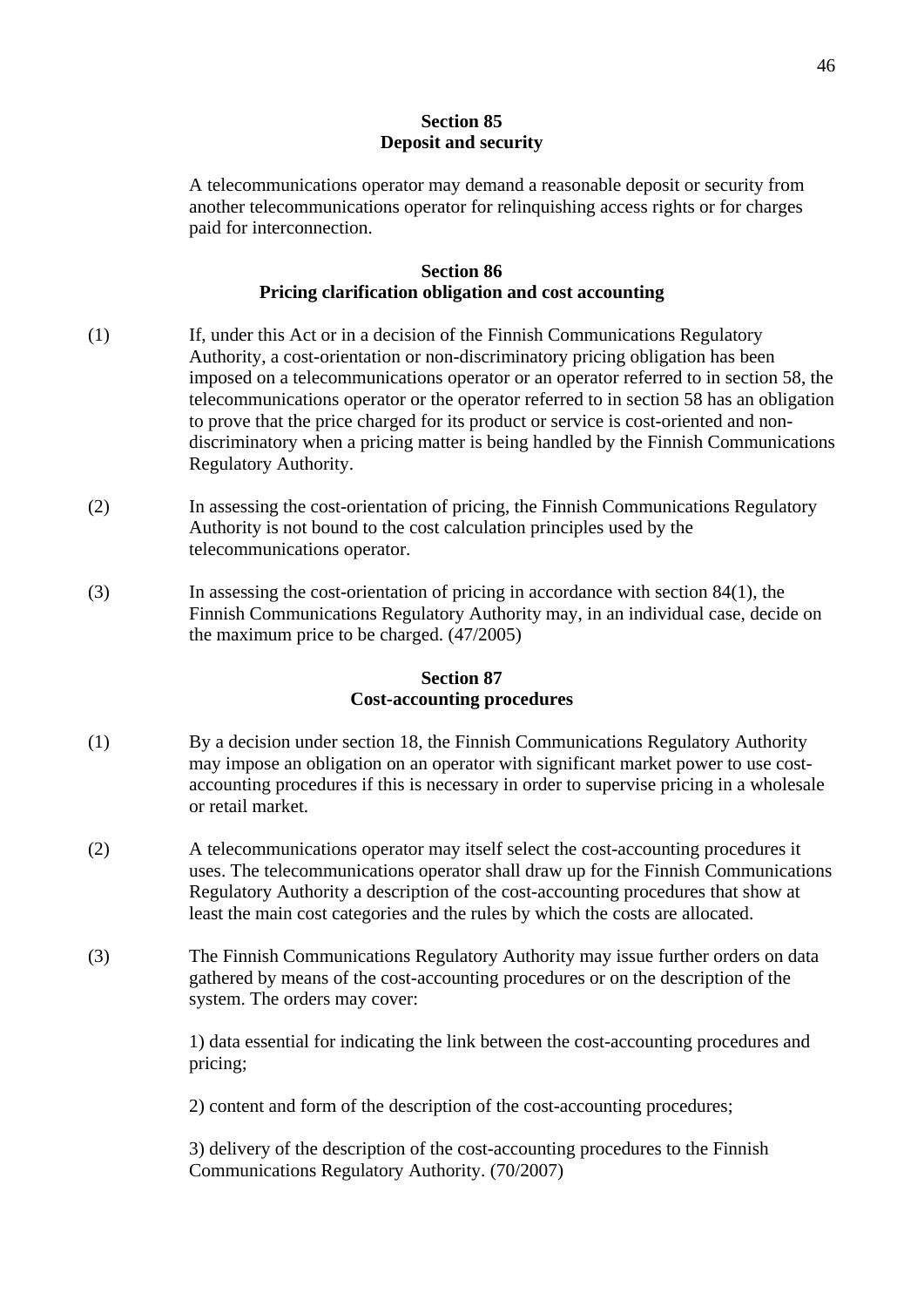### **Section 88 (70/2007) Supervision of the cost-accounting procedures**

- (1) A telecommunications operator shall decide on an approved and independent auditor referred to in the Auditing Act (936/1994) to inspect the cost-accounting procedures of the telecommunications operator in conjunction with the operator's auditing process. The auditor shall draw up a report on the inspection. The telecommunications operator shall submit the report to the Finnish Communications Regulatory Authority by the end of August following the end of the operator's financial period.
- (2) The Finnish Communications Regulatory Authority may issue further orders on the type of data and material that needs to be included in the auditor's report. The orders may cover:

1) general information about the telecommunications operator to be audited, and the auditing method;

2) material that shall be audited;

3) criteria for determining whether the telecommunications operator meets the obligations imposed on its activities;

4) attachments to the auditor's report;

(3) The Finnish Communications Regulatory Authority shall publish an annual report on how telecommunications operators have complied with the cost-accounting procedures.

#### **Section 89 Accounting separation obligation (363/2011)**

- (1) By a decision under section 18, the Finnish Communications Regulatory Authority may impose an obligation on an operator with significant market power to separate in its accounts the functions that concern leasing out of access rights and interconnection from the other service provision activities of the telecommunications operator, where necessary in order to monitor pricing in regard to leasing out of access rights and interconnection.
- (2) In its decision, the Finnish Communications Regulatory Authority shall itemize the information to be clarified by means of the accounting separation procedures and the main features of the procedures. The accounting separation obligation shall be reasonable in view of the size and type of operation of the telecommunications operator.
- (3) The accounting separation calculations shall be submitted to the Finnish Communications Regulatory Authority.
- (4) The telecommunications operator's auditors shall inspect the accounting separation calculations and give a separate opinion on them to the telecommunications operator.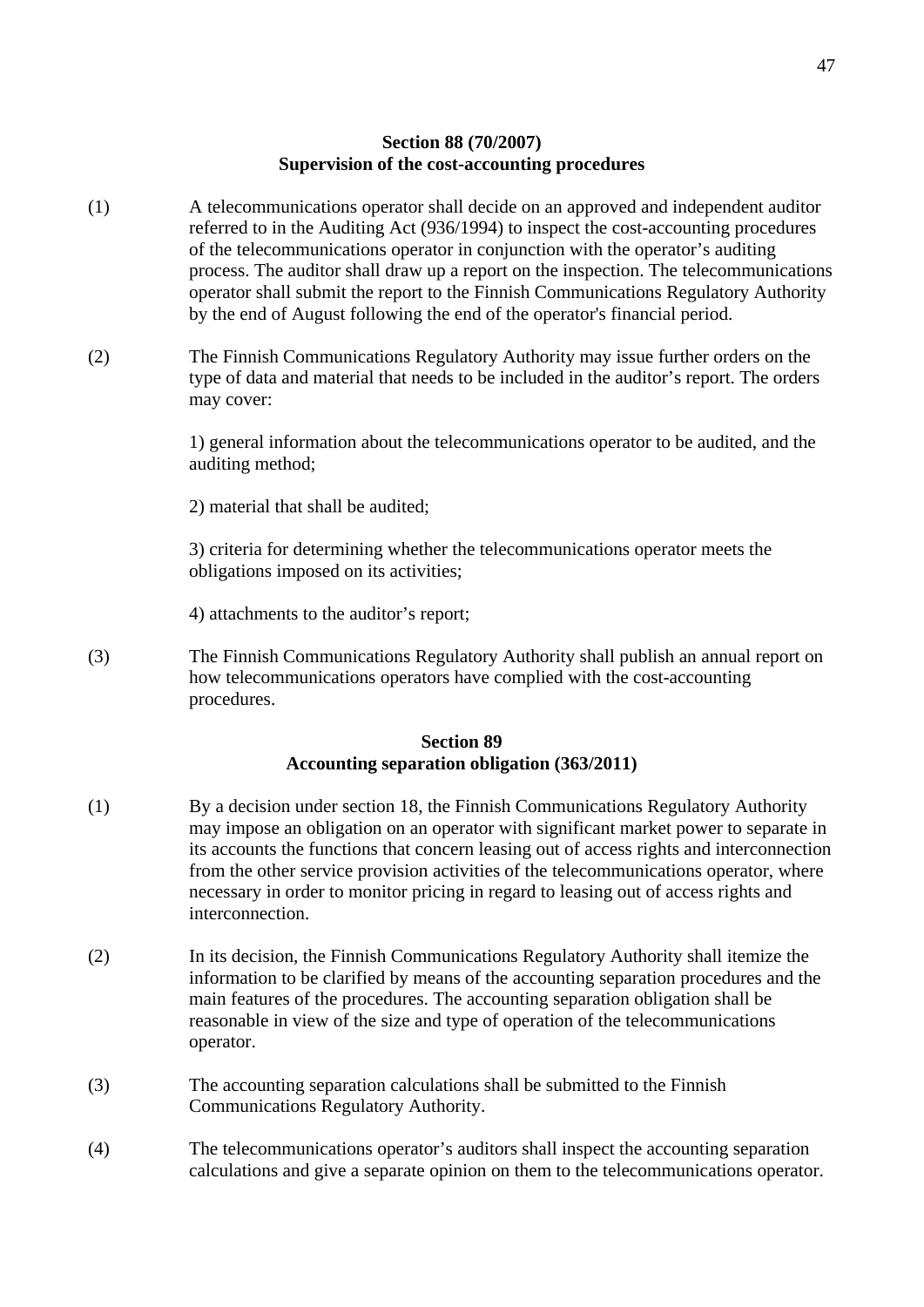#### **Section 89 a (363/2011) Obligation for functional separation**

- (1) By a decision under section 18, the Finnish Communications Regulatory Authority may impose an obligation on an operator with significant market power to separate an operational entity from other business activities of the telecommunications operator if important and persisting market failures have been identified in the market of the network service concerned and if the obligations referred to in section 18(2) have not had an impact on the competitive situation in the market.
- (2) The new operational entity created as a result of separation shall supply its services both to its parent company and to competing telecommunications operators under the same non-discriminatory conditions.
- (3) The Finnish Communications Regulatory Authority shall, prior to imposing an obligation for functional separation, submit a fully reasoned draft proposal to the Commission that shall include at least the following:

1) evidence on important and persisting market failures in the market concerned;

 2) evidence demonstrating that the obligations referred to in section 18(2) have not had an impact on the competitive situation in the market;

 3) a reasoned assessment that there is no or little prospect of change in the competitive situation in the market within a reasonable time-frame;

 4) an analysis of the impact of the obligation on the communications market and on the telecommunications operator subject to it;

- 5) a clarification on the exact content of the separation obligation;
- 6) a list of products and services subject to the separation obligation;

 7) a clarification on matters related to the independency of the personnel of the new operational entity and the supervision of the telecommunications operator.

### **Section 89 b (363/2011) Obligation to notify a change in ownership**

- (1) An operator with significant market power and an operator assigned as a universal service operator shall inform the Finnish Communications Regulatory Authority in advance and in a timely manner of any intention to transfer its local access network or a substantial part thereof to a separate business entity it has established or to a separate legal entity under different ownership.
- (2) The Finnish Communications Regulatory Authority shall, after having received a notification, assess the effects of the transaction on the possible universal service obligation of the telecommunications operator and perform a new market analysis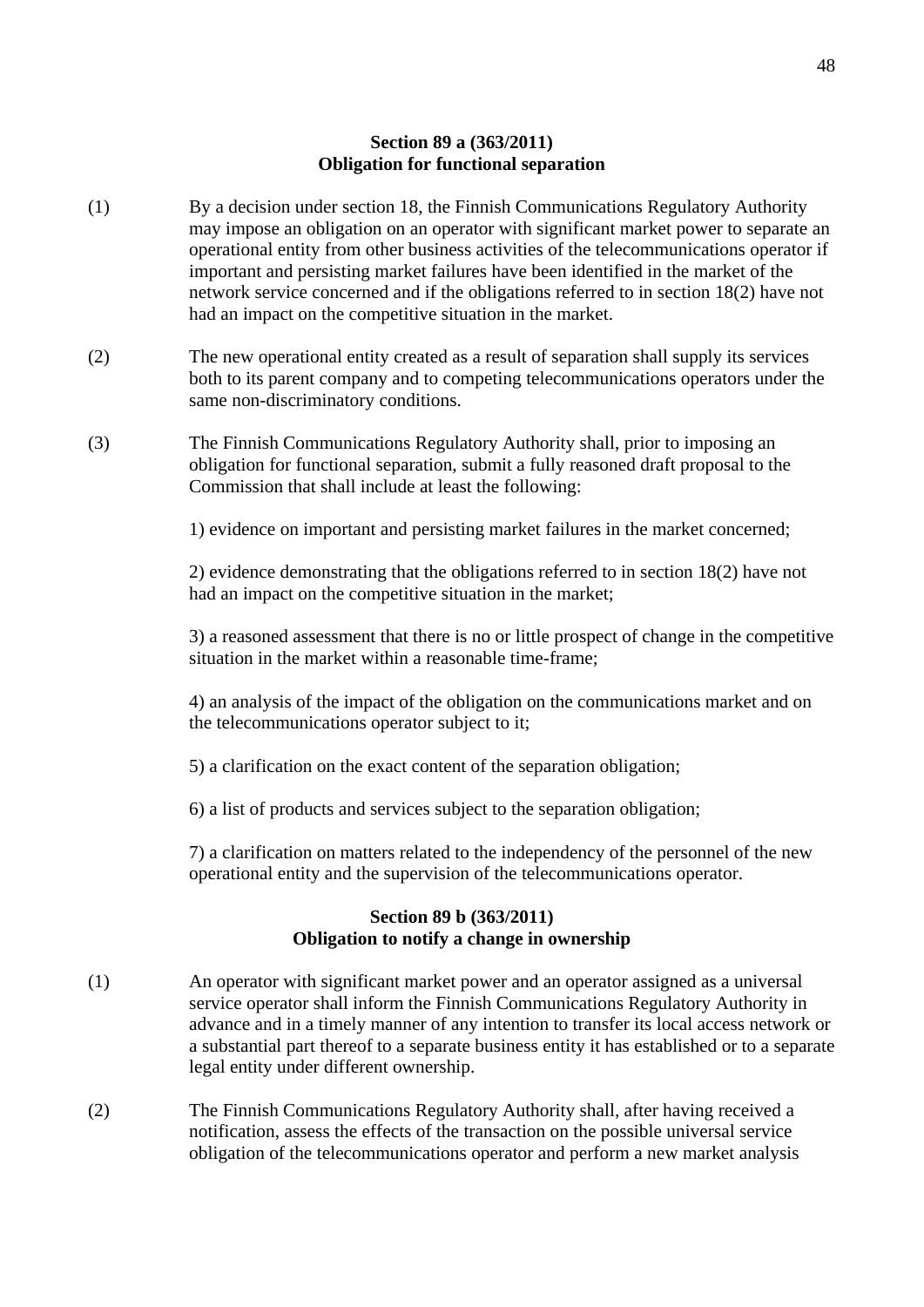pursuant to section 17 in the market related to the communications network concerned if the transaction has a significant impact on the market concerned.

# **Chapter 9**

#### **Obligations of a telecommunications operator to assist a public authority**

### **Section 90**

#### **Obligation of a telecommunications operator to prepare for exceptional circumstances**

By means of contingency planning and preparations for exceptional circumstances, a telecommunications operator shall ensure that its activities will continue with the minimum disruption even in the exceptional circumstances referred to in the Emergency Powers Act (1080/1991) and in disruptive situations under normal circumstances.

#### **Section 91 Priority functions and priority subscriber connections**

- (1) Priority function means a feature incorporated into a telephone exchange and the associated switchboard and into a key telephone system with which telecommunications at a specific fixed telephone network subscriber connection may be given priority over telecommunications from other subscriber connections or numbers. A priority function may be used only in the exceptional circumstances referred to in the Emergency Powers Act and in disruptive situations under normal circumstances.
- (2) Communications networks shall be equipped with a priority function.
- (3) Telecommunications operators shall not provide priority subscriber connections to the general public.
- (4) The Ministry of Transport and Communications shall confirm the user groups whose subscriber connections are given the priority referred to in subsection 1.
- (5) Provisions on the use of a priority function in exceptional circumstances referred to in the Emergency Powers Act shall be given by Government decree. Use of a priority function in disruptive situations under normal circumstances shall be decided by the Finnish Communications Regulatory Authority. (26/2006)

# **Section 92 Emergency switching**

- (1) Emergency switching means a system in which telecommunications in a fixed telephone network using non-priority subscriber connections may be temporarily barred in order to secure priority traffic.
- (2) Provisions on the use of emergency switching in the exceptional circumstances referred to in the Emergency Powers Act shall be given by Government decree. Use of emergency switching in disruptive situations under normal circumstances shall be decided by the Finnish Communications Regulatory Authority.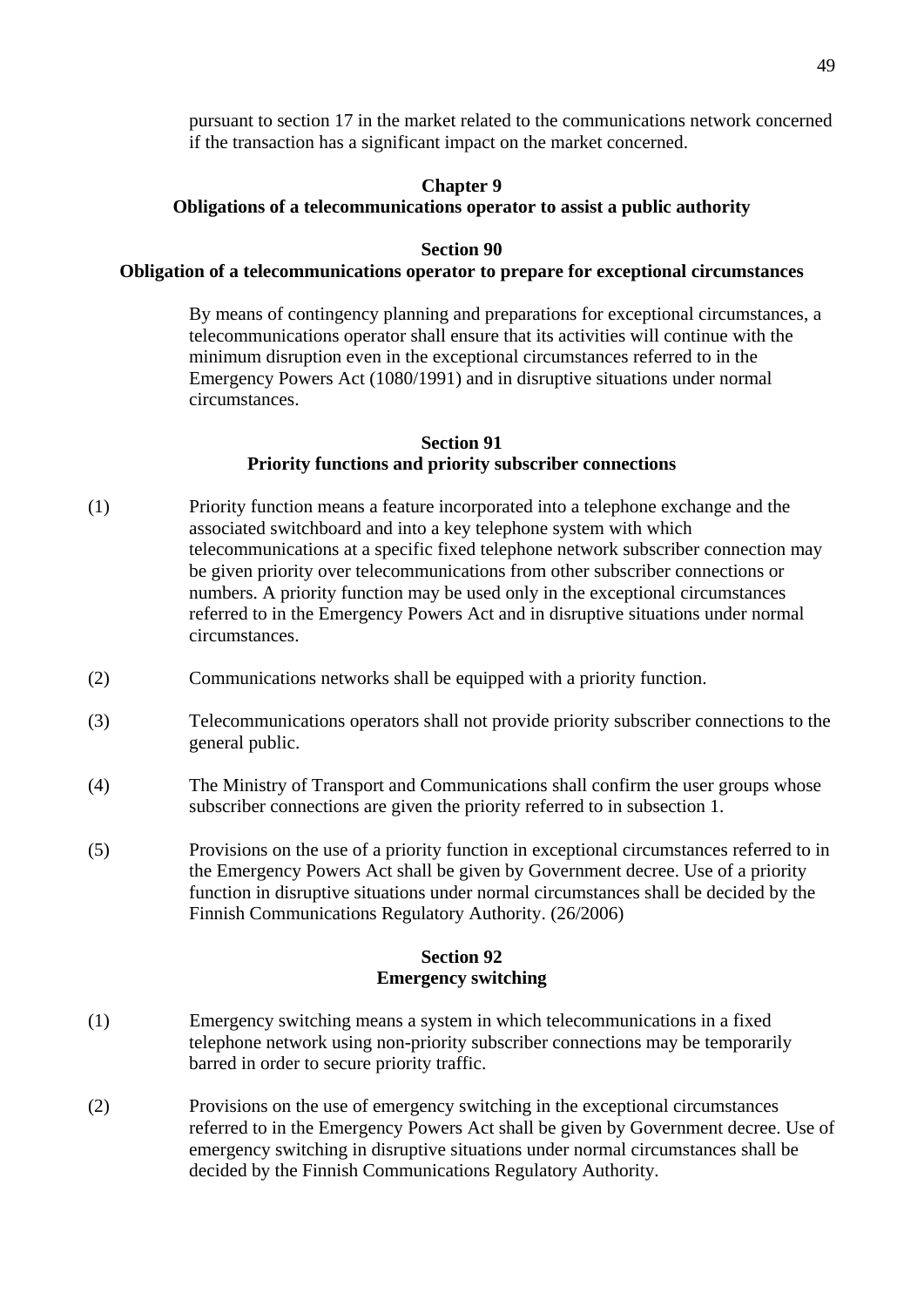(3) Telephone exchanges shall be equipped with emergency switching.

# **Section 93 Further provisions on contingency preparations**

- (1) Further provisions on the contingency preparation obligation of a telecommunications operator under section 90 may be given by Government decree. The provisions may concern the necessary communications network arrangements to ensure the functioning of the nation's leadership or national security or the economy.
- (2) The Ministry of Transport and Communications may issue instructions on the contingency preparation obligation of telecommunications operators and instructions on general contingency planning.
- (3) The Finnish Communications Regulatory Authority may issue further technical orders on the telecommunications operator's contingency preparation obligation. The orders may cover:

1) technical characteristics of the priority function and emergency switching;

2) connection of priority functions and emergency switching to a telephone exchange;

3) documentation on securing the operation and services of a telecommunications operator in exceptional circumstances;

4) technical measures to minimize the damaging effects of information security infringements;

- 5) use of frequencies; and
- 6) other similar technical issues.

#### **Section 94 Costs of contingency preparations**

- (1) A telecommunications operator has the right to receive a compensation for costs incurred in contingency preparation from the national emergency supply fund referred to in the Security of Supply Act (1390/1992) only if the costs are significant with regard to the nature and extent of the activities of the telecommunications operator or if the costs are incurred from maintenance of the information system on priority subscribers and from technical items ordered at the request of the Ministry of Transport and Communications.
- (2) The compensation for costs referred to above in subsection 1 is decided by the National Emergency Supply Agency on the proposal of the Ministry of Transport and Communications.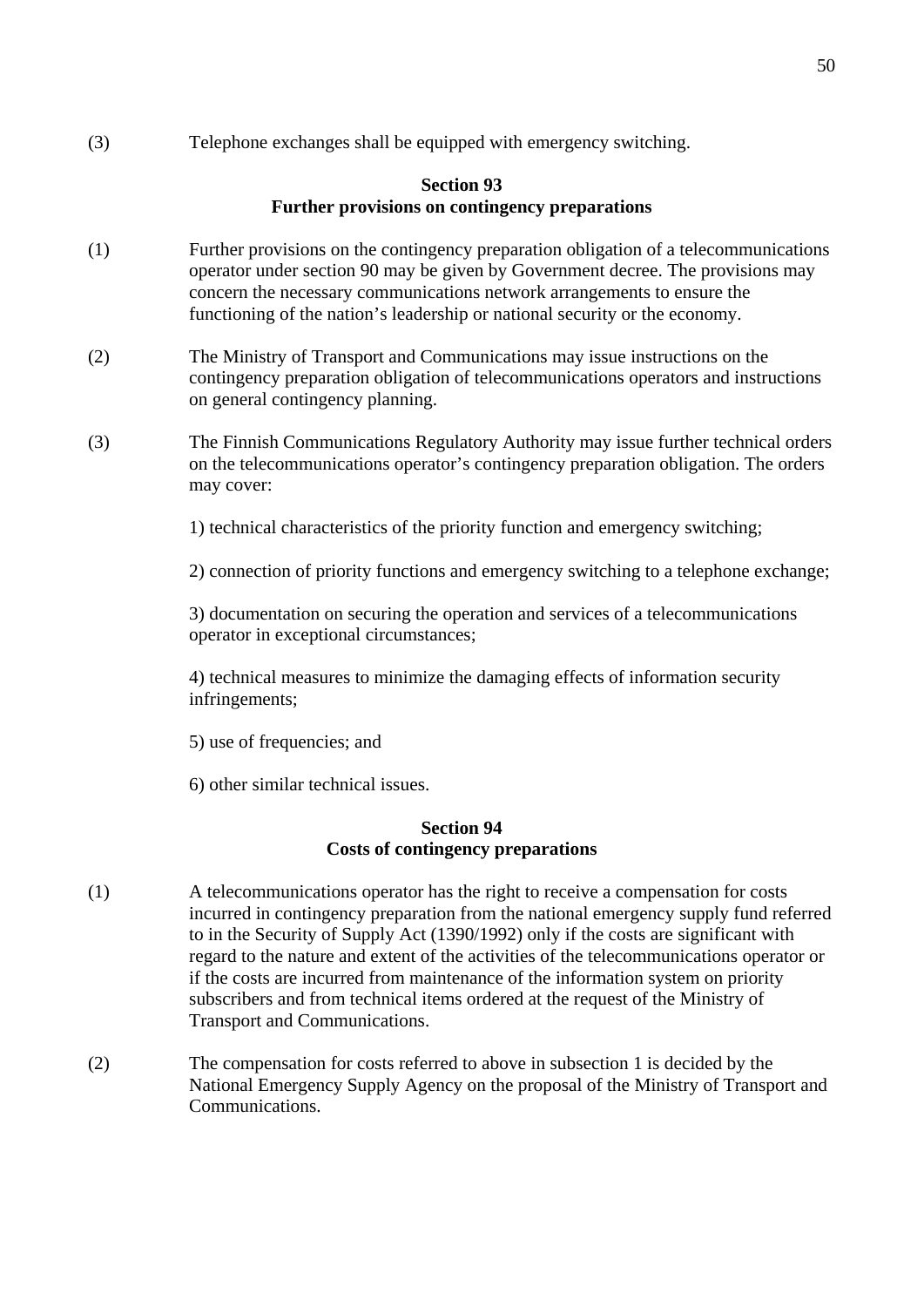#### **Section 95 (152/2004)**

# **Obligation of a telecommunications operator to equip its systems for telecommunications interception and monitoring**

A telecommunications operator shall equip its communications network and communications service with technical instruments and features that allow the interception of electronic communications and telecommunications monitoring as referred to in the Coercive Criminal Investigation Means Act (450/1987), the Police Act (493/1995), and the Convention of 29 May 2000 on Mutual Assistance in Criminal Matters between the Member States of the European Union.

#### **Section 96**

# **Technical requirements for interception of the content of communications and of interceptrelated information**

- (1) A public authority performing interception of the content of communications or of intercept-related information shall submit to the Finnish Communications Regulatory Authority a proposal on the operational requirements that the communications network and communications services have to meet.
- (2) In individual cases the Finnish Communications Regulatory Authority shall decide on the technical requirements imposed on an instrument or feature used in interception of the content of communications or of intercept-related information after consulting the telecommunications operator and the public authority referred to in subsection 1.
- (3) The telecommunications operator shall make every effort to ensure that the technical instruments and features are installed in the communications network or communications service before the introduction of the communications network or communications service.

#### **Section 97**

#### **Obligation to supply information free of charge on the activities of a public authority**

A telecommunications operator shall without charge supply a public authority with any information in its possession necessary for the public authority to discharge duties prescribed to it by law for maintaining public order and security and rescue activities as provided for separately.

#### **Section 98 Costs incurred in assisting public authorities**

- (1) A public authority shall implement at its own expense a system with which it may receive and handle the information referred to in section 97. The public authority shall also be responsible for the costs of connecting the system to a communications network.
- (2) A telecommunications operator's right to receive a compensation from State funds applies only to the direct costs of the investment, use and maintenance of systems, equipment and software acquired to meet the needs notified by a public authority. The telecommunications operator's right to receive compensation from State funds also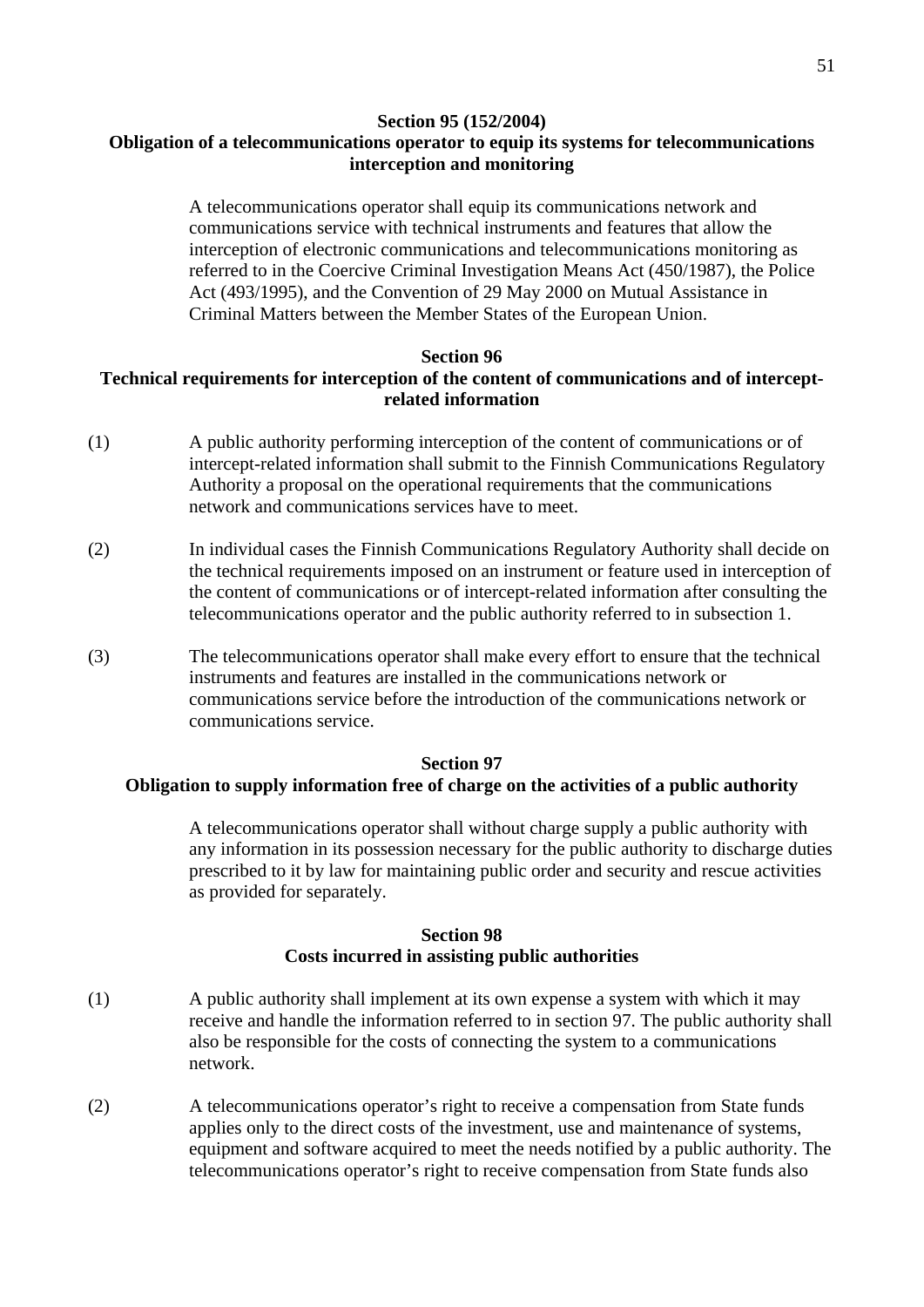covers the direct costs incurred from any measures ordered by a public authority. Decisions on the compensation for costs incurred are made by the Finnish Communications Regulatory Authority.

(3) A telecommunications operator shall not use any systems, equipment or software funded by a public authority for its commercial activities.

### **Section 99 Special provisions on public authority networks**

- (1) The provisions of chapters 3-5, 7 and 8 and section 51 of this Act do not apply to a public authority network.
- (2) The Ministry of Transport and Communications shall decide on the user groups that have the right to use a public authority network.
- (3) A telecommunications operator shall connect a public authority network to a public communications network on request and without charge. A telecommunications operator in a public authority network is not entitled to receive a compensation for any telecommunications from a public communications network to a public authority network. A telecommunications operator in a public communications network has the right to receive a compensation for telecommunications from a public authority network to a public communications network according to the tariffs of the telecommunications operator.

### **Chapter 10 Installation of telecommunications cables**

### **Section 100 Right to install a telecommunications cable**

- (1) Provisions on the right of a telecommunications operator to install a telecommunications cable serving a community or property in an area owned or controlled by another are given in the Land Use and Building Act (132/1999).
- (2) Provisions on the right of a telecommunications operator to install a telecommunications cable and related equipment, minor structures or poles in an area owned or controlled by another may also be based on the decision of the municipal building supervision authority referred to in the Land Use and Building Act as provided in this Act.

#### **Section 101 General aims in installing a telecommunications cable**

- (1) Wherever possible, a telecommunications cable shall be installed in a highway area referred to in the Public Roads Act (243/1954) or in a public area referred to in the Act on Real Estate Formation (554/1995).
- (2) In installing a telecommunications cable, regard shall be had to existing zoning and other land-use planning and to landscape and environmental considerations.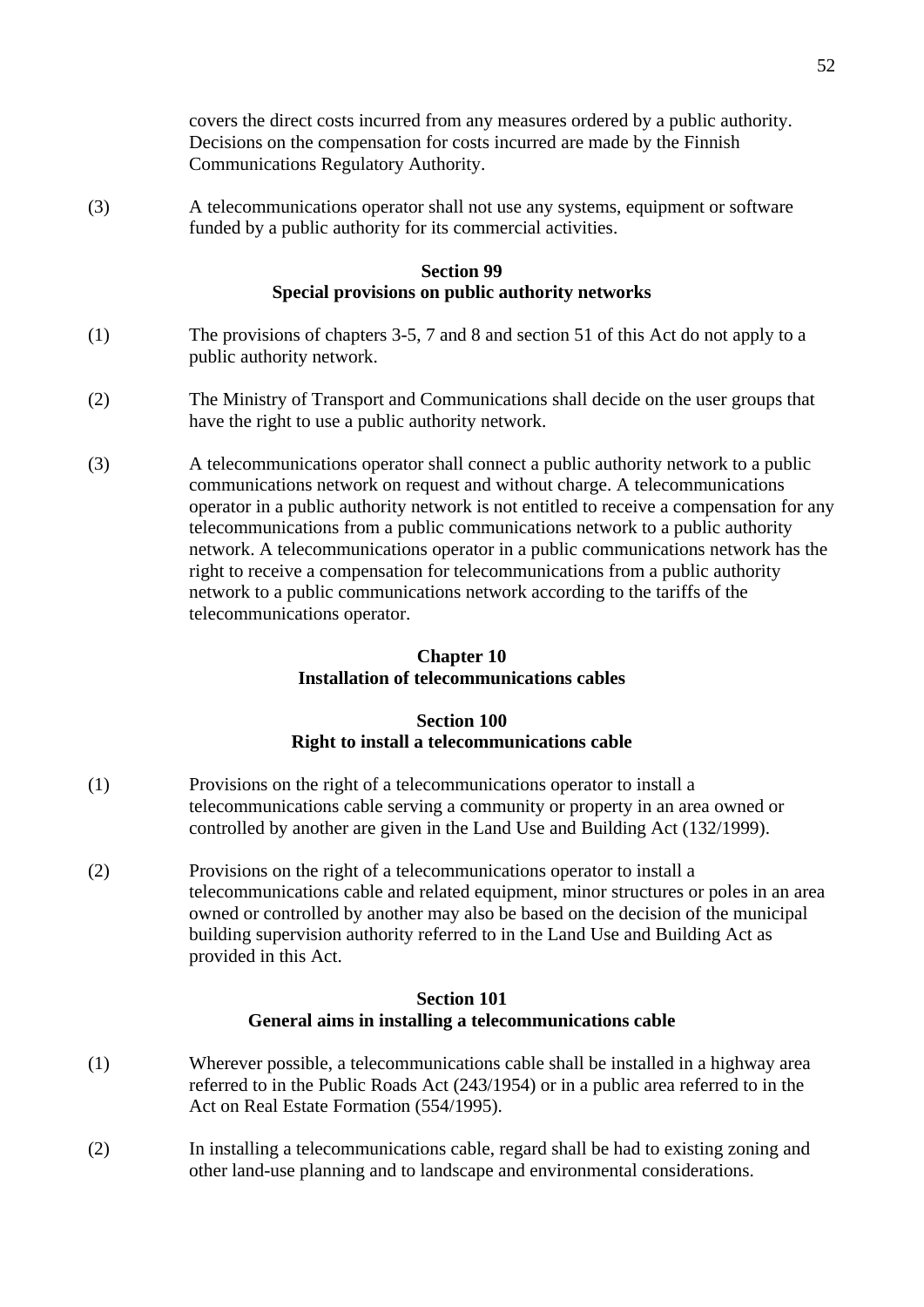(3) The installation and maintenance of a telecommunications cable shall not cause hindrance or damage that could be avoided at reasonable expense.

### **Section 102 Cable route plan**

- (1) If the parties do not reach an agreement on the installation of a telecommunications cable in an area owned or controlled by another, the telecommunications operator shall draw up a plan for installing the telecommunications cable (cable route plan).
- (2) A cable route plan shall include the following documents:

1) a map showing the location of telecommunications cables and related structures;

2) a map drawn up by village or urban districts showing the property in the area;

3) a document showing the construction method and construction timetable for the telecommunications cables and related structures and equipment;

4) a construction plan showing how the route of the cable is to be marked in the ground.

#### **Section 103 Publishing a cable route plan**

- (1) The telecommunications operator shall put the cable route plan on public view. The telecommunications operator shall also publish a notice about the cable route plan in a newspaper widely circulated in the locality. The notice shall mention the property affected by the plan. The notice shall also mention that the property owners and anyone whose benefit or right is affected by the plan have the right to file an objection to the cable route plan by a certain date.
- (2) The cable route plan shall be sent by normal post to all property owners and other persons whose benefits or rights are affected by the plan.

#### **Section 104 (1300/2009) Opinion on a cable route plan**

 A telecommunications operator shall acquire an opinion on the cable route plan from the municipal authorities and the competent Centre for Economic Development, Transport and the Environment and, where necessary, from other competent authorities.

### **Section 105 Objections**

A property owner or other party whose benefit or right is affected by the cable route plan has the right to file an objection with the telecommunications operator within 30 days of the publication of the cable route plan in the manner referred to in section 103.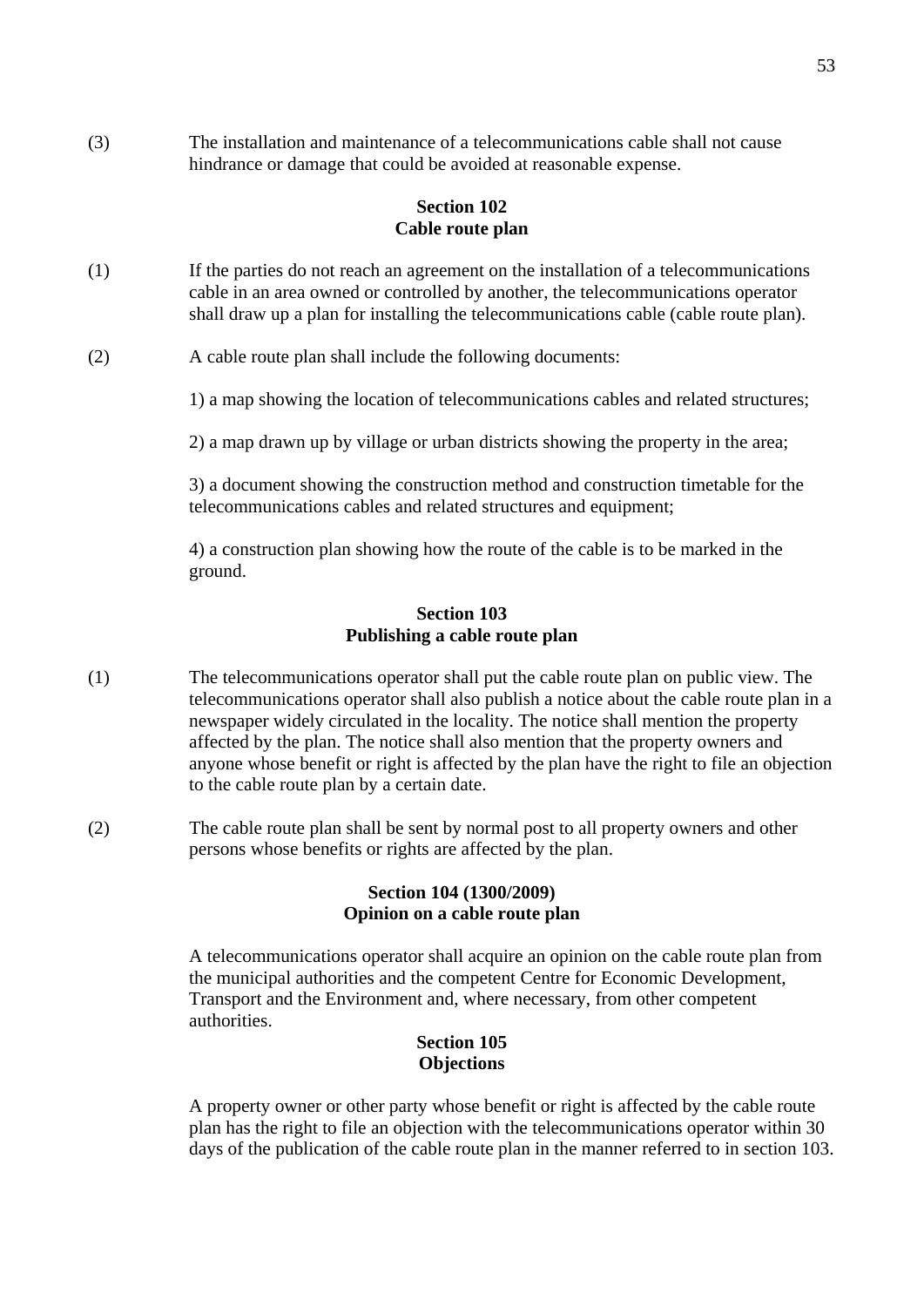### **Section 106 Decision by the building supervision authority**

- (1) A telecommunications cable and related equipment, minor structures and poles may be installed in an area owned or controlled by another if agreement is reached on the installation. If no agreement is reached on the installation, the municipal building supervision authority may, by decision following an application by the telecommunications operator, grant this right to the telecommunications operator by confirming the cable route plan referred to in section 102. Decision by the municipal building supervision authority shall be taken within six months of the application by the telecommunications operator. (363/2011)
- (2) The cable route plan can be confirmed, if the telecommunications operator has followed a procedure referred to in sections 103 and 104. If an objective has been filed to the cable route plan, confirmation is contingent to requirements of section 101.
- (3) The municipal building supervision authority may at the same time order that a decision be complied with before it has become final. If a complaint has been filed against the decision, the appellate authority may prohibit the decision from being put into effect until the complaint has been resolved.
- (4) An appeal may be filed against a building supervision authority decision made under subsection 2 to the Administrative Court as provided for in section 190 of the Land Use and Building Act.

#### **Section 107**

### **Right to undertake construction work in an area belonging to another**

- (1) If it is necessary for the implementation of a cable route plan, a telecommunications operator with a right based on a decision under section 106 (2) may, without the permission of the owner or holder, fell trees and remove other plants from the cable route plan area, affix necessary equipment to buildings and structures and undertake other construction work in the area. For this purpose, anyone in the service of the telecommunications operator has the right to access a private area and affix the necessary markings on the ground.
- (2) In non-urgent cases, the telecommunications operator shall reserve an opportunity for the owner and holder of the area to carry out the measures referred to in subsection 1 him or herself.
- (3) A telecommunications operator shall restore the condition of the area after the work is completed.

### **Section 107 a (363/2011) Co-location and sharing**

(1) If a network operator has installed a telecommunications cable, related equipment, minor structures or poles in a manner referred to in section 106 in an area owned or controlled by another, or has affixed necessary equipment to buildings and structures in a manner referred to in section 107, the Finnish Communications Regulatory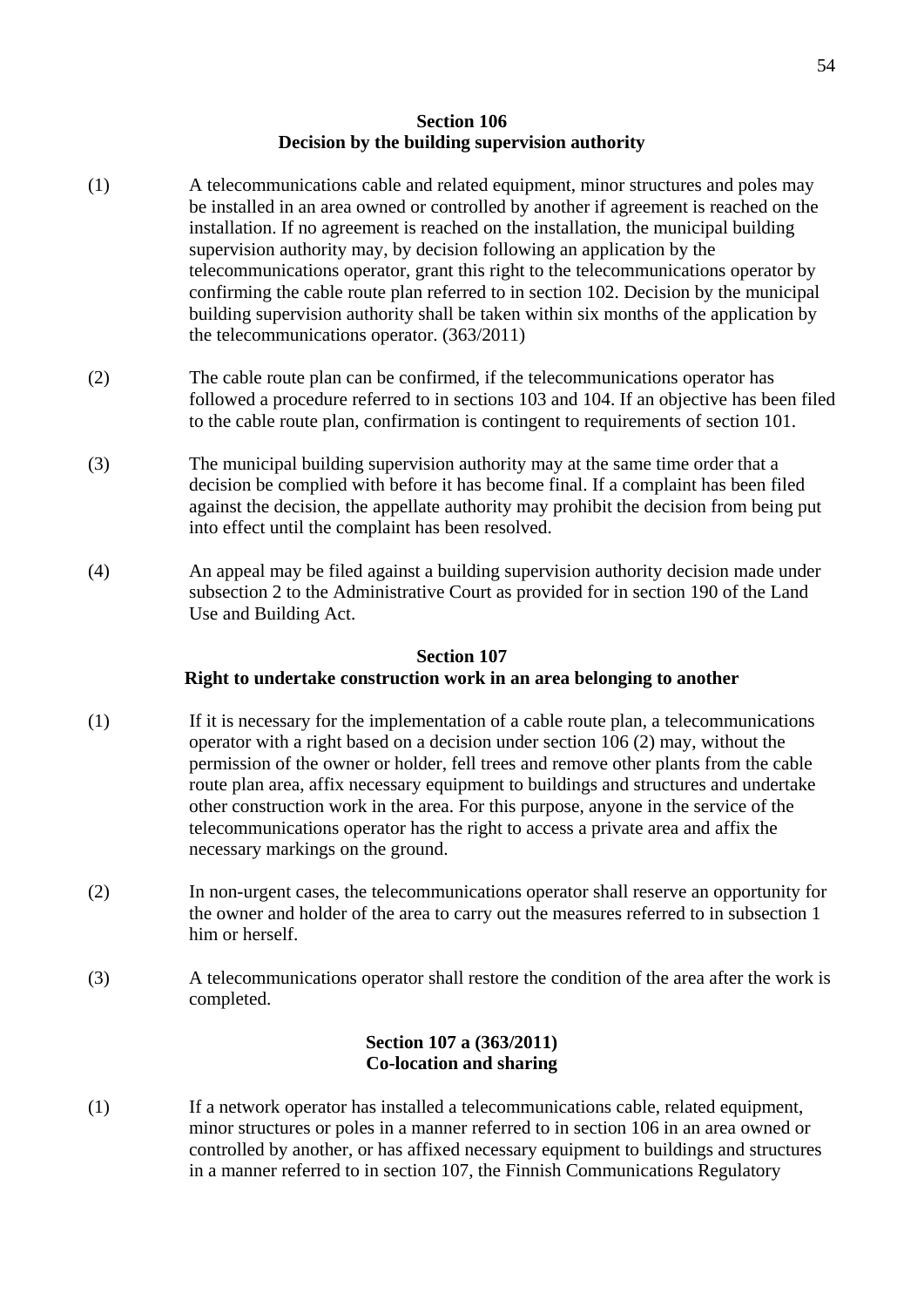Authority may oblige the network operator to allow sharing and co-location of such property for other telecommunications operators.

- (2) The Finnish Communications Regulatory Authority may impose an obligation referred to in subsection 1, if the construction and location cannot otherwise be organised satisfactorily and at a reasonable cost. A further requirement for imposing the obligation is that it shall not prevent or unreasonably restrict the network operator's own use.
- (3) In the event that the parties concerned do not agree on costs related to sharing or co location, the Finnish Communications Regulatory Authority may issue orders on apportioning the costs.

# **Section 108 Compensation for hindrance and damage**

- (1) The right to receive full compensation for any hindrance and damage caused by measures referred to in section 107 lies with the property owner and holder, the municipality as owner and holder of a public area, and the State as the owner and holder of a public highway area.
- (2) The compensation claim shall be submitted to the telecommunications operator within one year of the hindrance or damage. Unless agreement is reached on the compensation, the matter shall be resolved in the order prescribed in the Act on Redemption of Immovable Property and Special Rights (603/1977).

# **Section 109 Compensation to be paid under the Act on Redemption of Immovable Property and Special Rights**

If more extensive rights to other's assets than those referred to in section 107 are needed in installing and maintaining telecommunications cables, the matter shall be resolved in accordance with the Act on Redemption of Immovable Property and Special Rights.

#### **Section 110 Supervision of telecommunications cable installation**

- (1) Each municipality shall supervise that the installation of telecommunications cables within its boundaries complies with the aims referred to in section 101.
- (2) Where necessary, the municipality shall coordinate the installation of different telecommunications operators' telecommunications cables to ensure that the aims referred to in section 101 are also achieved when construction and maintenance work for more than one telecommunications operator's telecommunications cables is conducted within boundaries of the municipality.

#### **Section 111**

#### **Work that presents a risk of damaging telecommunications cables**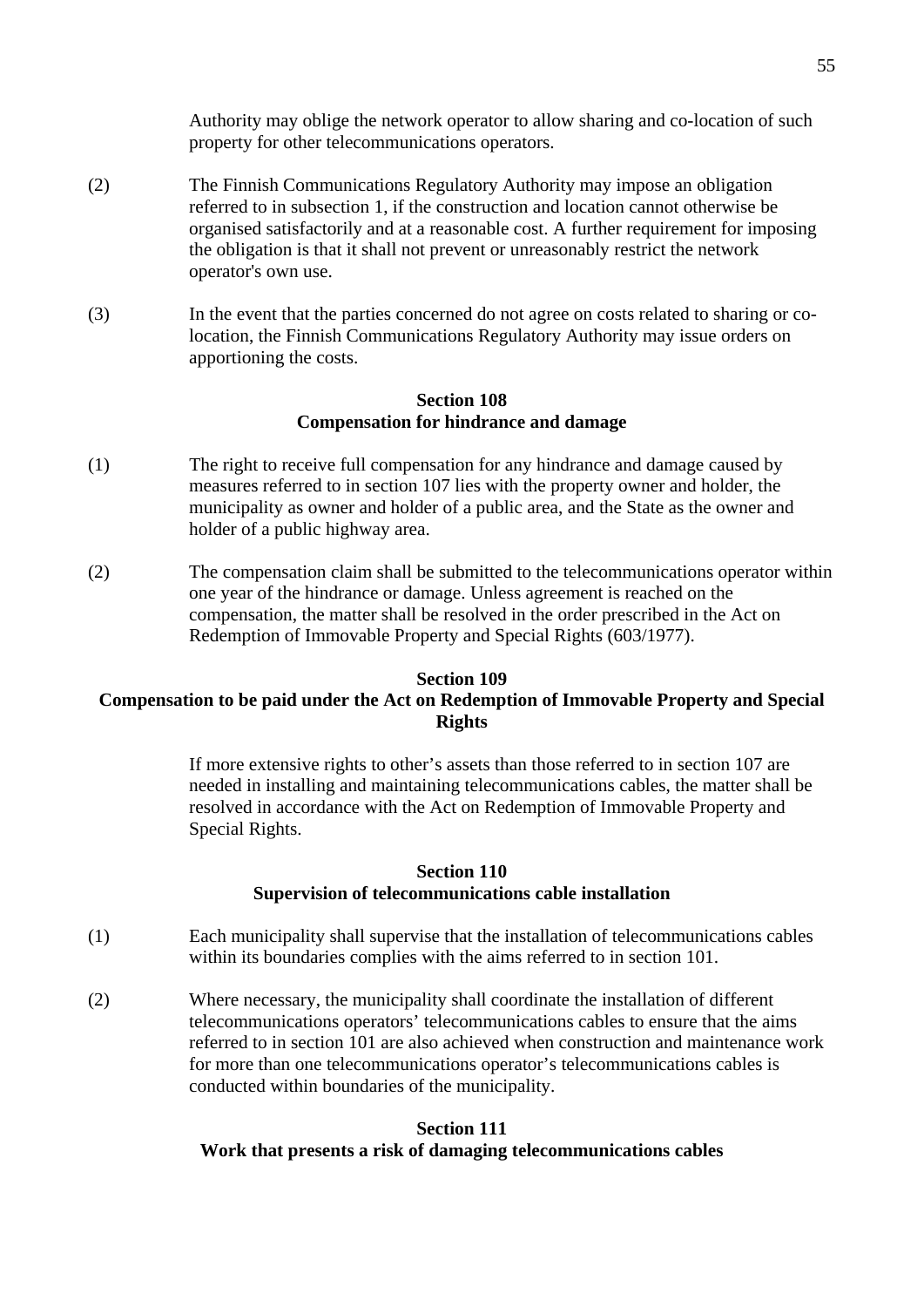- (1) Before starting any excavation work, forest work, hydraulic engineering or other work that might endanger telecommunications cables, the party carrying out the work shall establish whether there are any telecommunications cables in the work area in order to avoid damage.
- (2) The telecommunications operator shall provide information on the location of telecommunications cables free of charge.
- (3) The telecommunications operator shall supply the party carrying out the work with the necessary information and instructions to avoid danger.

# **Chapter 11 Supplying and publishing information and the obligation to consult**

### **Section 112 Supplying information to a public authority**

- (1) On the request of the Ministry of Transport and Communications or the Finnish Communications Regulatory Authority, a telecommunications operator shall be obliged to collect and, notwithstanding business and professional secrecy, supply to the Ministry of Transport and Communications and the Finnish Communications Regulatory Authority any information necessary for the guidance and supervision of telecommunications. The information shall be supplied without delay, in the form requested by the public authority and without charge.
- (2) The obligation to collect and supply information referred to above in subsection 1 also applies to other companies in possession of information that is essential and significant for telecommunications and the official duties referred to in this Act.
- (3) On the request of the operator or company, the Ministry of Transport and Communications and the Finnish Communications Regulatory Authority shall notify the purpose for which the information is to be used and justify the request to supply the information.
- (4) On the request of the Ministry of Transport and Communications, the Finnish Communications Regulatory Authority shall disclose information referred to in subsection 1 received in the course of carrying out the duties under this Act to the Ministry of Transport and Communications (331/2009).
- (5) Notwithstanding secrecy provisions and other restrictions on the disclosure of information, the Consumer Ombudsman is entitled to access information necessary for the carrying out of his or her duties under section 121 b of the Act from any telecommunications operator. The information shall be supplied without delay, in the form requested by the public authority and without charge. (363/2011)

# **Section 113 (363/2011)**

# **Supplying confidential documents to the Finnish Competition Authority and the Consumer Ombudsman**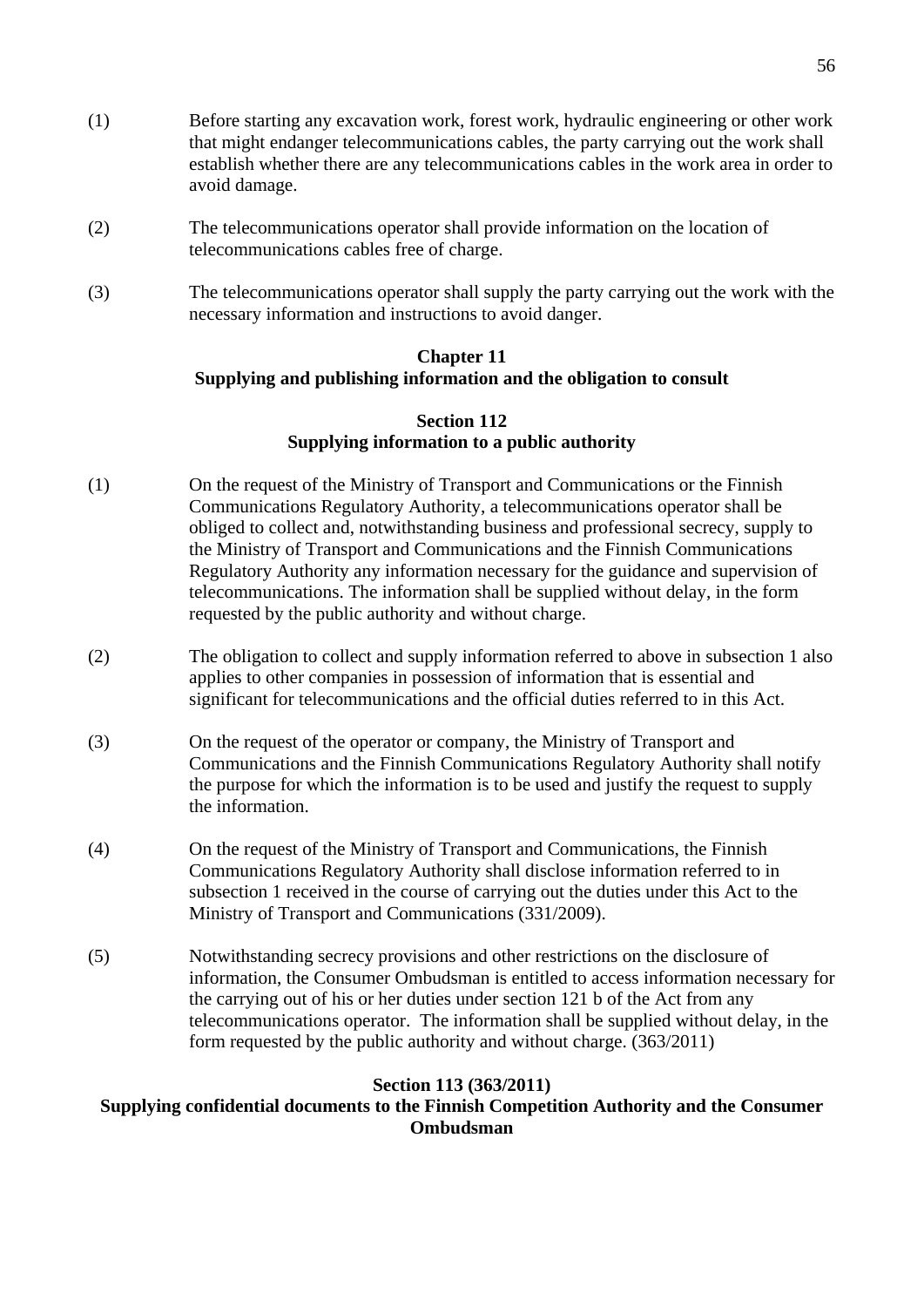Further to the provisions of the Act on the Openness of Government Activities (621/1999), the Ministry of Transport and Communications and the Finnish Communications Regulatory Authority have the right to supply the Finnish Competition Authority and the Consumer Ombudsman with confidential documents that they have received or drawn up in the course of discharging the duties prescribed in this Act if this is necessary for managing the duties of the Finnish Competition Authority and the Consumer Ombudsman.

#### **Section 114**

### **Use of a document obtained from a public authority of another State**

The Ministry of Transport and Communications or the Finnish Communications Regulatory Authority may use a confidential document that has been obtained from a foreign public authority only for the purpose for which it was given.

#### **Section 115**

#### **Supplying information to the Commission and to other EEA States**

- (1) The Ministry of Transport and Communications and the Finnish Communications Regulatory Authority have an obligation to supply any information necessary for communications market supervision on the request of the Commission or the regulatory authority of another EEA State.
- (2) Further to the provisions of the Act on the Openness of Government Activities, the Ministry of Transport and Communications and the Finnish Communications Regulatory Authority have the right to supply a confidential document and to disclose confidential information to the Commission or the telecommunications regulatory authorities of another EEA State if this is necessary for communications market supervision.

#### **Section 116**

### **Confidentiality of information between telecommunications operators**

- (1) A telecommunications operator may use information on another telecommunications operator obtained in connection with the relinquishing of access rights under chapter 4 or interconnection under chapter 5 of this Act only for the purpose for which it was given. Information may only be handled by those persons in the service of the telecommunications operator who necessarily need the information in the course of their work. Information shall also otherwise be handled in such a way that the business secrets of another telecommunications operator are not endangered.
- (2) A telecommunications operator that causes damage to another telecommunications operator by acting contrary to subsection 1 has an obligation to compensate any damage caused by the action.

### **Section 117**

#### **Publication duty of the Finnish Communications Regulatory Authority and the Government**

(1) The Finnish Communications Regulatory Authority shall publish decisions referred to in chapters 3-5 and 8 of this Act, decisions on the division into telecommunications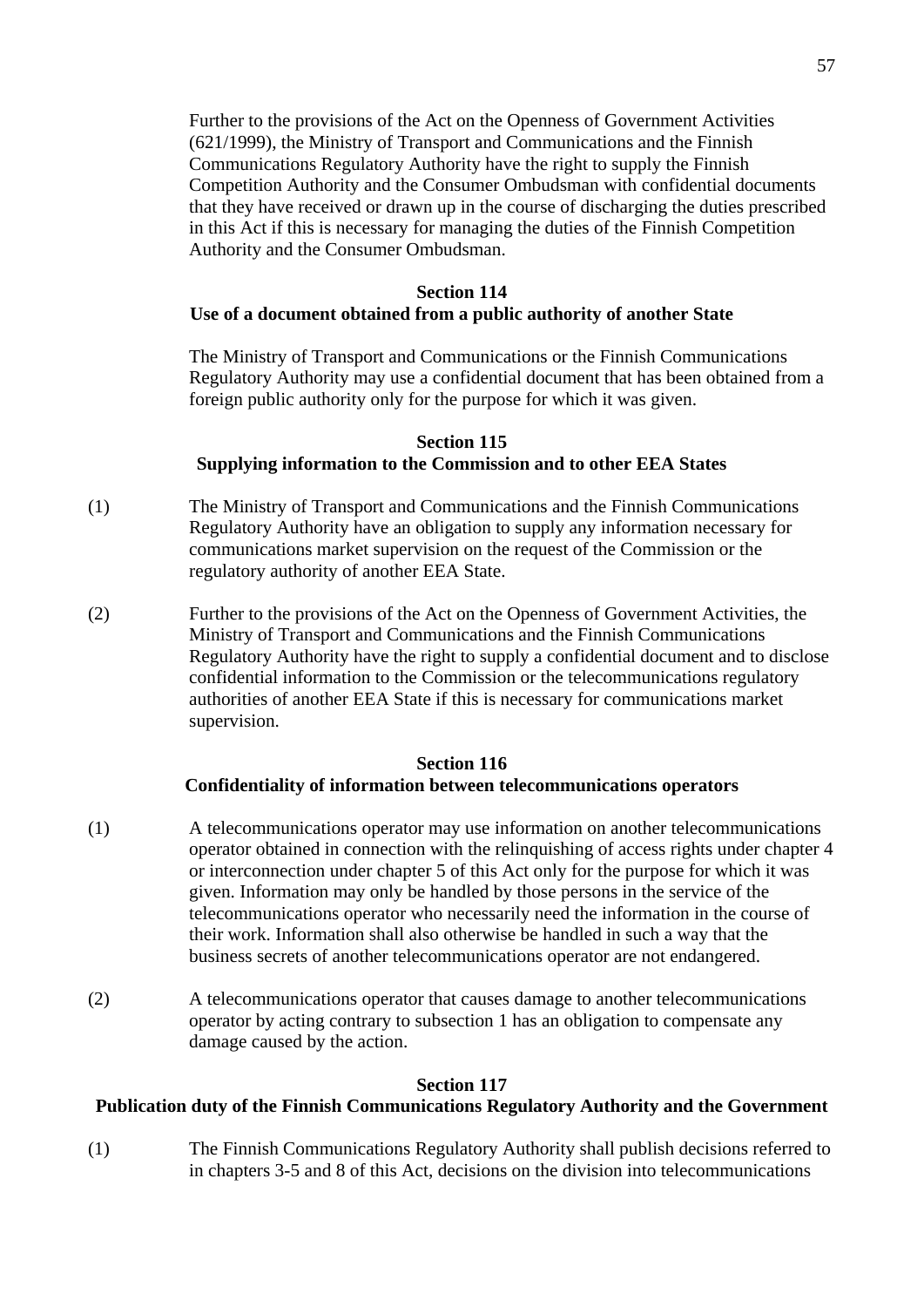areas, numbering decisions and decisions on disputes between telecommunications operators in a way that ensures that they are available to telecommunications operators and user groups.

(2) The Government shall publish licence application announcements and licence decisions in the manner referred to in subsection 1.

# **Section 118 Obligation to consult**

- (1) Parties representing telecommunications operators and users shall be reserved an opportunity to present their views on licence application announcements, decisions on telecommunications areas and numbering decisions that significantly affect the communications market before the application announcement is published or the decision issued.
- (2) The licence-holder and parties representing telecommunications operators and users shall be reserved an opportunity within one month to present their views on any amendment to the licence terms or the cancellation of a licence. Exceptions to the one month time limit can be made in exceptional circumstances. Such exceptional circumstances would include considerable harm to human health, to public security or to the environment. (363/2011)
- (3) If a decision of the Finnish Communications Regulatory Authority under chapters 3-5 and 8 has a significant effect on the communications market, the Finnish Communications Regulatory Authority shall reserve parties representing telecommunications operators and users an opportunity to present their views on the proposed decision.
- (4) Other provisions on consultation obligations regarding public authorities are issued in the Administrative Procedure Act (434/2003). (26/2006)

### **Section 118 a (363/2011) Taking account of Commission recommendations**

 In carrying out its tasks, the Finnish Communications Regulatory Authority shall take the utmost account of Commission recommendations referred to in Article 19 of Directive 2002/21/EC of the European Parliament and of the Council on a common regulatory framework for electronic communications network and services (Framework Directive). Where the Finnish Communications Regulatory Authority chooses not to follow a Commission recommendation, it shall inform the Commission, giving the reasons for its decision.

# **Chapter 12 Supervision, sanctions and resolution of disputes**

**Section 119 General guidance, development and supervision**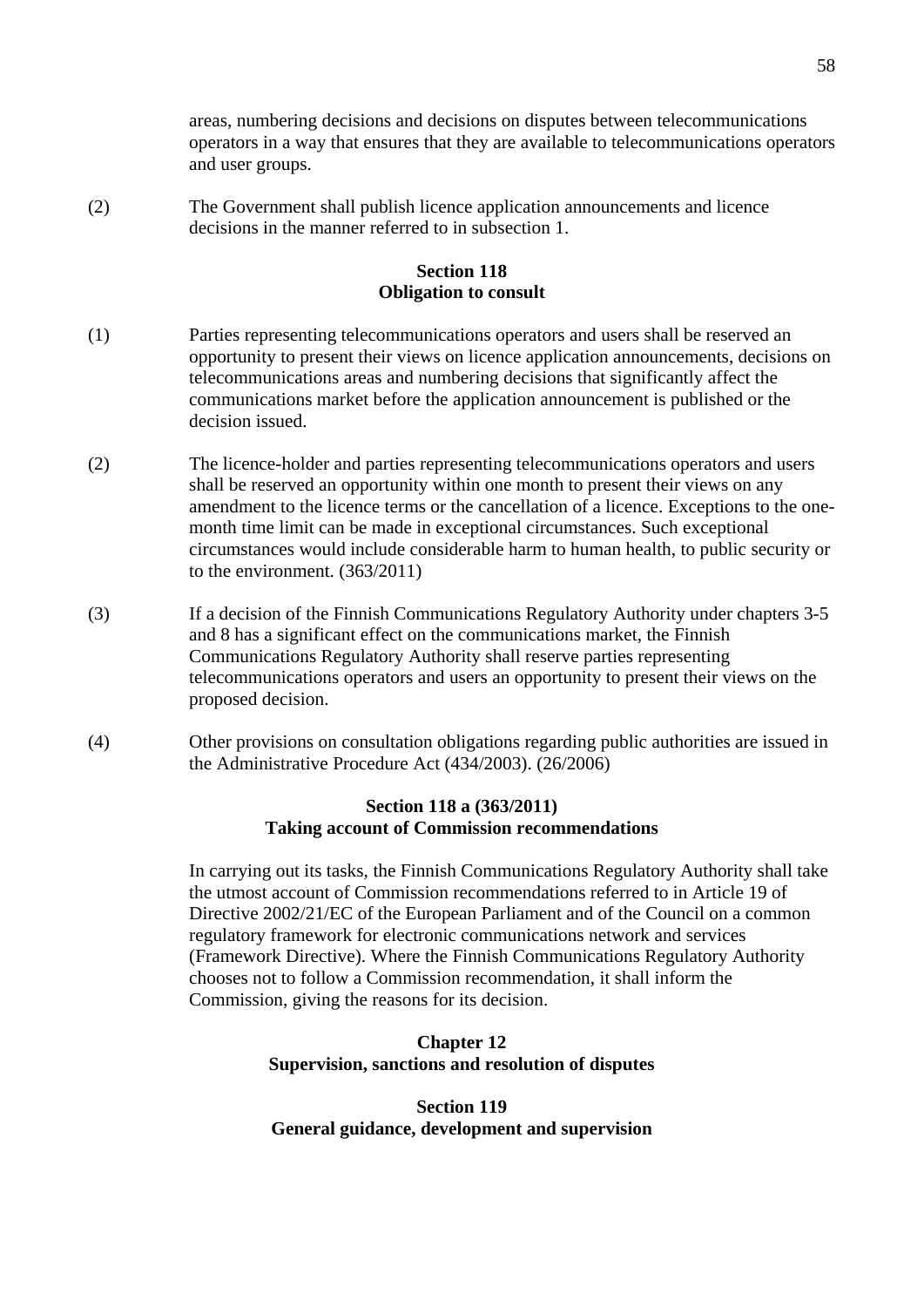- (1) General telecommunications guidance and development are the responsibility of the Ministry of Transport and Communications.
- (2) The Finnish Communications Regulatory Authority supervises compliance with this Act and provisions issued under it.
- (3) The Government shall ensure that activities relating to the regulation of telecommunications operators and to Government ownership or decision-making power are separated from each other in a structurally efficient manner.
- (4) The Ministry of Transport and Communications is assisted by the Communications Administration Advisory Board. The Advisory Board monitors the activities of communications administration, prepares initiatives for developing communications administration and issues opinions. The Communications Administration Advisory Board has a chairperson, deputy chairperson and no more than 16 members, who are appointed by the Ministry of Transport and Communications for three years at a time. Each member is also appointed a personal deputy. The Advisory Board shall include representatives of the Ministry of Transport and Communications, operators in the sector and the main user groups. The Advisory Board convenes at the invitation of the chairperson or deputy chairperson. The Advisory Board is in other respects governed by the provisions on committees.

#### **Section 120**

#### **Cooperation between the competition authorities and consumer authorities**

In discharging duties under this Act, the Ministry of Transport and Communications and the Finnish Communications Regulatory Authority shall work in cooperation with the competition authorities and the consumer authorities wherever necessary.

### **Section 121 Conditional fines and temporary orders**

- (1) If someone violates this Act or provisions issued under it, and, despite being requested to do so, fails to rectify his actions within a reasonable period of at least one month, the Finnish Communications Regulatory Authority may order him to rectify the error or omission. A conditional fine or a threat of terminating the operations or of having the act done at the defaulter's expense may be imposed as sanctions in support of the obligation.
- (2) The provisions on conditional fines, threat of termination and threat of completion laid down in the Act on Conditionally Imposed Fines (1113/1990) shall apply.
- (3) If the error or omission represents an immediate and serious threat to public safety, public security or public health or creates serious economic or operational hindrance to other companies or users or to the functioning of communications networks*,* the Finnish Communications Regulatory Authority may decide on necessary interim measures without waiting for the expiry of the time limit referred to in subsection 1. As an interim measure the Finnish Communications Regulatory Authority may terminate the operations representing a threat or serious hindrance. The Finnish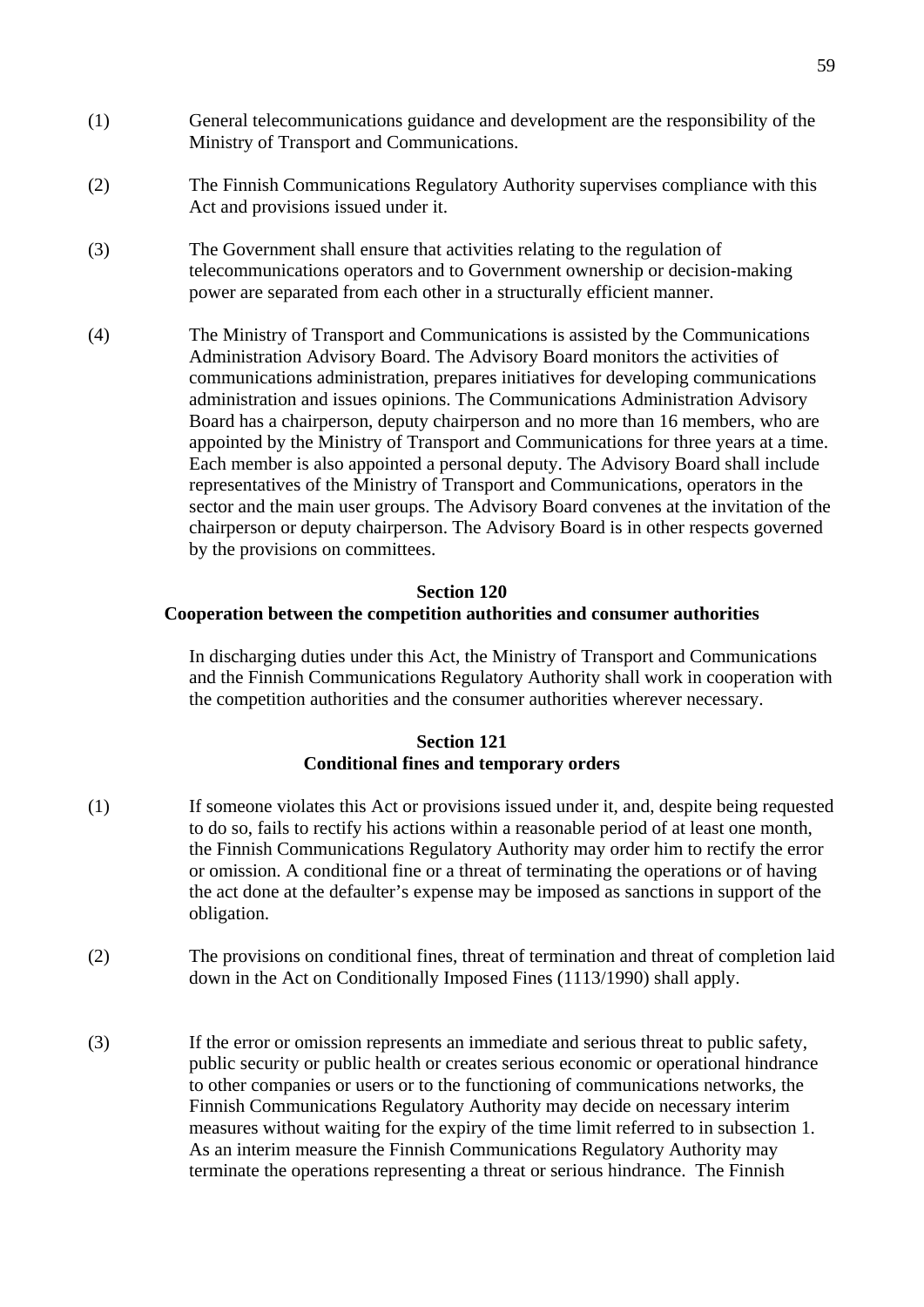Communications Regulatory Authority may also restrict the use of frequencies or issue orders on a comparable coercive measure. The interim measures may be valid for a maximum period of three months. The Finnish Communications Regulatory Authority may extend the interim measures for a further period of up to three months if the error or omission has not been rectified within the prescribed period. An appeal may be made separately against a decision concerning interim measures in the same manner as against a decision referred to in subsection 1. (363/2011)

### **Section 121 a (759/2006) Prohibiting an unfair term of agreement**

- (1) The Finnish Communications Regulatory Authority may prohibit from continuing the application of an agreement term in breach of section 66 or from renewing the application of such, or a similar, term, where this is necessary in order to protect the end-user. The Finnish Communications Regulatory Authority may also impose a temporary prohibition, which remains in force until a final decision has been reached in the case.
- (2) The Finnish Communications Regulatory Authority may impose a conditional fine in support of the prohibition. A judgement to pay the conditional fine is issued by the Market Court.
- (3) A decision of the Finnish Communications Regulatory Authority referred to in subsection 1 or 2 shall not be subject to an appeal.
- (4) A telecommunications operator may refer a prohibition decision for the Market Court within 30 days following a notification of the decision of the Finnish Communications Regulatory Authority. Otherwise the decision remains in force.

#### **Section 121 b (363/2011) Order to close a number or service**

- (1) The Consumer Ombudsman may under penalty of fine order a telecommunications operator to close a number or otherwise bar the use of a service if it is evident that the service seeks unlawful financial benefit by providing users with essentially false or misleading information in marketing material, and if fees resulting from the service accumulate on the user's communications service bill. The Consumer Ombudsman may also issue a temporary decision, which remains in force until a final decision has been reached in the case.
- (2) In a decision under subsection 1, the Consumer Ombudsman shall order a telecommunications operator immediately after having been informed of the decision to discontinue billing the content service and terminate the payment of assets, which have accumulated or are yet to accumulate from the service, to the service provider or another telecommunications operator.
- (3) Prior to issuing a decision under subsection 1, the Consumer Ombudsman shall reserve an opportunity for the telecommunications operator and service provider to present their views, expect if the consultation cannot be arranged as quickly as is necessarily required by the urgency of the matter.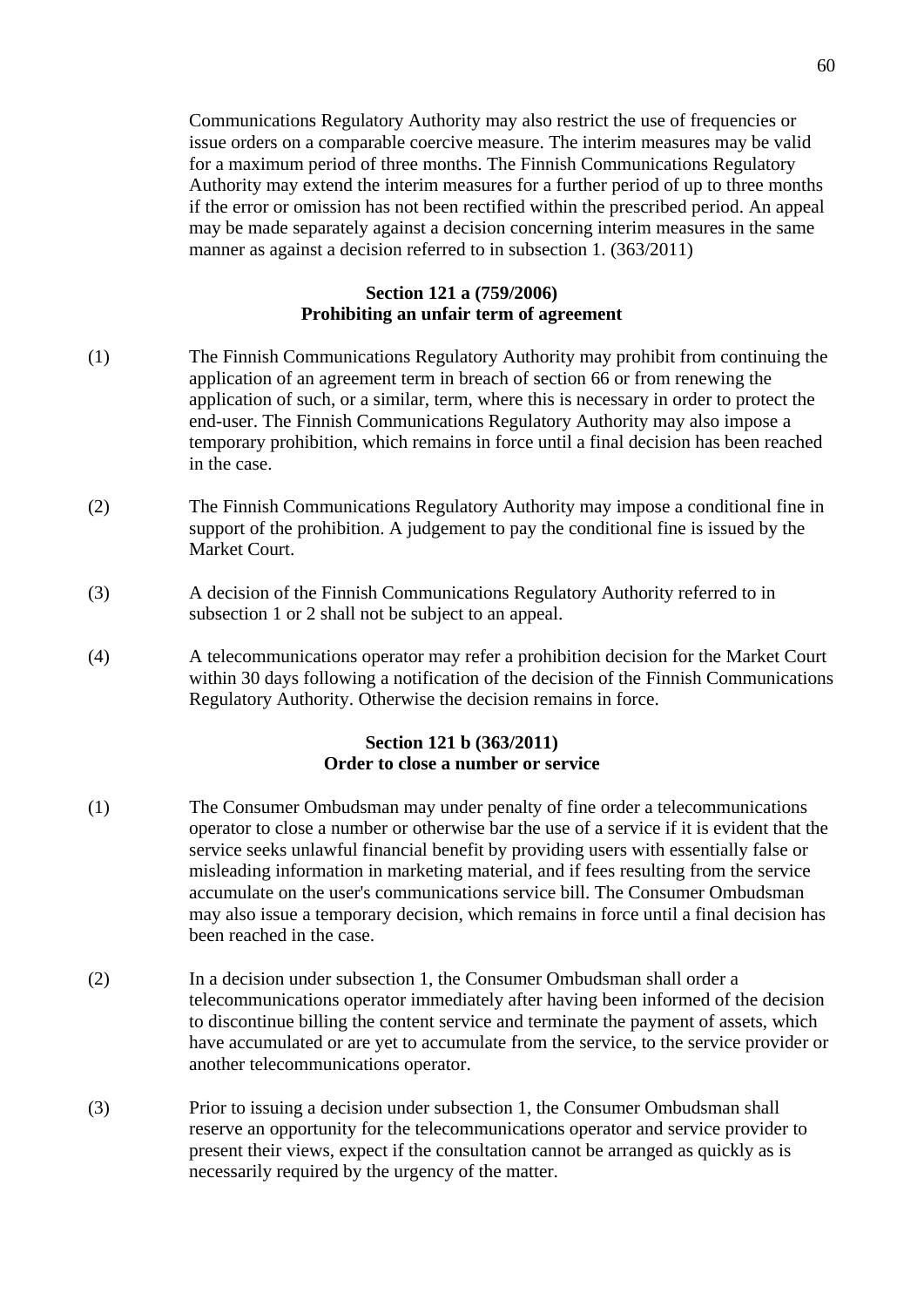- (4) A decision of the Consumer Ombudsman referred to in subsection 1 shall not be subject to an appeal. A telecommunications operator or a party whose service has been barred may refer a decision other than temporary for the Market Court within 30 days following a notification of the decision. Otherwise the decision remains in force.
- (5) If a decision of the Consumer Ombudsman referred to in subsection 1 remains in force, a telecommunications operator shall without delay and no later than 30 days from the final resolution of the matter reimburse users in full for the fees paid by them for the service. If the assets accumulated to the telecommunications operator for the service do not suffice to cover the debts due to all users, the assets shall be reimbursed in proportion to the debts due. An annual reference rate referred to in section 12 of the Interest Act shall be charged for the amount to be reimbursed.

### **Section 122 Penalty payment**

- (1) A telecommunications operator that acts in violation of an obligation imposed under sections 18-20 of this Act and, despite being requested to do so, fails to rectify its actions within a reasonable period of at least three months may be ordered to pay a penalty. A penalty shall not be ordered if the action has no significant effect on the market or if the ordering of the penalty is otherwise manifestly unjustified with regard to the safeguarding of competition.
- (2) An order to pay a penalty need not be made if the telecommunications operator has been or will be ordered to pay a penalty for breach of competition for a corresponding act or omission as referred to in the Act on Competition Restrictions (480/1992).
- (3) In determining a penalty, regard shall be had to the nature and extent of the action, its duration and any penalty imposed on the telecommunications operator for breach of competition for a similar act or omission under the Act on Competition Restrictions.
- (4) The minimum amount of the penalty is 1,000 euros and the maximum is one million euros. If the act or omission has especially significant effects on the market, the stated amount may be exceeded. The penalty may, however, be no more than five per cent of the turnover of the telecommunications operator for electronic communications networks and services in the previous year.
- (5) The penalty is determined by the Market Court on the proposal of the Finnish Communications Regulatory Authority. The provisions of the Act on the Market Court that pertain to the handling of matters under the Competition Restrictions Act are applied to the handling of a case in the Market Court. The Administrative Judicial Procedure Act (586/1996) otherwise applies to the handling and investigation of a case. Any penalty is ordered to be paid to the State.
- (6) Penalties are enforced without a judgement or decision complying with the provisions of the Act on the Recovery of Taxes and Fees by Recovery Proceedings (367/1961). Enforcement of penalties is attended to by the Legal Registers Centre. Further provisions on the enforcement of penalties may be given by Government decree. A Government decree may lay down provisions on the duty of authorities to notify,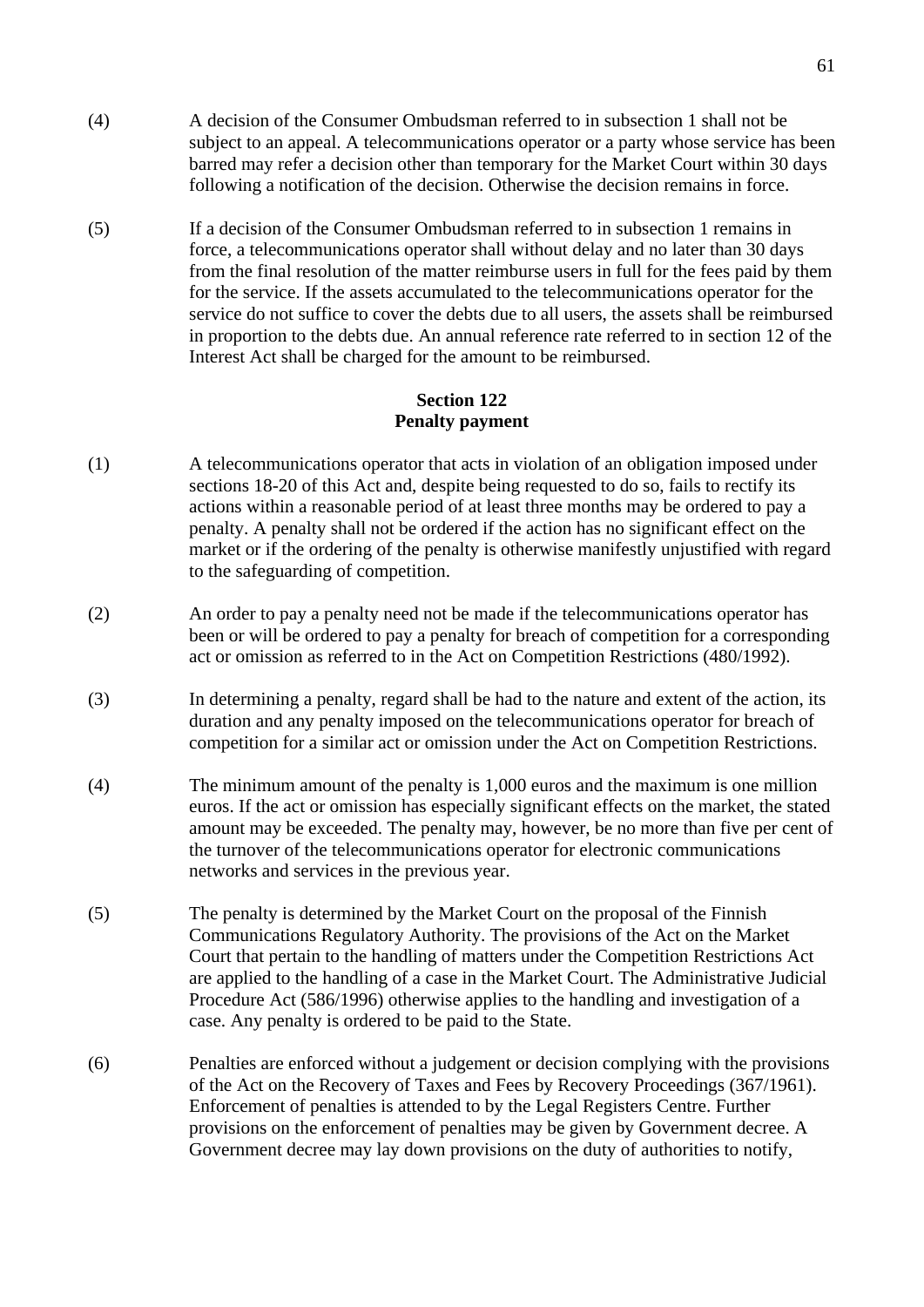when this is significant for the enforcement of the penalty, on the refund of a penalty payment and on factors that are of importance to penalty enforcement.

# **Section 123 Prohibiting operations**

- (1) If, despite the consequences referred to in sections 121 and 122, a telecommunications operator seriously and significantly breaches or fails to comply with the provisions of this Act or orders issued under it, and does not rectify its conduct within a reasonable period of at least one month despite being requested to do so, the Finnish Communications Regulatory Authority may prohibit the telecommunications operator from engaging in telecommunications.
- (2) In cases referred to in subsection 1, the Finnish Communications Regulatory Authority may prohibit a telecommunications operator's activities in full or in part.
- (3) Provisions on the cancellation of a licence are laid down in section 12.
- (4) Until a decision referred to in section 17 of the Act has been made, the Finnish Communications Regulatory Authority may prohibit provision of a service or a service entity which results in significant hindrance to competition or require that provision of such a service or service entity be delayed. (363/2011)

# **Section 124 The Finnish Communications Regulatory Authority's right of inspection**

- (1) The Finnish Communications Regulatory Authority has the right to perform a technical inspection of a telecommunications operator in order to supervise compliance with the obligations imposed in this Act and in provisions issued under it. A public authority network or a dedicated network as referred to in this Act may also be subject to a technical inspection.
- (2) The Finnish Communications Regulatory Authority has the right to perform a financial inspection of a telecommunications operator if the operator has not met its obligation referred to in section 112 or if the information supplied under section 112 is incomplete and there are special reasons to suspect that the operator is breaching the provisions of this Act or provisions issued under it in a significant manner.
- (3) In the inspections referred to in subsections 1 and 2, the Finnish Communications Regulatory Authority has the right to access the telecommunications operator's equipment facilities and other premises and to obtain for examination documents that are necessary for its supervision duty.
- (4) Inspections referred to in subsections 1 and 2 shall not be performed in premises covered by the provisions on domestic peace.

# **Section 125 Executive assistance**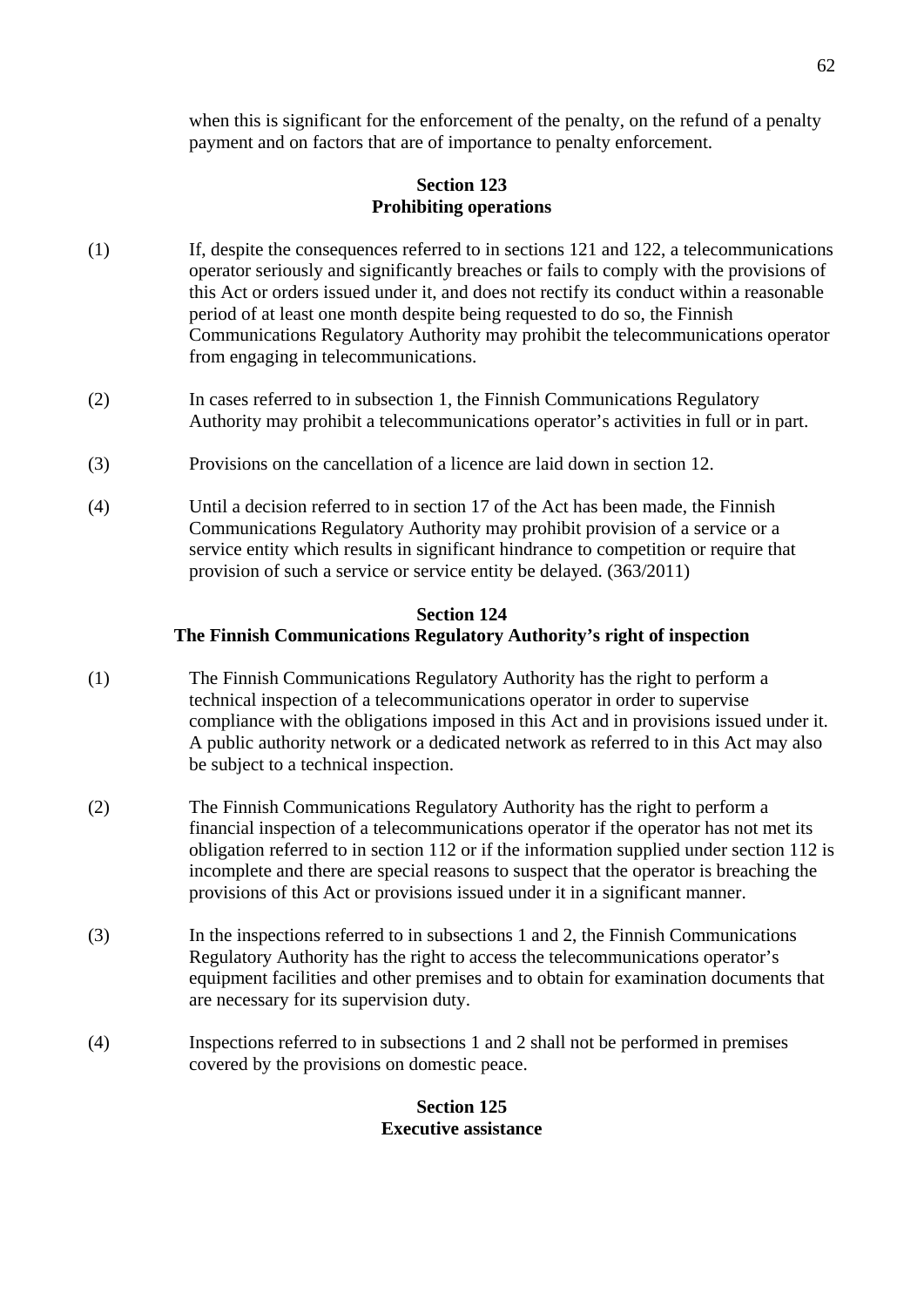In discharging its duties under this Act, the Finnish Communications Regulatory Authority has the right to obtain executive assistance from the police, the customs authorities and the Frontier Guard.

# **Section 126 Resolution of disputes by the Finnish Communications Regulatory Authority**

- (1) If a telecommunications operator or a person whose right or benefit is affected by the matter considers that someone is acting in violation of this Act and the provisions issued under it, the telecommunications operator or person may refer the matter for examination by the Finnish Communications Regulatory Authority. The Finnish Communications Regulatory Authority may also, on its own initiative, take up the matter for examination.
- (2) The Finnish Communications Regulatory Authority shall resolve a matter referred to in subsection 1 no later than four months from the date on which the matter becomes pending. The deadline does not apply to unusually extensive cases. The obligations imposed on the parties in connection with the decision shall comply with the provisions of this Act.
- (3) The Finnish Communications Regulatory Authority shall promote cooperation among telecommunications operators and aim at resolving disputes between telecommunications operators primarily through mediation.
- (4) If mediation does not produce results within four months and if one of the parties to the dispute so requests, the Finnish Communications Regulatory Authority shall make a decision on the matter within four months of the end of mediation.
- (5) Matters relating to a contractual relation between a telecommunications operator and an end-user, liability for damages, or a telecommunications operator's right of recourse or obligation to return do not fall within the authority of the Finnish Communications Regulatory Authority. (363/2011)

### **Section 126 a (363/2011) Resolution of cross-border disputes**

- (1) Section 126 of the Act also applies, where necessary, to the resolution of such cross border disputes in which the parties involved are located in several EEA States. When resolving such cross-border disputes the Finnish Communications Regulatory Authority shall work in cooperation with the regulatory authority of the EEA State concerned.
- (2) The Finnish Communications Regulatory Authority may also consult the Body of European Regulators for Electronic Communications in resolving a cross-border dispute. Where a request for an opinion has been made to the Body of European Regulators for Electronic Communications, the Finnish Communications Regulatory Authority shall await the opinion before resolving the matter.

# **Section 127 (759/2006) Appeal**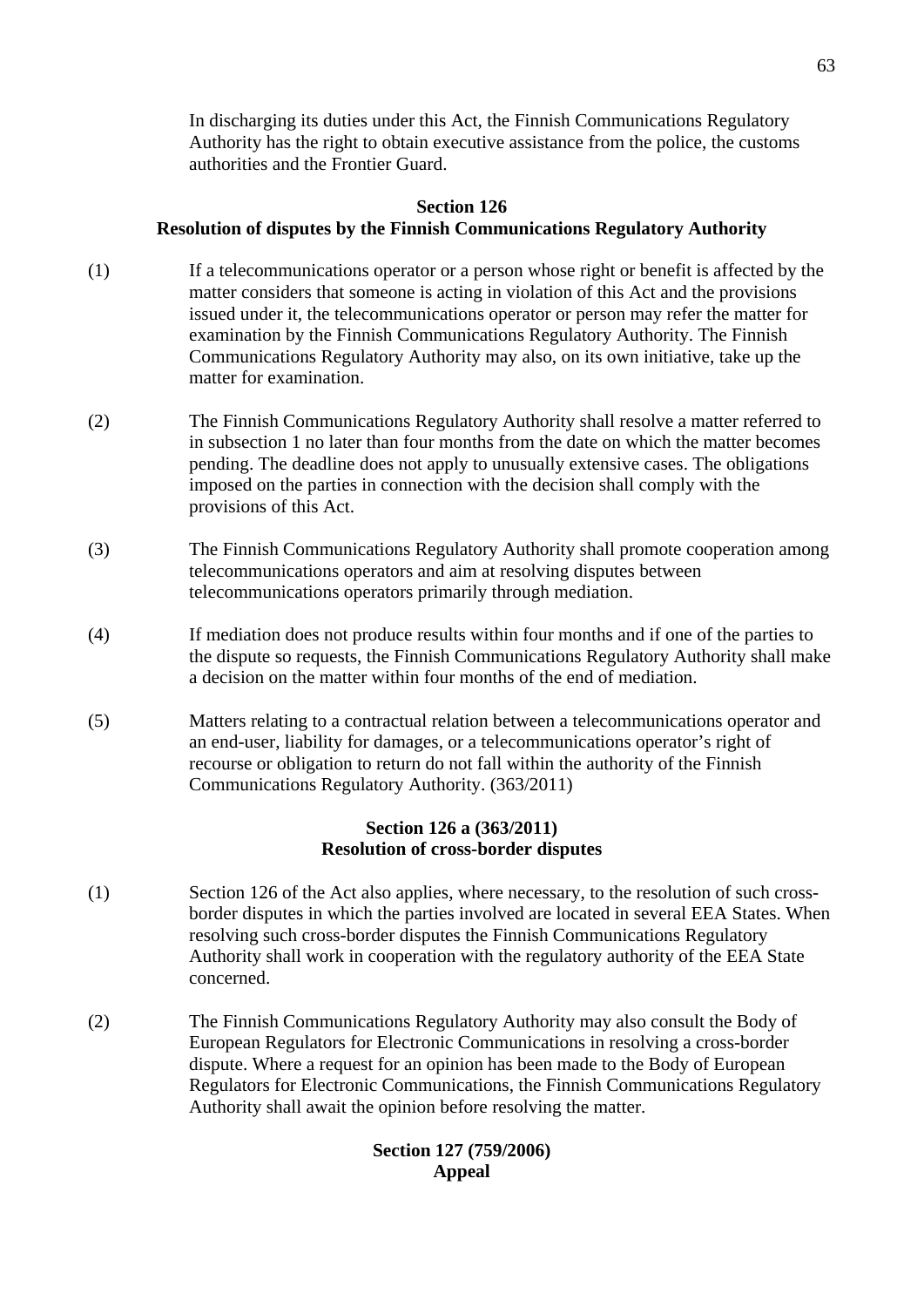- (1) An appeal may be made against decisions of the Ministry of Transport and Communications and the Finnish Communications Regulatory Authority taken under provisions of this Act, provided that they do not refer to sections 16-20, 59, 121 a, or 126, by appealing to the Administrative Court as laid down in the Administrative Judicial Procedure Act. A decision of the Ministry of Transport and Communications or the Finnish Communications Regulatory Authority shall be complied with despite any appeal unless the appellate authority orders otherwise. (363/2011)
- (2) The Finnish Communications Regulatory Authority has the right to appeal against an Administrative Court decision referred to in subsection 1 in which the Administrative Court has repealed or amended a decision of the Ministry of Transport and Communications or the Finnish Communications Regulatory Authority.
- (3) As provided in the Administrative Judicial Procedure Act, an appeal may be filed to the Supreme Administrative Court against a decision of the Finnish Communications Regulatory Authority made by virtue of sections 16-20, 59 and 126 of this Act, against a government decision, and a decision of the Market Court. A government decision and a decision of the Finnish Communications Regulatory Authority shall be complied with despite any appeal, unless the appellate authority orders otherwise. (331/2009)
- (4) An appeal may be made against a decision of the Market Court referred to in section 121 a(4) and 121 b(4) as laid down in the Act on Certain Proceedings before the Market Court (1528/2001). (363/2011)
- (5) An appeal against a decision referred to above in subsections 1 and 3 shall be dealt with urgently.

# **Section 127 a (119/2008) Monitoring the European Communities Regulation on roaming**

The provisions of sections 119-121, 121 a and 123-127 also apply to the monitoring of compliance of the Regulation (EC) No 717/2007 of the European Parliament and of the Council on roaming on public mobile telephone networks within the Community and amending Directive 2002/21/EC, and to penalties for infringements and resolution of disputes arising from the Regulation.

### **Chapter 13**

#### **General provisions on communications networks and communications services**

#### **Section 128**

### **Quality requirements for communications networks and communications services**

 Public communications networks and communications services and the communications networks and communications services connected to them shall be planned, built and maintained in such a manner that:

1) the technical quality of telecommunications is of a high standard;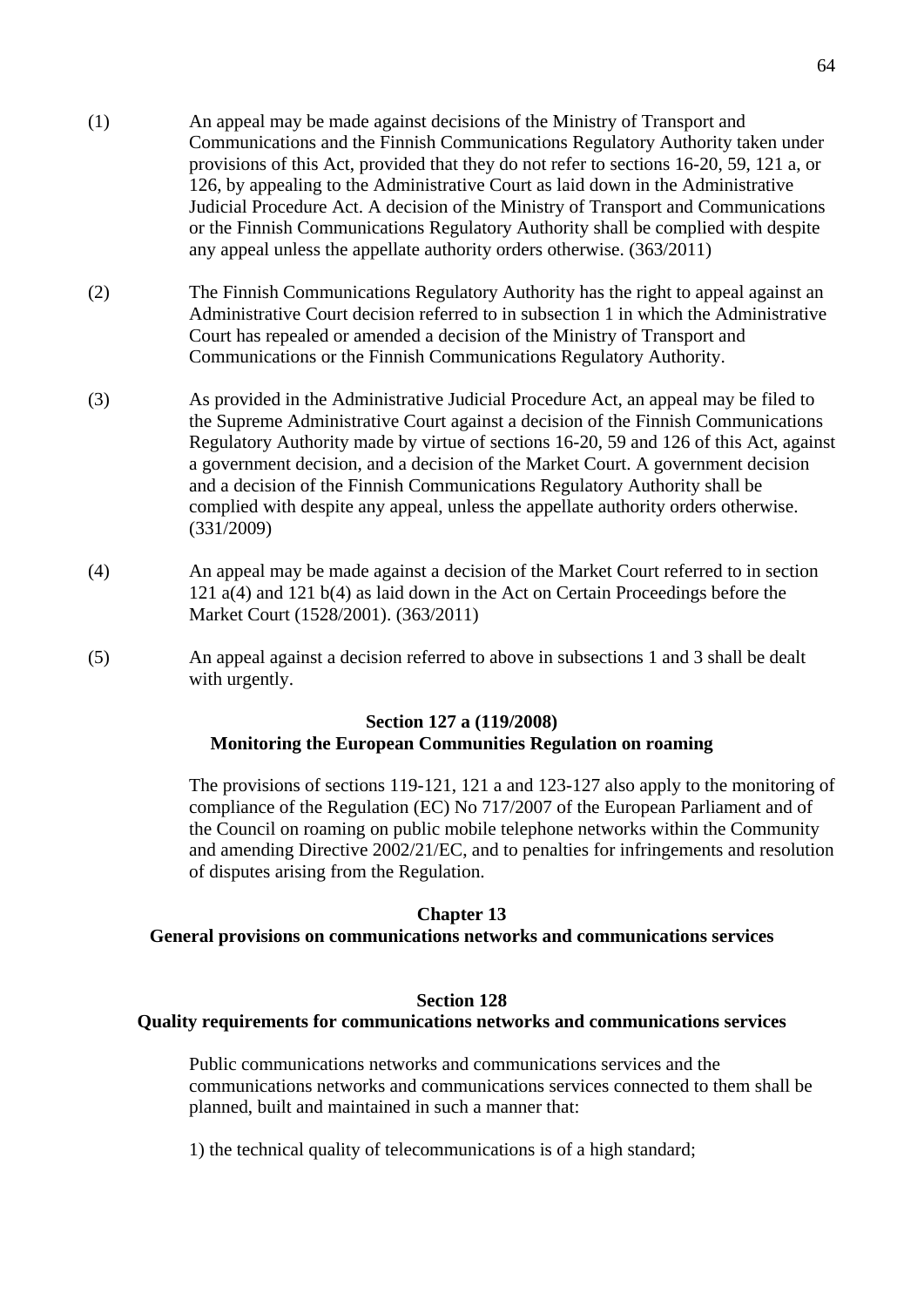2) the networks and services withstand normal, foreseeable climatic, mechanical, electromagnetic and other external interference;

3) they function as reliably as possible even in the exceptional circumstances referred to in the Emergency Powers Act and in disruptive situations under normal circumstances;

4) the protection of privacy, information security and other rights of users and other persons are not endangered;

5) the health and assets of users or other persons are not put at risk;

6) the networks and services do not cause unreasonable electromagnetic or other interference;

7) they function together and can, if necessary, be connected to another communications network;

8) terminal equipment meeting the requirements of the Radio Act can, if necessary, be connected to them;

9) they are, if necessary, compatible with a television receiver that meets the requirements of this Act;

10) their debiting is reliable and accurate;

11) access to emergency services is secured as reliably as possible even in the event of network disruptions;

12) a telecommunications operator is also otherwise able to meet the obligations it has or those imposed under this Act.

### **Section 128 a (363/2011)**

# **Fault and disruption notifications to the Finnish Communications Regulatory Authority**

- (1) A telecommunications operator shall immediately notify the Finnish Communications Regulatory Authority of a possible significant fault or disruption in the communications network or service.
- (2) A telecommunications operator shall notify the Finnish Communications Regulatory Authority without undue delay of the rectification measures it has implemented and of measures undertaken to prevent the reoccurrence of such faults and disruptions.
- (3) The Finnish Communications Regulatory Authority shall collect data on faults and disruptions referred to in subsection 2. The Finnish Communications Regulatory Authority provides the Commission and the European Network and Information Security Agency with an annual summary report of notifications referred to in subsection 2.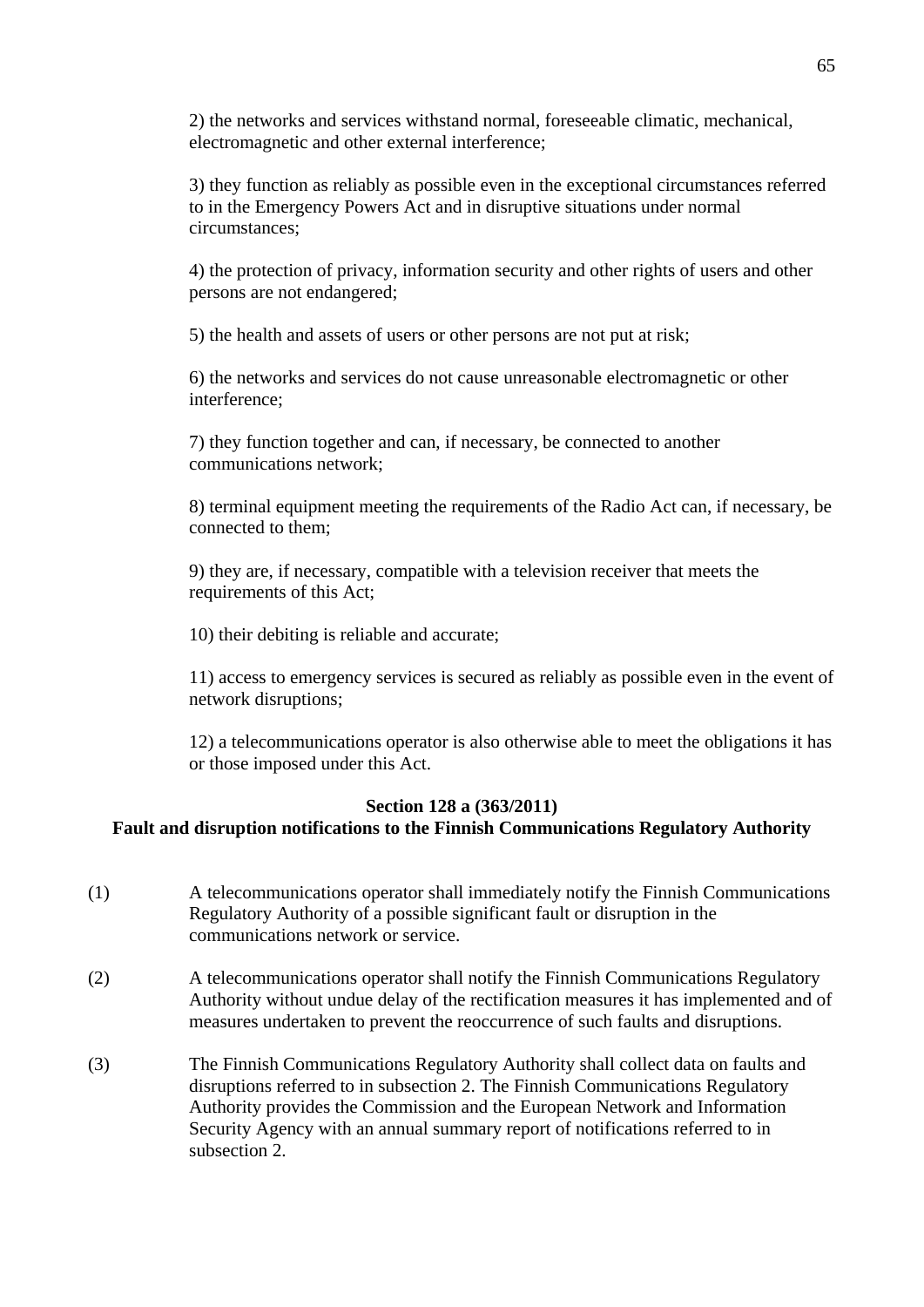#### **Section 129**

#### **Orders on communications networks and communications services**

The Finnish Communications Regulatory Authority may issue orders on the quality requirements and interoperability of communications networks and communications services as referred to in section 128. The orders may cover:

electronic and physical protection of a communications network;

the structure of a communications network;

the performance capacity of a communications network and communications service;

interconnection, interoperability and signalling;

the technical characteristics of communications network termination points;

physical protection of the equipment facilities for a communications network;

the technical characteristics of a cable television network, antenna system and community aerial system;

digital communications network synchronization;

the technical characteristics of a local loop;

communications network security and minimizing interference;

the technical characteristics of a television network that receives wide-screen television services and wide-screen television programmes;

the content and structure of the opening page of an electronic programme guide;

procedures in the event of faults and interference;

the technical aspects of debiting;

services provided for users;

performance maintenance and monitoring and network management;

technical documentation;

power supply, priority rating, ensuring maintenance of integrity and redundancy routes;

routing and ensuring emergency traffic;

standards to be complied with;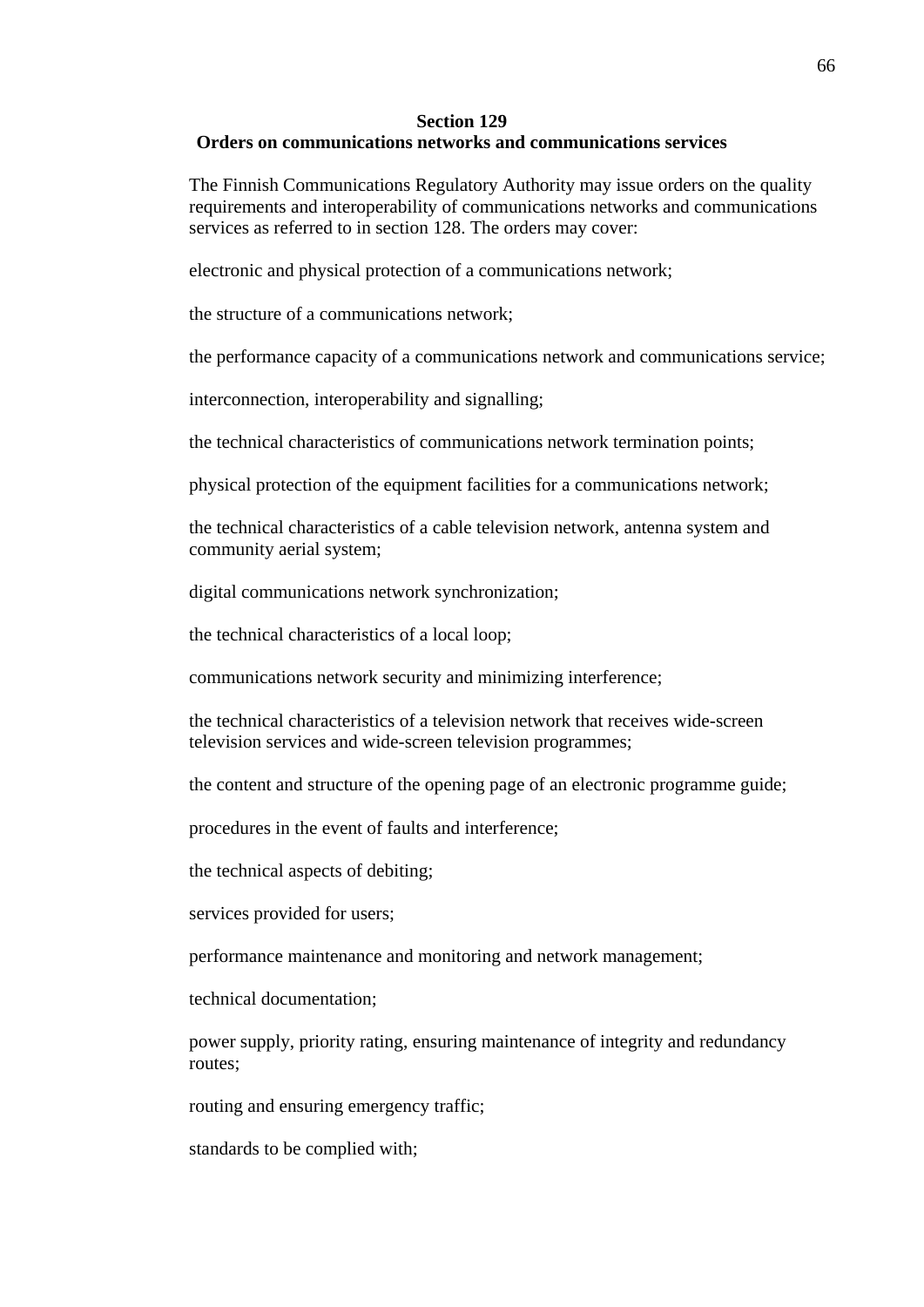other comparable technical requirements set for a communications network or communications service.

### **Section 130 Provisions on dedicated networks**

- (1) The Finnish Communications Regulatory Authority may also issue orders on the technical characteristics of communications networks that are not connected to a public communications network (*dedicated network*) if this is necessary to ensure that communication is free from interference.
- (2) The provisions of section 131 apply to the obligation on the keeper of a dedicated network to take measures to eliminate interference.

#### **Section 131 Obligation to eliminate interference**

- (1) If a communications network or equipment item causes danger or interference to a communications network, equipment, communications network user or another person, the telecommunications operator or the keeper of another communications network or equipment shall take measures immediately to rectify the situation and, if necessary, isolate the communications network or equipment from the public communications network.
- (2) In a case referred to in subsection 1, the Finnish Communications Regulatory Authority may order rectification measures and isolation of the network or equipment.

#### **Section 132**

### **Technical regulations on television receivers and decoding systems**

- (1) The Finnish Communications Regulatory Authority has the right to issue orders on the technical characteristics of television receivers in order to ensure their interoperability.
- (2) The Finnish Communications Regulatory Authority has the right to issue orders on the technical characteristics of decoding systems in order to ensure their interoperability.

#### **Section 133 Provisions on terminal equipment**

- (1) Provisions on radio and telecommunications terminal equipment intended for connection to a public communications network are laid down in the Radio Act.
- (2) A telecommunications operator shall publish up-to-date technical specifications on the public communications network interfaces to which the telecommunications terminal equipment may be connected. The specifications shall include sufficiently accurate information that may be used as a basis for manufacturing telecommunications terminal equipment and with which the services provided may be used via the interface.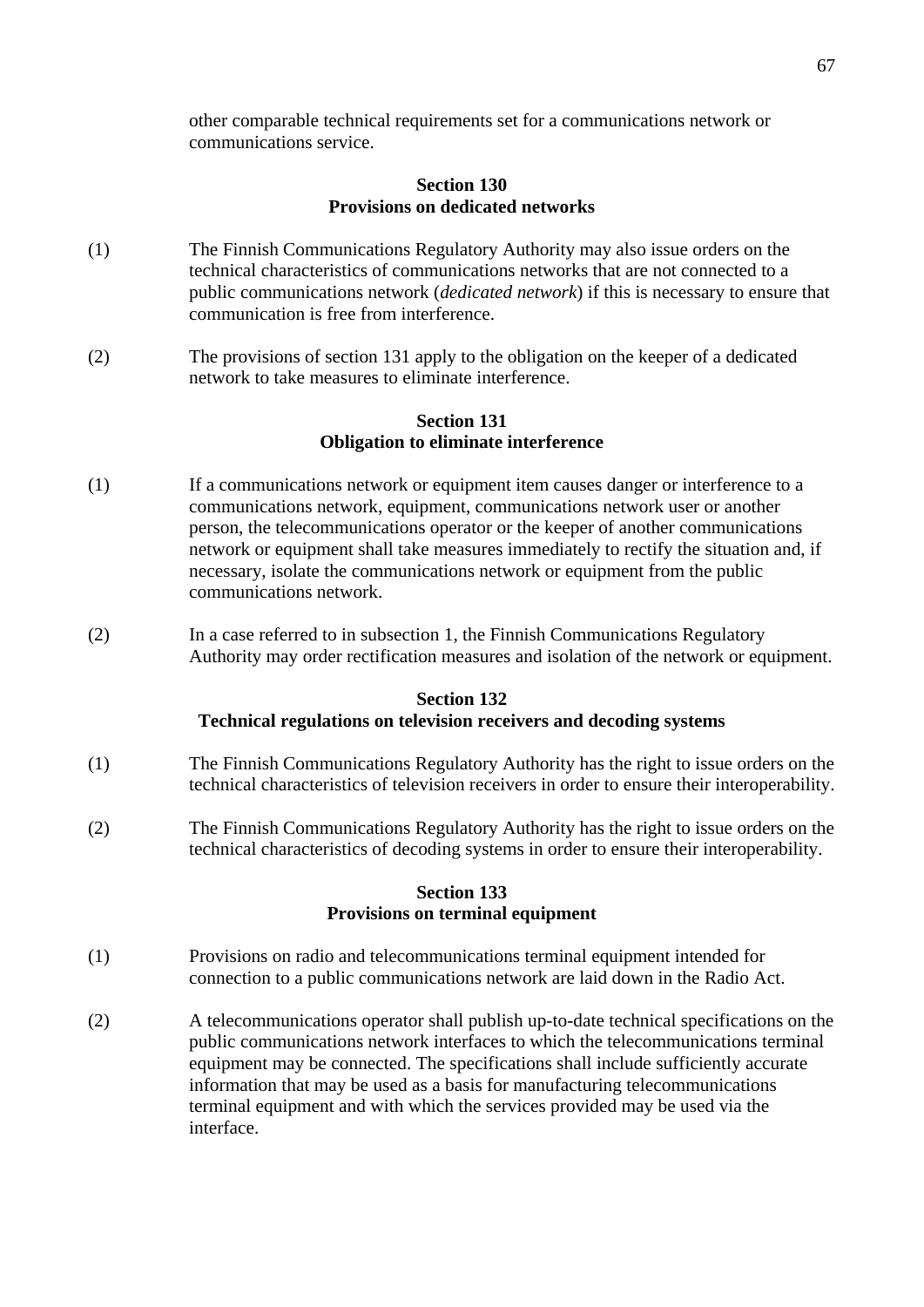# **Chapter 14 Miscellaneous provisions**

### **Section 134 (732/2010) Obligation to transmit programmes and services**

(1) A telecommunications operator providing a network service in a cable television network has an obligation to transmit the following in the network without charge:

> 1) public service television and radio programmes that are receivable in the municipality in which the network is located, as referred to in section 7(1) of the Act on the Finnish Broadcasting Company Ltd (1380/1993), in terms of television and radio broadcasting in terrestrial mass communications networks referred to in section 2(7) of this Act;

2) ancillary and supplementary services related to these programmes;

 3) freely receivable television and radio programmes that are in the public interest and broadcast by virtue of a national programming licence, and that shall be accompanied by an audio-subtitling and subtitling service in accordance with section 19 a of the Act on Television and Radio Operations (744/1998);

 4) freely receivable material supplied for a particular item in a programme referred to in paragraph 3, advertisements included in the programmes, and ancillary and supplementary services related to the programmes.

- (2) The transmission obligation referred to in subsection 1 above also applies to a telecommunications operator providing a network service in a cable television network, using other than traditional cable television technology in the transmission of programming, provided that the reception of the programming is possible with conventional reception equipment.
- (3) However, a telecommunications operator has no transmission obligation if the cable television network capacity is for the operator's use in its television or radio operations or if it is necessary for this purpose in order to meet a reasonable future need of the operator. In fulfilling its transmission obligation, a telecommunications operator need not make any improvements in network capacity that would require significant financial investments.
- (4) The programmes and associated services referred to in subsection 1 shall be provided to users free of charge. However, a telecommunications operator providing a network service in a cable television network may require users to pay a reasonable fee for maintenance of the network.
- (5) The programmes and services referred to in subsection 1 above shall be provided to users unmodified and simultaneously with the original broadcast.
- (6) A community aerial system in a housing company or a real estate company, or any similar system administrator that owns or manages a joint antenna network within a real estate or between real estates used for transmitting mass communications to users'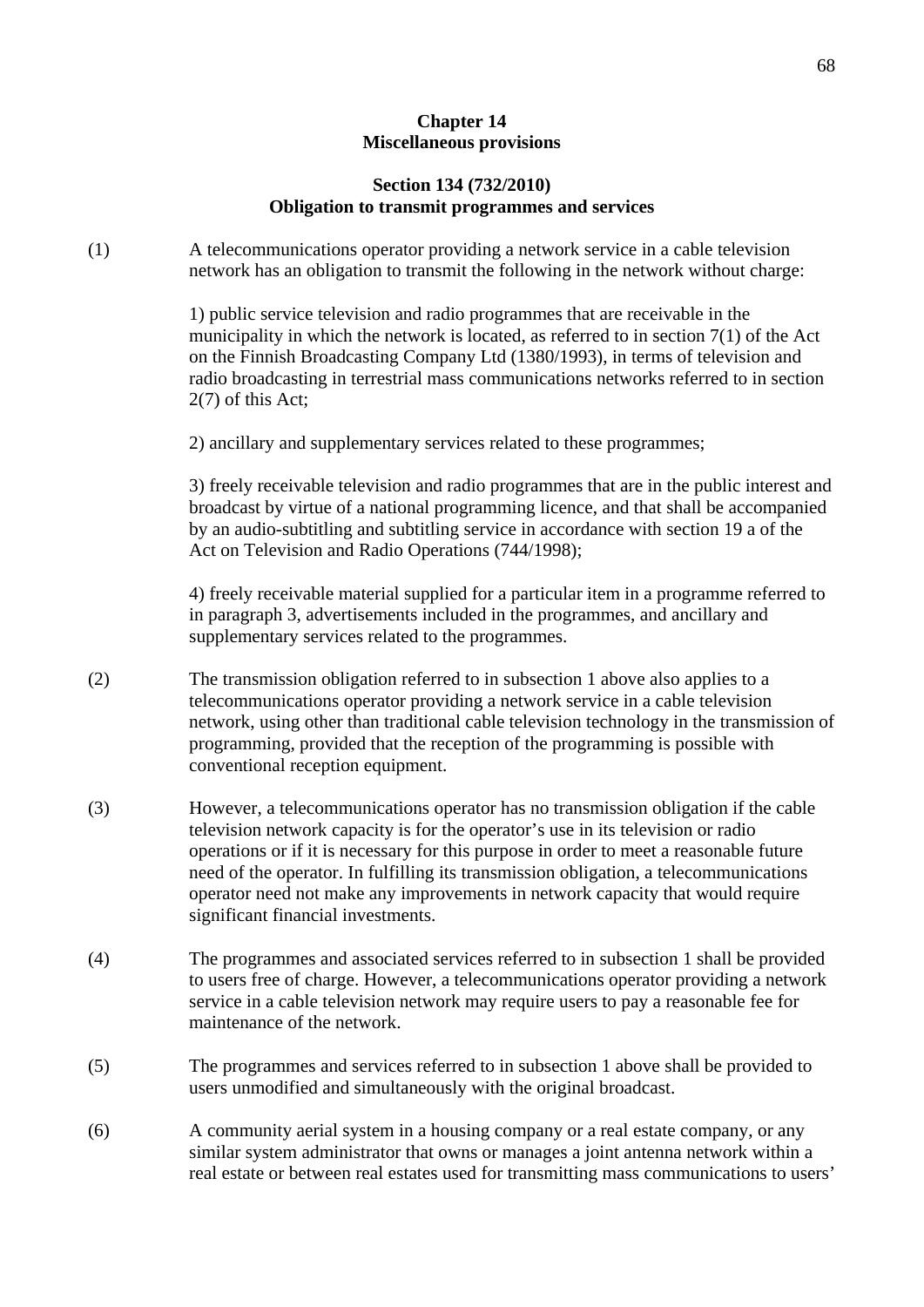terminals shall ensure that programmes and services referred to in section 1 are available to users at the real estate unmodified and simultaneously with the original broadcast.

## **Section 135 Obligation of holder of industrial property rights to a decoding system**

- (1) The holder of industrial property rights to a decoding system for use in a digital television or radio network shall use terms that are fair, reasonable and non discriminatory when granting these rights to a company manufacturing decoding systems.
- (2) The holder of the industrial property rights shall not when granting these rights impose terms that would prevent the use of the decoding system with other equipment or systems or would hamper such use unless the terms are necessary for reasons of equipment safety or for other technical reasons.

### **Section 136 (1327/2007) Obligations imposed on an operator that uses a decoding system**

- (1) An operator that uses a decoding system has an obligation to ensure that the decoding system does not prevent the distribution or reception of television or radio programmes or related ancillary and supplementary services of another operator in a digital television and radio network. The operator using a decoding system, wherever necessary, has an obligation to supply another operator with the technical services required for the aforementioned distribution at a cost-oriented and non-discriminatory price.
- (2) The obligations referred to in subsection 1 above do not apply, however, if the fulfilment of the obligation would be technically inappropriate or otherwise unreasonable for the operator.
- (3) An operator providing decoding systems shall separate the operation referred to in subsection 1 from its other activities.
- (4) An operator referred to in subsection 1 above has an obligation to ensure that communications network transmission monitoring is possible.

**Section 137 Telecommunications contracting Section 137 a Telecommunications contracting fee**  (Sections 137 and 137 a have been repealed by the Act of 21 December 2007.)

> **Section 138 Liability for damages**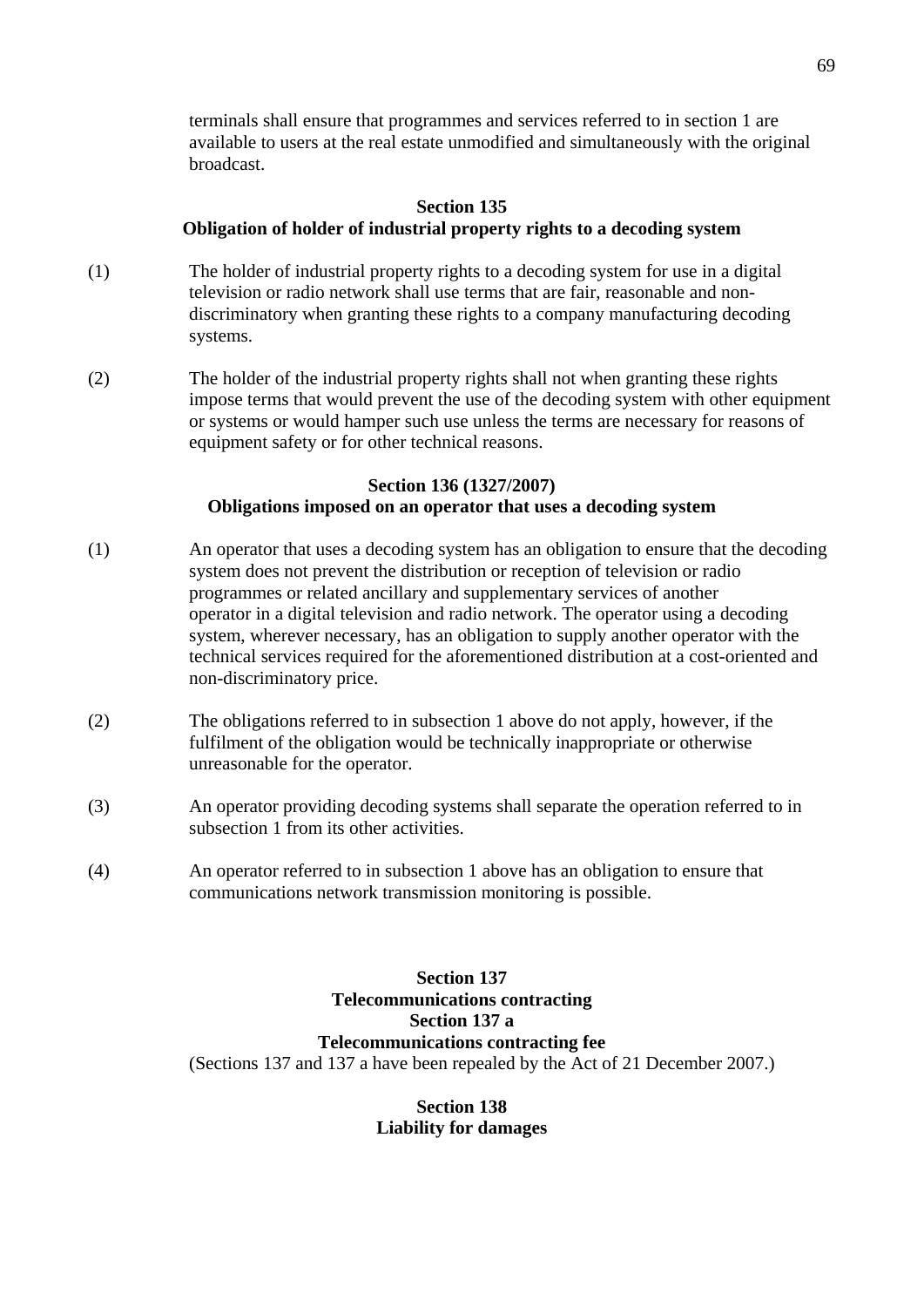- (1) A telecommunications operator that deliberately or through negligence violates the provisions of sections 18–20 of this Act is liable to compensate damage it has caused to another telecommunications operator.
- (2) Compensation for damage consists of compensation for costs, the price difference and other direct financial losses caused by the telecommunications operator's activities referred to in subsection 1.
- (3) The compensation can be adjusted if full liability for damages is considered an unreasonable burden with regard to the nature of the offence, the extent of damage, the circumstances of the parties and other factors.
- (4) The right to compensation expires if the action for damages is not brought within three years of the date on which the telecommunications operator received or should have received the information on the damages.
- (5) In handling the action for damages referred to in subsection 1, the court may request an opinion on the matter from the Finnish Communications Regulatory Authority.

#### **Section 138 a (26/2006)**

#### **Electronic notification of a decision of the Finnish Communications Regulatory Authority**

- (1) With the consent of the concerned party a notification of a decision of the Finnish Communications Regulatory Authority may be submitted by email. The decision is deemed to have been notified when the concerned party has sent a confirmation email to the Finnish Communications Regulatory Authority that the message has been read.
- (2) If a party to an administrative decision referred to in this Act has delivered the Finnish Communications Regulatory Authority contact data that are in essential parts insufficient or defective, or has failed to give all essential contact data and these data have not been corrected or complemented later, and, therefore, the decision can only be notified as a public notice referred to in section 62 of the Administrative Procedure Act, the Finnish Communications Regulatory Authority may also notify the decision through a notification on its web site. A decision is deemed to have been notified one month after publishing the notification. The notification shall include the date of publishing and the date on which the decision will be deemed to have been notified.
- (3) The Finnish Communications Regulatory Authority shall otherwise comply with the provisions of the Act on Electronic Services and Communication in the Public Sector (13/2003).

#### **Section 138 b (759/2006) A telecommunications operator's right of recourse**

(1) If by virtue of this Act a telecommunications operator becomes liable to a user for a defect or delay that is due to another telecommunications operator, the liable operator is entitled to compensation from the other operator unless this proves that the defect or delay is not due to its negligence.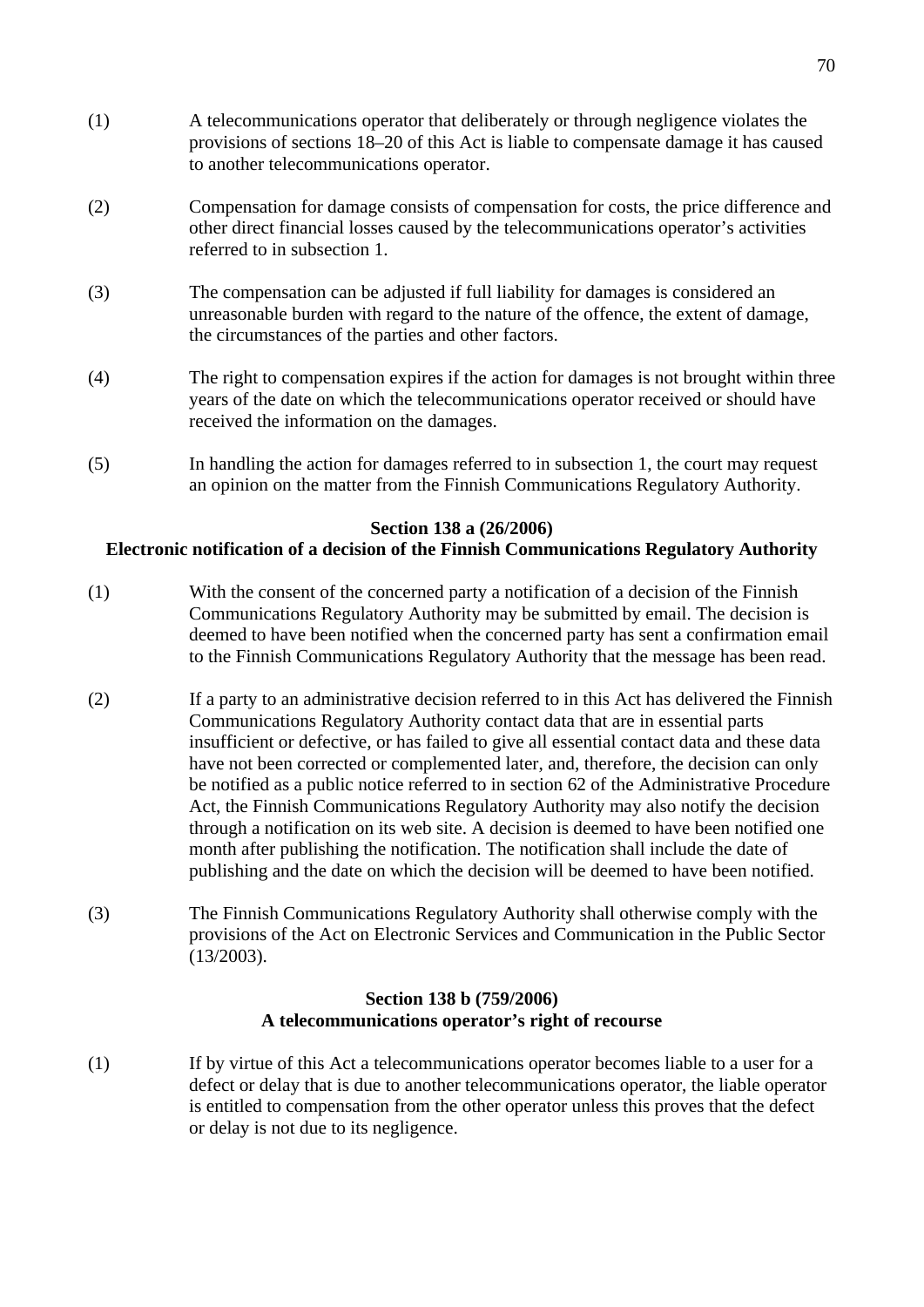(2) A telecommunications operator has the right of recourse referred to in subsection 1, regardless of whether there is a contractual relationship between the telecommunications operators. Any term of a contract concluded before the damage occurred that limits the right of recourse is void.

# **Chapter 15 Transitional provisions and entry into force**

# **Section 139 Entry into force**

- (1) This Act enters into force on 25 July 2003. Section 134 of the Act, however, remains in force until 31 December 2007.
- (2) This Act repeals the Communications Market Act of 30 April 1997 (396/1997), as amended. The rights and obligations of telecommunications operators based on the repealed Communications Market Act remain in force, however, until the Finnish Communications Regulatory Authority has made its first market analysis under section 17 of this Act and consequently imposed on telecommunications operators the rights and obligations under this Act. Where necessary, the termination of a telecommunications operator's obligations based on the repealed Communications Market Act shall be confirmed by separate decision of the Finnish Communications Regulatory Authority.
- (3) Measures necessary for the implementation of this Act may be undertaken before the Act's entry into force.

#### **Section 140 Application of certain previous provisions**

- (1) Section 24 of the Decision of the Ministry of Transport and Communications on the Interconnection of Telecommunications Networks and Services of Telecommunications Operations (1393/1997), which regulates uncoded communications, shall apply until 31 December 2003.
- (2) The provisions in force at the time of the entry into force of this Act shall apply to the handling of an administrative matter pending at the time this Act enters into force.
- (3) The division into telecommunications areas in force at the time of the entry into force of this Act shall remain valid until amended under section 46 of this Act.

#### **Section 141 Transitional provisions on network licence**

(1) A licence valid at the time of the entry into force of this Act (*network licence*) shall be valid for the duration of the period granted in the licence. The provisions of section 12 of this Act on cancellation of licences shall apply to a network licence valid at the time of the entry into force of this Act.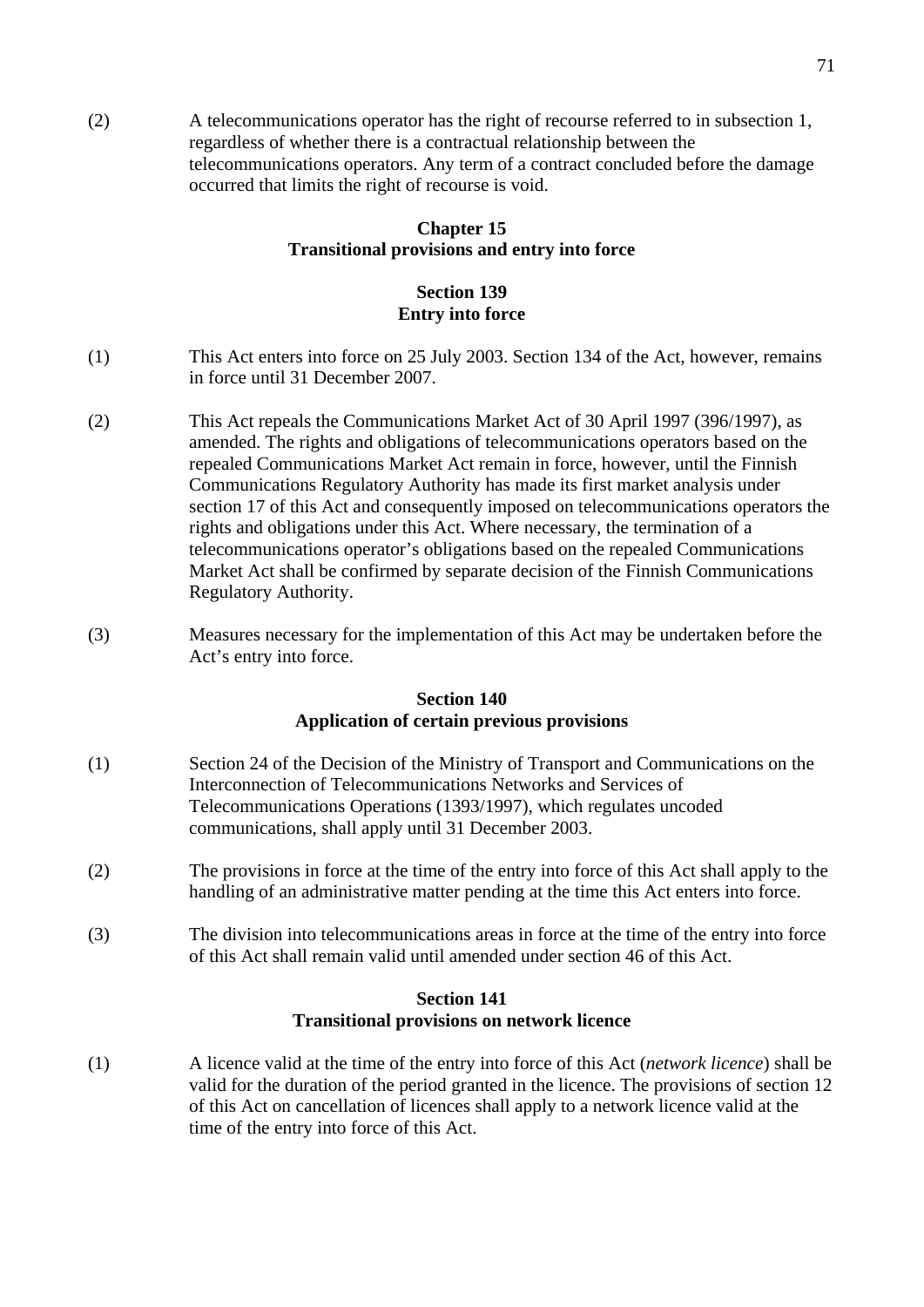(2) An operator or another organization providing a network service referred to in section 4(2) of this Act in a public authority network in operation before the Act's entry into force shall apply for a network licence under section 4(2) of this Act within two months of the Act's entry into force. The network licence application shall include an account of the user groups of the public authority network in question. The user groups are approved by the Ministry of Transport and Communications if they meet the requirements referred to in section 2 of this Act.

# **Section 142 Transitional provisions on certain accounts and notifications**

- (1) An account of the user groups of a public authority network that is not referred to in section 4(2) of this Act shall be submitted to the Ministry of Transport and Communications within six months of the entry into force of this Act. The user groups are approved by the Ministry of Transport and Communications if they meet the requirements referred to in section 2 of this Act.
- (2) A telecommunications operator that made a telecommunications notification under the Communications Market Act valid at the time of the entry into force of this Act has an obligation to submit to the Finnish Communications Regulatory Authority a telecommunications notification under section 13 of this Act within two months of the Act's entry into force.
- (3) A telecommunications contractor with telecommunications contracting authorization under the Communications Market Act valid at the time of the entry into force of this Act is not obliged to submit to the Finnish Communications Regulatory Authority the notification referred to in section 137(2) of this Act.

# **Section 143 Application of provisions on penalties and supervision fees**

(1) The provisions on penalties shall apply to an act or omission occurring after the Act's entry into force.

---

### **Application and entry into force of amendment provisions**

27.6.2003/628:

- (1) This Act enters into force on 25 July 2003.
- (2) The communications market fee referred to in section 15 a and the telecommunications contracting fee referred to in section 137 a will be charged as of 1 January 2004.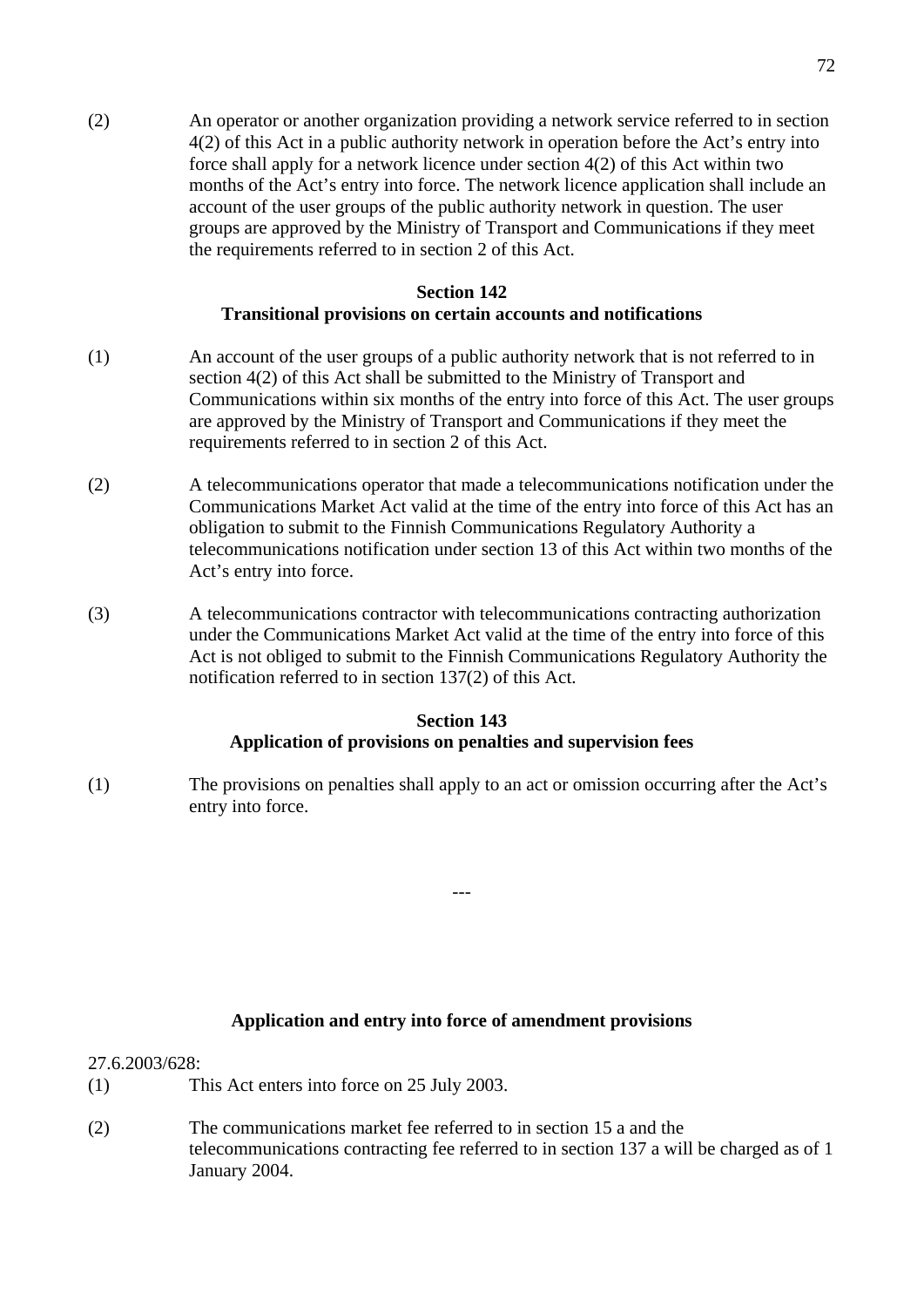(3) Measures necessary for the implementation of this Act may be undertaken before the Act's entry into force.

### 20.2.2004/152:

This Act enters into force on 1 March 2004.

## 16.6.2004/518:

This Act enters into force on 1 September 2004.

## 28.1.2005/47:

This Act enters into force on 1 March 2005.

## 20.1.2006/26:

- (1) This Act enters into force on 1 April 2006.
- (2) Measures necessary for the implementation of this Act may be undertaken before the Act's entry into force.

### 1.9.2006/759:

- (1) This Act enters into force on 1 March 2007. Section 127 of the Act, however, enters into force on 15 September 2006.
- (2) This Act also applies to agreements concluded before the Act's entry into force. If there has been a defect in the communications service or a delay in the service before the entry into force of this Act, the Act in force at the time of the entry into force of this Act applies to the consequences of the defect or delay.
- (3) Section 79 is applied, if a communications service is used unlawfully after the entry into force of this Act.

### 2.2.2007/70:

This Act enters into force on 15 February 2007. The rights and obligations of telecommunications operators based on sections 59 and 60 in force at the time of the entry into force of this Act remain in force, however, until the Finnish Communications Regulatory Authority has made its first assessment of the introduction of the assignment procedure referred to in section 59 of this Act.

### 21.12.2007/1327:

This Act enters into force on 1 January 2008.

### 21.12.2007/1329:

- (1) This Act enters into force on 1 January 2008.
- (2) Section 134(1)(3 and 4) of this Act will apply until 30 June 2011. (731/2010)
- (3) Measures necessary for the implementation of this Act may be undertaken before its entry into force.

29.2.2008/119: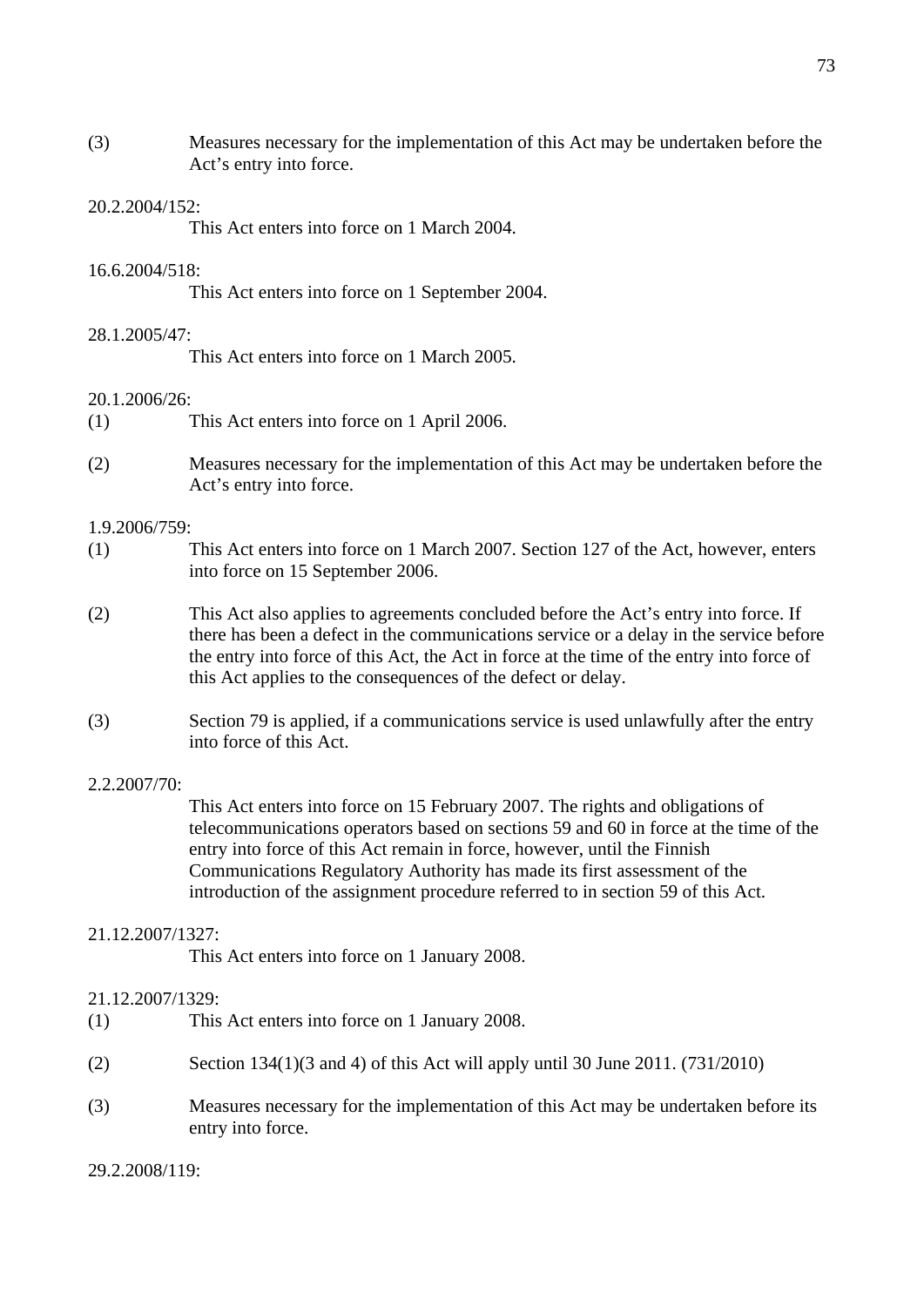This Act enters into force on 1 March 2008 and will remain in force until 30 June 2012. (339/2010)

## 19.12.2008/864:

- (1) This Act enters into force on 1 January 2009.
- (2) In 2009 and 2010, however, the communications market fee is defined as follows:

|                |                                 |                | Payment category Turnover (mill.) Number of units 2009 Number of units 2010 |
|----------------|---------------------------------|----------------|-----------------------------------------------------------------------------|
| $\mathbf{1}$   | less than 1                     | $\overline{2}$ | $\overline{2}$                                                              |
| $\overline{2}$ | 1- less than 2                  | 4              | $\overline{4}$                                                              |
| 3              | $2 - less than 4$               | 7              | $\overline{7}$                                                              |
| $\overline{4}$ | 4 - less than 8                 | 14             | 14                                                                          |
| 5              | 8 - less than 16                | 26             | 26                                                                          |
| 6              | 16 - less than<br>32            | 50             | 50                                                                          |
| 7              | 32 - less than<br>64            | 94             | 94                                                                          |
| 8              | 64 - less than<br>128           | 179            | 179                                                                         |
| 9              | 128 - less than<br>192          | 340            | 340                                                                         |
| 10             | 192 - less than<br>256          | 390            | 441                                                                         |
| 11             | 256-less than<br>341            | 645            | 645                                                                         |
| 12             | 341- less than<br>427           | 709            | 773                                                                         |
| 13             | 427 - less than<br>512          | 773            | 900                                                                         |
| 14             | 512 - less than<br>640          | 1226           | 1226                                                                        |
| 15             | 640 - less than<br>768          | 1317           | 1408                                                                        |
| 16             | 768 - less than<br>896          | 1408           | 1590                                                                        |
| 17             | 896 - less than<br>1024         | 1499           | 1772                                                                        |
| 18             | 1024 - less than 2330<br>1229   |                | 2330                                                                        |
| 19             | 1229 - less than $2468$<br>1434 |                | 2607                                                                        |
| 20             | 1434 - less than $2607$<br>1638 |                | 2884                                                                        |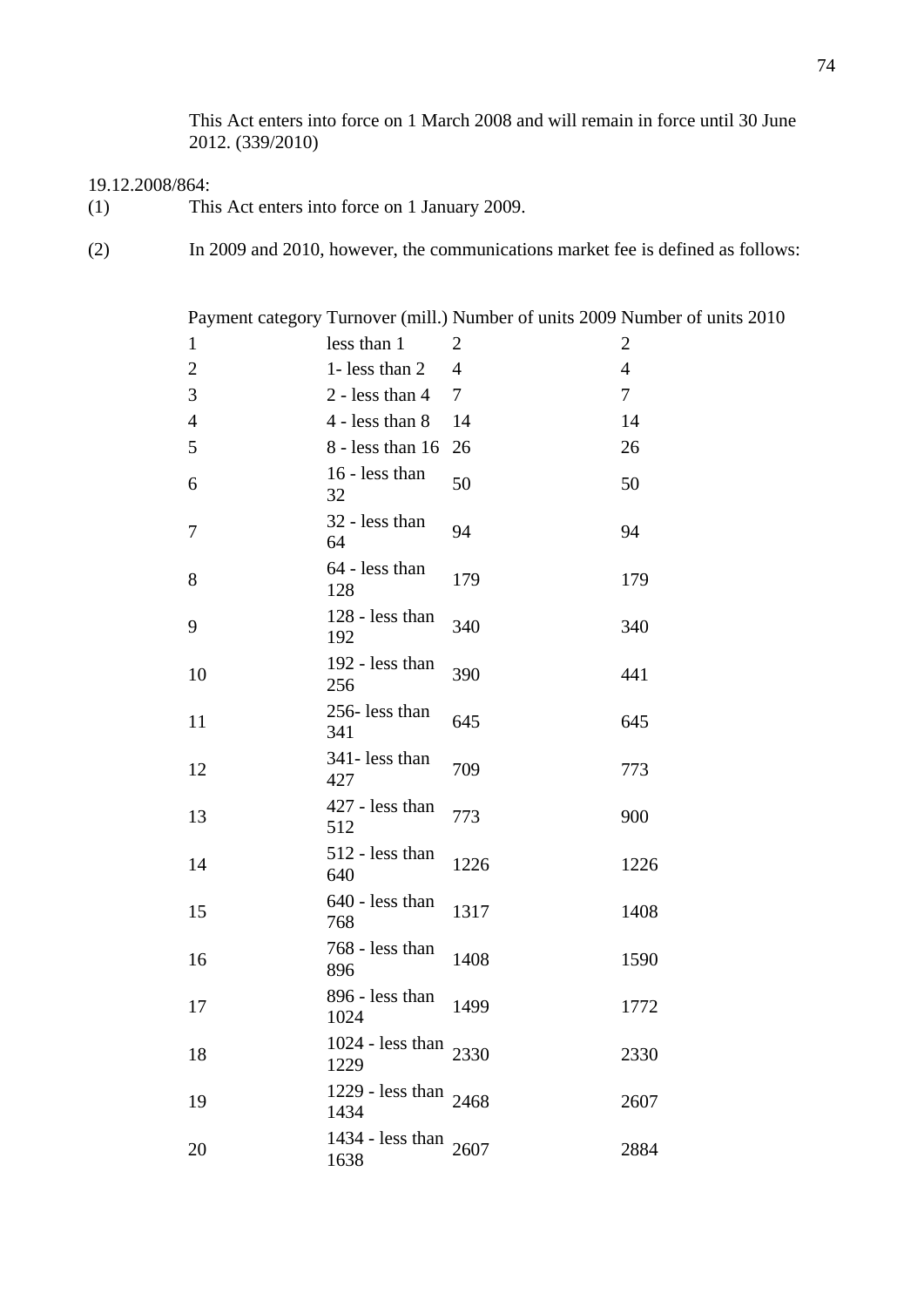| 21 | $1638 - 16$<br>than $1843$ | 2745 | 3160 |
|----|----------------------------|------|------|
| 22 | 1843 or more 2883          |      | 3437 |

(3) Measures necessary for the implementation of this Act may be undertaken before the Act's entry into force.

### 19.12.2008/976:

- (1) This Act enters into force on 2 April 2009.
- (2) Section 70(6) of the Act is applied to agreements made after the entry into force of this Act.

#### 15.5.2009/331:

- (1) This Act enters into force on 1 July 2009.
- (2) Measures necessary for the implementation of this Act may be undertaken before the Act's entry into force.

# 26.6.2009/463:

This Act enters into force on 1 July 2009.

## 22.12.2009/1300:

- (1) This Act enters into force on 1 January 2010.
- (2) Measures necessary for the implementation of this Act may be undertaken before the Act's entry into force.

## 30.4.2010/292:

This Act enters into force on 1 May 2010.

### 30.4.2010/336:

- (1) This Act enters into force on 1 January 2011. Section 10 of the Act, however, enters into force on 15 May 2010.
- (2) This Act also applies to agreements concluded before the Act's entry into force. If there has been a defect in the communications service or a delay in the service before the entry into force of this Act, the Act in force at the time of the entry into force of this Act applies to the consequences.

## 30.4.2010/339:

This Act enters into force on 15 May 2010.

## 27.8.2010/731:

This Act enters into force on 1 September 2010.